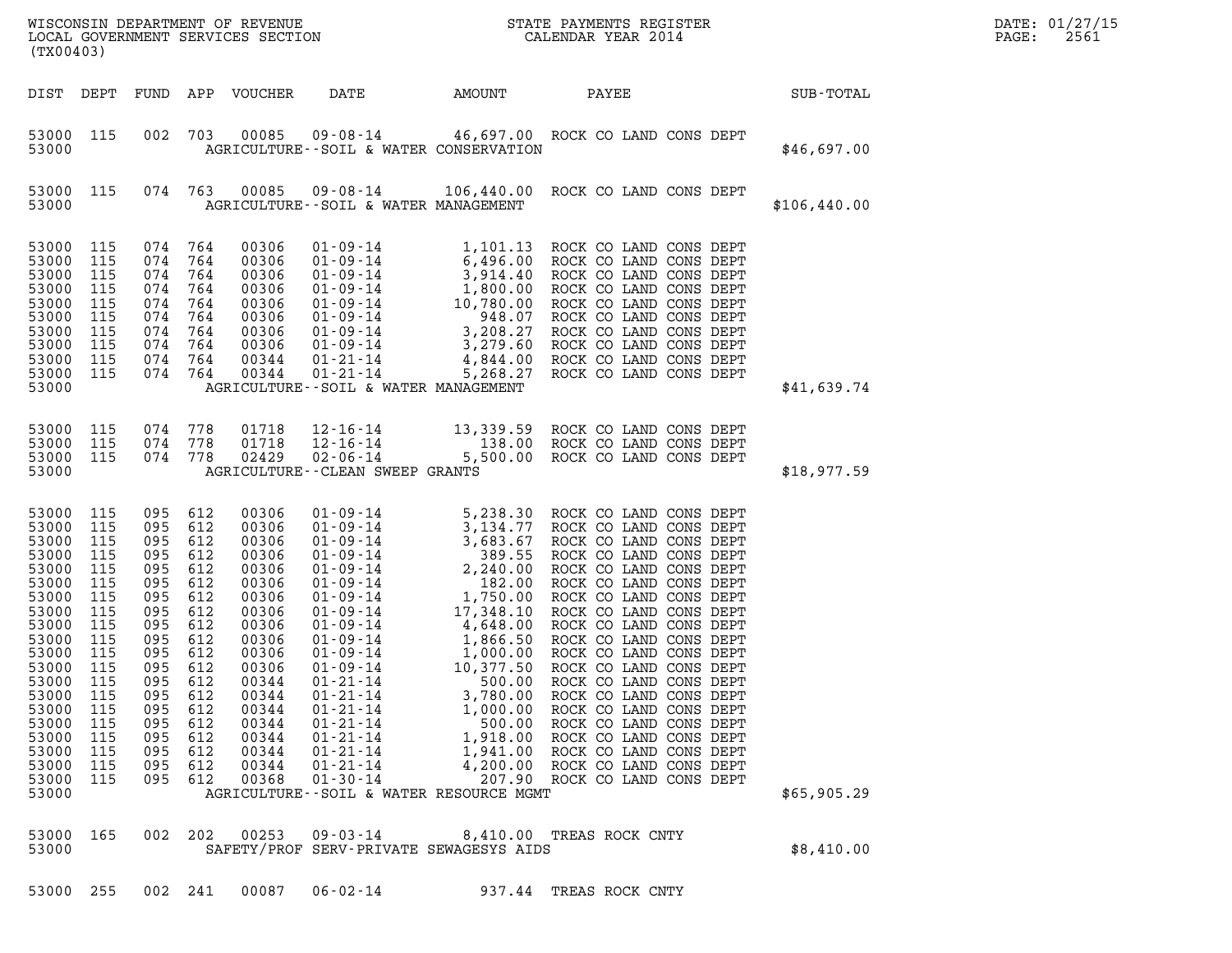| (TX00403)                                                                                                                                                                                                                                                                             |                                                                                                                                                                                                                                         |                                                                                                                                                       |                                                                              |                                                                            |             |
|---------------------------------------------------------------------------------------------------------------------------------------------------------------------------------------------------------------------------------------------------------------------------------------|-----------------------------------------------------------------------------------------------------------------------------------------------------------------------------------------------------------------------------------------|-------------------------------------------------------------------------------------------------------------------------------------------------------|------------------------------------------------------------------------------|----------------------------------------------------------------------------|-------------|
| DIST DEPT                                                                                                                                                                                                                                                                             | FUND<br>APP                                                                                                                                                                                                                             |                                                                                                                                                       |                                                                              | VOUCHER DATE AMOUNT PAYEE                                                  | SUB-TOTAL   |
| 53000<br>255<br>255<br>53000<br>53000<br>255<br>255<br>53000<br>53000<br>255<br>255<br>53000<br>53000<br>255<br>53000<br>255<br>53000<br>255<br>53000<br>255<br>53000<br>255<br>53000<br>255<br>53000<br>255<br>53000<br>255<br>53000<br>255<br>53000<br>255<br>53000<br>255<br>53000 | 002<br>241<br>002<br>241<br>002<br>241<br>002<br>241<br>002<br>241<br>002<br>241<br>002<br>241<br>002<br>241<br>002<br>241<br>002<br>241<br>002<br>241<br>002<br>241<br>002<br>241<br>002<br>241<br>002<br>241<br>002<br>241<br>002 241 | 00087<br>00087<br>00096<br>00096<br>00096<br>00135<br>00135<br>00135<br>00173<br>00173<br>00173<br>00175<br>00175<br>00176<br>00492<br>00492<br>00492 | PUBLIC INSTRUCT--LOCAL PROGRAMS--FED FDS                                     |                                                                            | \$13,395.80 |
| 370<br>53000<br>53000                                                                                                                                                                                                                                                                 | 002 604                                                                                                                                                                                                                                 | 00108                                                                                                                                                 | 02-18-14 4,115.00 TREAS ROCK CNTY<br>NAT RESOURCES--LOCAL WATER QUALITY PLAN |                                                                            | \$4, 115.00 |
| 370<br>53000<br>53000                                                                                                                                                                                                                                                                 | 002 684                                                                                                                                                                                                                                 | 00108<br>NAT RESOURCES--WATER QUALITY PLANNING                                                                                                        | 02-18-14 10,885.00 TREAS ROCK CNTY                                           |                                                                            | \$10,885.00 |
| 370<br>53000<br>53000                                                                                                                                                                                                                                                                 | 012<br>381                                                                                                                                                                                                                              | 00554<br>NAT RESOURCES - - BOAT PATROL                                                                                                                | 03-28-14 2,772.43 TREAS ROCK CNTY                                            |                                                                            | \$2,772.43  |
| 370<br>53000<br>53000                                                                                                                                                                                                                                                                 | 012<br>549                                                                                                                                                                                                                              | 00128<br>NAT RESOURCES - - WILDLIFE DAMAGE                                                                                                            |                                                                              | 03-05-14 35.77 ROCK CO LAND CONS DEPT                                      | \$35.77     |
| 53000<br>370<br>53000                                                                                                                                                                                                                                                                 | 012<br>550                                                                                                                                                                                                                              | 00554                                                                                                                                                 | 03-28-14 9,606.47 TREAS ROCK CNTY<br>NAT RESOURCES--BOATING ENFORCEMENT AIDS |                                                                            | \$9,606.47  |
| 370<br>53000<br>53000                                                                                                                                                                                                                                                                 | 012<br>552                                                                                                                                                                                                                              | 00140<br>NAT RESOURCES - - SNOWMOBILE ENFORCEMENT                                                                                                     | 09-29-14 13,662.07 TREAS ROCK CNTY                                           |                                                                            | \$13,662.07 |
| 53000<br>370<br>370<br>53000<br>53000<br>370<br>53000                                                                                                                                                                                                                                 | 012<br>553<br>012<br>553<br>012<br>553                                                                                                                                                                                                  | 00128<br>$03 - 05 - 14$<br>00128<br>$03 - 05 - 14$<br>00128<br>$03 - 05 - 14$<br>NAT RESOURCES - WILDLIFE DAMAGE CLAIMS                               | 7,068.06<br>860.65<br>203.70                                                 | ROCK CO LAND CONS DEPT<br>ROCK CO LAND CONS DEPT<br>ROCK CO LAND CONS DEPT | \$8,132.41  |
| 370<br>53000<br>53000                                                                                                                                                                                                                                                                 | 012<br>563                                                                                                                                                                                                                              | 00801<br>$10 - 03 - 14$                                                                                                                               | 5,000.00<br>NAT RESOURCES - COUNTY CONSERVATION AIDS                         | TREAS ROCK CNTY                                                            | \$5,000.00  |

53000 370 012 574 00061 08-04-14 28,300.00 TREAS ROCK CNTY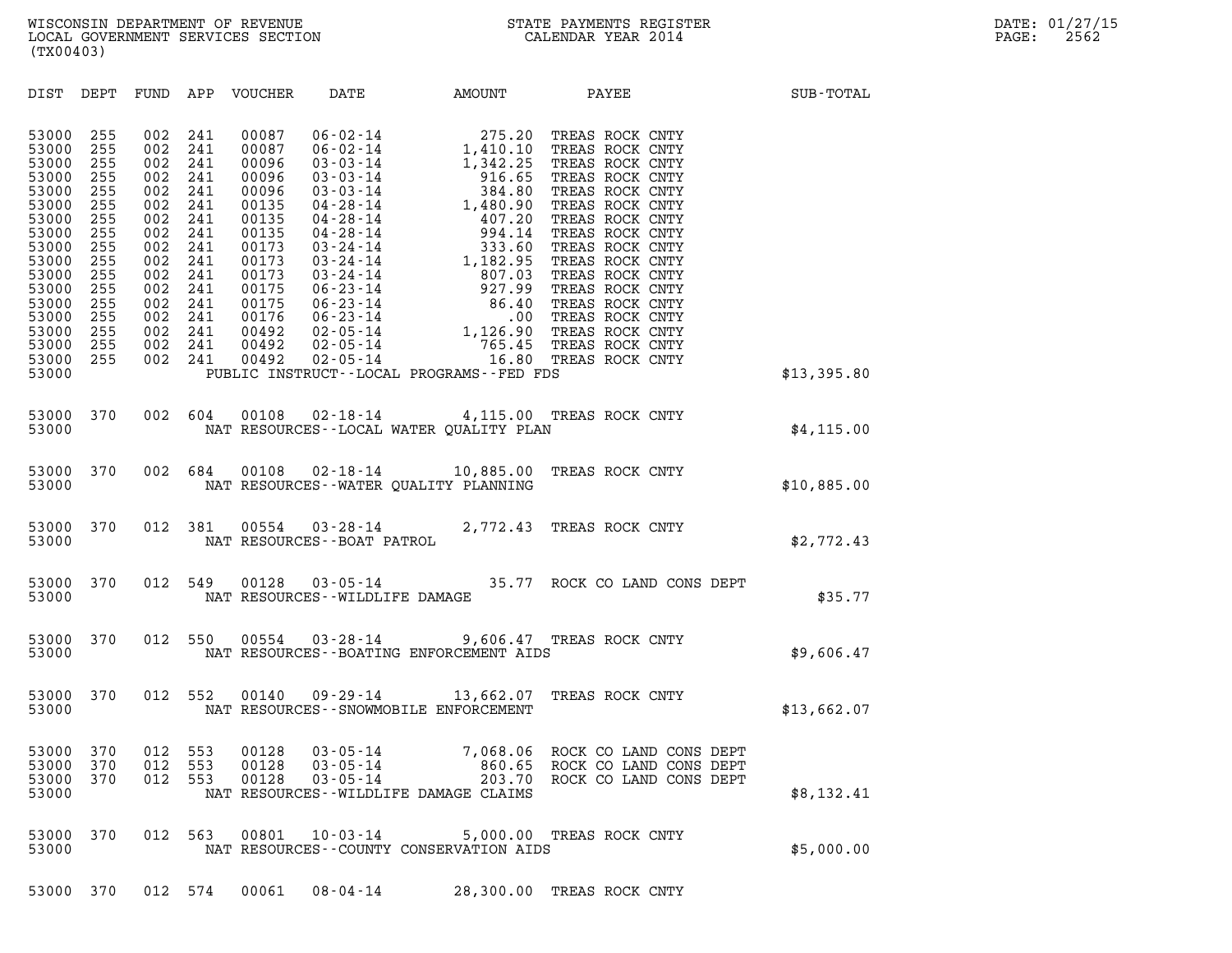| (TX00403)                                                                                                                                                                   |                                                                                                                     |                                                                                                                                        | DATE: 01/27/15<br>2563<br>PAGE:                                                                       |                                                                                                                                                                |                                                                                                                                                                |                                                                                                                                                                                                                                                                                                                                                                                                                   |                                                                                                                                            |                                               |  |
|-----------------------------------------------------------------------------------------------------------------------------------------------------------------------------|---------------------------------------------------------------------------------------------------------------------|----------------------------------------------------------------------------------------------------------------------------------------|-------------------------------------------------------------------------------------------------------|----------------------------------------------------------------------------------------------------------------------------------------------------------------|----------------------------------------------------------------------------------------------------------------------------------------------------------------|-------------------------------------------------------------------------------------------------------------------------------------------------------------------------------------------------------------------------------------------------------------------------------------------------------------------------------------------------------------------------------------------------------------------|--------------------------------------------------------------------------------------------------------------------------------------------|-----------------------------------------------|--|
| DIST DEPT                                                                                                                                                                   |                                                                                                                     |                                                                                                                                        |                                                                                                       | FUND APP VOUCHER                                                                                                                                               | DATE                                                                                                                                                           | AMOUNT                                                                                                                                                                                                                                                                                                                                                                                                            | <b>PAYEE</b> FOR THE PAYEE                                                                                                                 | SUB-TOTAL                                     |  |
| 53000 370<br>53000                                                                                                                                                          |                                                                                                                     |                                                                                                                                        | 012 574                                                                                               | 00456                                                                                                                                                          |                                                                                                                                                                | NAT RESOURCES - - SNOWMOBILE TRAIL AIDS                                                                                                                                                                                                                                                                                                                                                                           | 09-10-14 28,300.00 TREAS ROCK CNTY                                                                                                         | \$56,600.00                                   |  |
| 53000 370<br>53000                                                                                                                                                          |                                                                                                                     |                                                                                                                                        | 012 575                                                                                               | 00533                                                                                                                                                          |                                                                                                                                                                | NAT RESOURCES - - SNOWMOBILE TRAIL AIDS                                                                                                                                                                                                                                                                                                                                                                           | 09-16-14 13,692.96 TREAS ROCK CNTY                                                                                                         | \$13,692.96                                   |  |
| 53000 370<br>53000 370<br>53000                                                                                                                                             |                                                                                                                     | 012 663<br>012 663                                                                                                                     |                                                                                                       | 01305<br>01558                                                                                                                                                 |                                                                                                                                                                | NAT RESOURCES - - LAKES MANAGEMENT GRANTS                                                                                                                                                                                                                                                                                                                                                                         | 01-07-14 3,144.71 TREAS ROCK CNTY<br>02-11-14 280.07 TREAS ROCK COUNTY                                                                     | \$3,424.78                                    |  |
| 53000<br>53000                                                                                                                                                              | 395                                                                                                                 |                                                                                                                                        | 011 167                                                                                               |                                                                                                                                                                |                                                                                                                                                                | 29535 11-03-14 14,337.60 TREAS ROCK CO<br>TRANSPORTATION - - ELDERLY/DISABLED CAPITAL                                                                                                                                                                                                                                                                                                                             |                                                                                                                                            | \$14,337.60                                   |  |
| 53000<br>53000                                                                                                                                                              | 395                                                                                                                 |                                                                                                                                        | 011 168                                                                                               |                                                                                                                                                                | TRANSPORTATION--ELDERLY & DISABLED                                                                                                                             |                                                                                                                                                                                                                                                                                                                                                                                                                   | 14053  05-05-14  406,612.00  COUNTY OF ROCK                                                                                                | \$406,612.00                                  |  |
| 53000<br>53000<br>53000 395<br>53000                                                                                                                                        | 395<br>395                                                                                                          | 011 182<br>011 182<br>011 182                                                                                                          |                                                                                                       | 02305<br>21468<br>22607                                                                                                                                        | 01-30-14<br>08-18-14<br>$08 - 28 - 14$                                                                                                                         | 20,680.58 ROCK CO<br>TRANSPORTATION - - TRANSIT AIDS - FEDERAL                                                                                                                                                                                                                                                                                                                                                    | 18,890.78 TREAS ROCK CO<br>33,972.80 TREAS ROCK CO                                                                                         | \$73,544.16                                   |  |
| 53000<br>53000<br>53000<br>53000<br>53000<br>53000<br>53000<br>53000<br>53000<br>53000<br>53000<br>53000 395<br>53000<br>53000<br>53000<br>53000<br>53000<br>53000<br>53000 | 395<br>395<br>395<br>395<br>395<br>395<br>395<br>395<br>395<br>395<br>395<br>395<br>395<br>395<br>395<br>395<br>395 | 011 185<br>011 185<br>011<br>011<br>011<br>011<br>011<br>011<br>011<br>011<br>011<br>011 185<br>011<br>011<br>011<br>011<br>011<br>011 | 185<br>185<br>185<br>185<br>185<br>185<br>185<br>185<br>185<br>185<br>185<br>185<br>185<br>185<br>185 | 06711<br>06711<br>09342<br>13193<br>15710<br>24356<br>27422<br>27422<br>27422<br>27422<br>27422<br>27422<br>29407<br>29880<br>31210<br>31463<br>35120<br>35120 | $03 - 17 - 14$<br>$03 - 17 - 14$<br>$10 - 14 - 14$<br>$10 - 31 - 14$<br>$11 - 05 - 14$<br>$11 - 17 - 14$<br>$11 - 19 - 14$<br>$12 - 29 - 14$<br>$12 - 29 - 14$ | 03-17-14<br>04-14-14<br>05-27-14<br>06-27-14<br>06-27-14<br>06-23-14<br>06-23-14<br>06-23-14<br>06-23-14<br>07-14-14<br>1,370.89<br>TREAS ROCK CO<br>10-14-14<br>3,550.54<br>TREAS ROCK CO<br>10-14-14<br>768.83<br>TREAS ROCK CO<br>10-14-14<br>768.83<br>TREAS ROCK<br>5,075.64<br>5,854.51<br>2,686.01<br>12,039.99<br>3,212.53 ROCK CO<br>4,999.00<br>2,810.17<br>TRANSPORTATION - - HIGHWAY SAFETY - FEDERAL | 1,275.00 TREAS ROCK CO<br>3,590.19 TREAS ROCK CO<br>TREAS ROCK CO<br>ROCK CO<br>TREAS ROCK CO<br>ROCK CO<br>TREAS ROCK CO<br>TREAS ROCK CO | SHERIFF'S DEP<br>SHERIFF'S DEP<br>\$65,993.32 |  |
| 53000                                                                                                                                                                       | 395                                                                                                                 | 011 190                                                                                                                                |                                                                                                       | 02053                                                                                                                                                          | $01 - 06 - 14$                                                                                                                                                 |                                                                                                                                                                                                                                                                                                                                                                                                                   | 474,282.98 COUNTY OF ROCK                                                                                                                  |                                               |  |
| 53000<br>53000<br>53000                                                                                                                                                     | 395<br>395                                                                                                          | 011<br>011 190                                                                                                                         | 190                                                                                                   | 18053<br>28053                                                                                                                                                 | $07 - 07 - 14$<br>$10 - 06 - 14$                                                                                                                               | 948,565.96<br>TRANSPORTATION - - GENERAL TRANSP AIDS - GTA                                                                                                                                                                                                                                                                                                                                                        | COUNTY OF ROCK<br>474,283.00 COUNTY OF ROCK                                                                                                | \$1,897,131.94                                |  |
| 53000 395                                                                                                                                                                   |                                                                                                                     | 011 278                                                                                                                                |                                                                                                       | 00004                                                                                                                                                          | $01 - 07 - 14$                                                                                                                                                 |                                                                                                                                                                                                                                                                                                                                                                                                                   | 4,954.84 TREAS ROCK CO                                                                                                                     |                                               |  |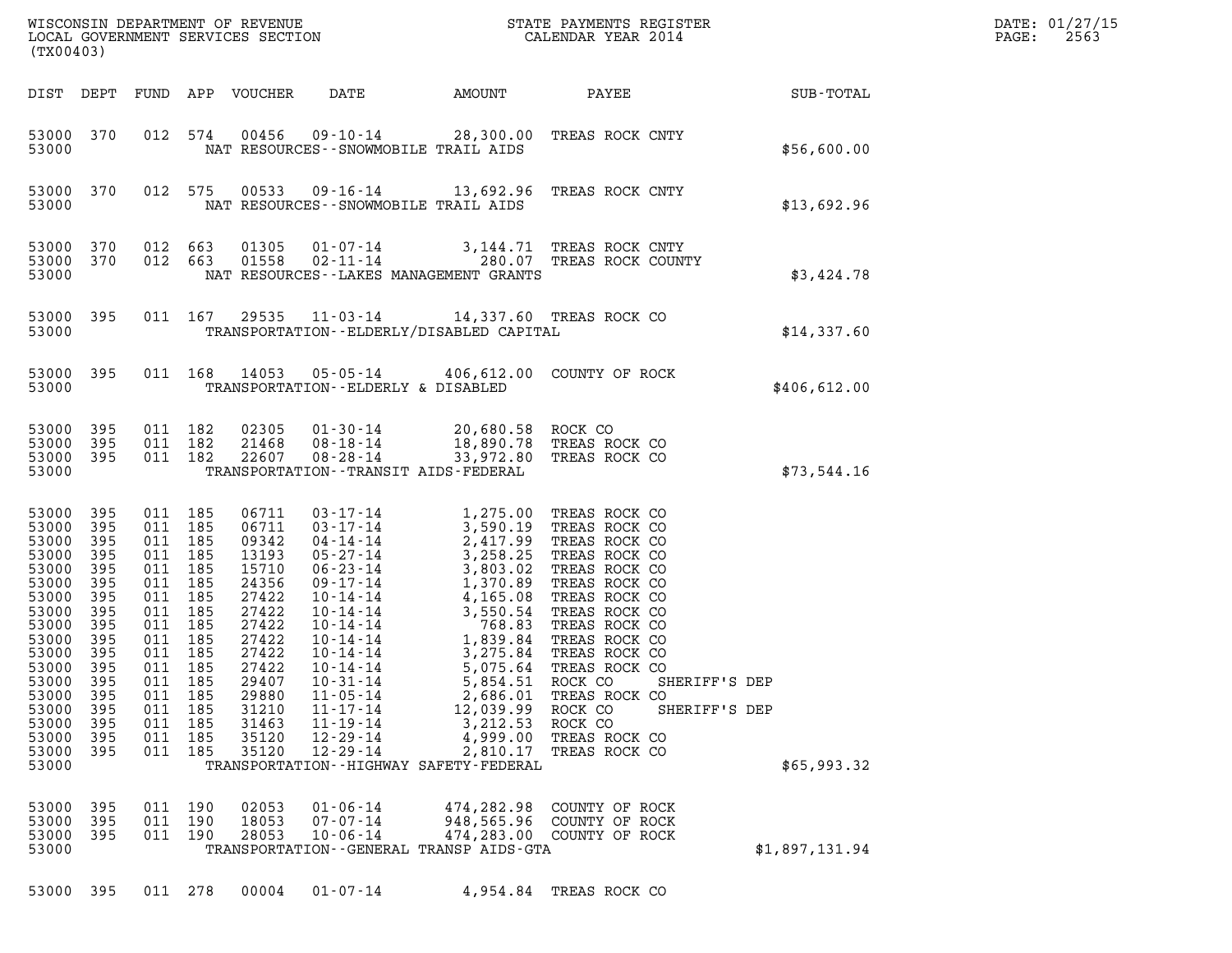| DATE: | 01/27/15 |
|-------|----------|
| PAGE: | 2564     |

| (TX00403)                                                                                                                                                                                                                |                                                                                                                                                               |                                                                                                                                                                          |                                                                                                                                                               | WISCONSIN DEPARTMENT OF REVENUE<br>LOCAL GOVERNMENT SERVICES SECTION                                                                                                                                                 |                                                                                                                                                                                                                                                                                                                                                                                                                                              |                                                                                                                                                                                                                                                                                                                                           | STATE PAYMENTS REGISTER<br>CALENDAR YEAR 2014                                                                                                                                                                                                                |                                                                                                                | DATE: 01/27/15<br>2564<br>PAGE: |  |
|--------------------------------------------------------------------------------------------------------------------------------------------------------------------------------------------------------------------------|---------------------------------------------------------------------------------------------------------------------------------------------------------------|--------------------------------------------------------------------------------------------------------------------------------------------------------------------------|---------------------------------------------------------------------------------------------------------------------------------------------------------------|----------------------------------------------------------------------------------------------------------------------------------------------------------------------------------------------------------------------|----------------------------------------------------------------------------------------------------------------------------------------------------------------------------------------------------------------------------------------------------------------------------------------------------------------------------------------------------------------------------------------------------------------------------------------------|-------------------------------------------------------------------------------------------------------------------------------------------------------------------------------------------------------------------------------------------------------------------------------------------------------------------------------------------|--------------------------------------------------------------------------------------------------------------------------------------------------------------------------------------------------------------------------------------------------------------|----------------------------------------------------------------------------------------------------------------|---------------------------------|--|
|                                                                                                                                                                                                                          |                                                                                                                                                               |                                                                                                                                                                          |                                                                                                                                                               |                                                                                                                                                                                                                      |                                                                                                                                                                                                                                                                                                                                                                                                                                              |                                                                                                                                                                                                                                                                                                                                           |                                                                                                                                                                                                                                                              |                                                                                                                |                                 |  |
| DIST                                                                                                                                                                                                                     | DEPT                                                                                                                                                          | FUND                                                                                                                                                                     | APP                                                                                                                                                           | VOUCHER                                                                                                                                                                                                              | DATE                                                                                                                                                                                                                                                                                                                                                                                                                                         | AMOUNT                                                                                                                                                                                                                                                                                                                                    | PAYEE                                                                                                                                                                                                                                                        |                                                                                                                | SUB-TOTAL                       |  |
| 53000<br>53000<br>53000<br>53000                                                                                                                                                                                         | 395<br>395<br>395                                                                                                                                             | 011<br>011<br>011                                                                                                                                                        | 278<br>278<br>278                                                                                                                                             | 14017<br>14017<br>19283                                                                                                                                                                                              | $06 - 03 - 14$<br>$06 - 03 - 14$<br>$07 - 23 - 14$                                                                                                                                                                                                                                                                                                                                                                                           | 117,600.47<br>90,801.00<br>5,104.70<br>TRANSPORTATION - - LRIP/TRIP/MSIP GRANTS                                                                                                                                                                                                                                                           | TREAS ROCK CO<br>TREAS ROCK CO<br>TREAS ROCK CO                                                                                                                                                                                                              |                                                                                                                | \$218,461.01                    |  |
| 53000<br>53000                                                                                                                                                                                                           | 410                                                                                                                                                           | 002                                                                                                                                                                      | 116                                                                                                                                                           | 11261                                                                                                                                                                                                                | $11 - 05 - 14$<br>CORRECTIONS - - LOCAL AID                                                                                                                                                                                                                                                                                                                                                                                                  | 157,172.24                                                                                                                                                                                                                                                                                                                                | TREAS ROCK CNTY                                                                                                                                                                                                                                              |                                                                                                                | \$157, 172.24                   |  |
| 53000<br>53000<br>53000<br>53000<br>53000<br>53000<br>53000<br>53000<br>53000<br>53000<br>53000<br>53000<br>53000<br>53000<br>53000<br>53000                                                                             | 435<br>435<br>435<br>435<br>435<br>435<br>435<br>435<br>435<br>435<br>435<br>435<br>435<br>435<br>435                                                         | 005<br>005<br>005<br>005<br>005<br>005<br>005<br>005<br>005<br>005<br>005<br>005<br>005<br>005<br>005                                                                    | 000<br>000<br>000<br>000<br>000<br>000<br>000<br>000<br>000<br>000<br>000<br>000<br>000<br>000<br>000                                                         | 90412<br>90413<br>90415<br>90416<br>90417<br>90419<br>90420<br>90421<br>90500<br>90501<br>90502<br>90506<br>90508<br>90509<br>90510                                                                                  | $01 - 01 - 14$<br>$01 - 15 - 14$<br>$02 - 01 - 14$<br>$03 - 01 - 14$<br>$04 - 01 - 14$<br>$05 - 01 - 14$<br>$06 - 01 - 14$<br>$06 - 30 - 14$<br>$07 - 01 - 14$<br>$07 - 14 - 14$<br>$08 - 01 - 14$<br>$09 - 01 - 14$<br>$10 - 01 - 14$<br>$11 - 01 - 14$<br>$12 - 01 - 14$<br>HEALTH SERVICES - - STATE/FED AIDS                                                                                                                             | 2,816,891.00<br>6,387.00<br>2,061,770.00<br>4,229,859.00<br>1,686,308.00<br>2,728,211.00<br>2,978,407.00<br>49,683.00<br>7,302,448.00<br>1,231,781.00<br>4,391,922.00<br>3,031,705.00<br>2,657,159.00<br>3,078,599.00<br>2,550,724.00                                                                                                     | ROCK CO<br>ROCK CO<br>ROCK CO<br>ROCK CO<br>ROCK CO<br>ROCK CO<br>ROCK CO<br>ROCK CO<br>ROCK CO<br>ROCK CO<br>ROCK CO<br>ROCK CO<br>ROCK CO<br>ROCK CO<br>ROCK CO                                                                                            |                                                                                                                | \$40,801,854.00                 |  |
| 53000<br>53000<br>53000<br>53000<br>53000<br>53000<br>53000<br>53000<br>53000<br>53000<br>53000<br>53000<br>53000<br>53000<br>53000<br>53000<br>53000<br>53000<br>53000<br>53000<br>53000<br>53000<br>53000<br>53000 437 | 437<br>437<br>437<br>437<br>437<br>437<br>437<br>437<br>437<br>437<br>437<br>437<br>437<br>437<br>437<br>437<br>437<br>437<br>437<br>437<br>437<br>437<br>437 | 005<br>005<br>005<br>005<br>005<br>005<br>005<br>005<br>005<br>005<br>005<br>005<br>005<br>005<br>005<br>005<br>005<br>005<br>005<br>005<br>005<br>005<br>005<br>005 000 | 000<br>000<br>000<br>000<br>000<br>000<br>000<br>000<br>000<br>000<br>000<br>000<br>000<br>000<br>000<br>000<br>000<br>000<br>000<br>000<br>000<br>000<br>000 | 00000<br>00000<br>00000<br>00000<br>00000<br>00000<br>00000<br>00000<br>00000<br>00000<br>00000<br>00000<br>00000<br>00000<br>00000<br>00000<br>00000<br>00000<br>00000<br>00000<br>00000<br>00000<br>00000<br>00000 | $01 - 06 - 14$<br>$01 - 30 - 14$<br>$02 - 05 - 14$<br>$03 - 05 - 14$<br>$04 - 07 - 14$<br>$04 - 07 - 14$<br>$04 - 10 - 14$<br>$04 - 30 - 14$<br>$05 - 05 - 14$<br>$05 - 05 - 14$<br>$05 - 15 - 14$<br>$06 - 04 - 14$<br>$06 - 05 - 14$<br>$06 - 05 - 14$<br>$06 - 11 - 14$<br>$07 - 07 - 14$<br>$07 - 07 - 14$<br>$07 - 07 - 14$<br>$07 - 30 - 14$<br>$07 - 31 - 14$<br>$08 - 05 - 14$<br>$08 - 29 - 14$<br>$09 - 05 - 14$<br>$09 - 05 - 14$ | 134,187.74<br>522,802.96<br>117,961.74<br>600,045.69<br>281,630.73<br>10,001.00<br>36,873.52<br>746,403.68<br>245, 311.38<br>4,927.00<br>204,527.00<br>26,265.00<br>168,969.53<br>4,685.00<br>1,084.00<br>132,999.53<br>3,552.00<br>30,469.00<br>656,538.98<br>32,274.00<br>148,893.51<br>2,086,180.97<br>124,381.59<br>26,407,00 ROCK CO | ROCK<br>ROCK CHILD SUPPORT<br>ROCK<br>ROCK<br>ROCK<br>ROCK CO<br>ROCK CHILD SUPPORT<br>ROCK CHILD SUPPORT<br>ROCK<br>ROCK CO<br>ROCK CO<br>ROCK CO<br>ROCK<br>ROCK CO<br>ROCK<br>ROCK<br>ROCK CO<br>ROCK CO<br>ROCK CHILD<br>ROCK CO<br>ROCK<br>ROCK<br>ROCK | DEV DISABILIT<br>DEV DISABILIT<br>HSD<br>HSD<br>DEV DISABILIT<br>DEV DISABILIT<br>HSD<br>SUPPORT<br>HSD<br>HSD |                                 |  |

53000 437 005 000 00000 08-05-14 148,893.51 ROCK<br>53000 437 005 000 00000 08-29-14 2,086,180.97 ROCK<br>53000 437 005 000 00000 09-05-14 2,086,180.59 ROCK<br>53000 437 005 000 00000 09-05-14 26,407.00 ROCK CO HSD<br>53000 437 005 00 53000 437 005 000 00000 08-29-14 2,086,180.97 ROCK<br>53000 437 005 000 00000 09-05-14 124,381.59 ROCK<br>53000 437 005 000 00000 09-05-14 26,407.00 ROCK CO HSD<br>53000 437 005 000 00000 10-02-14 42,085.00 ROCK CO HSD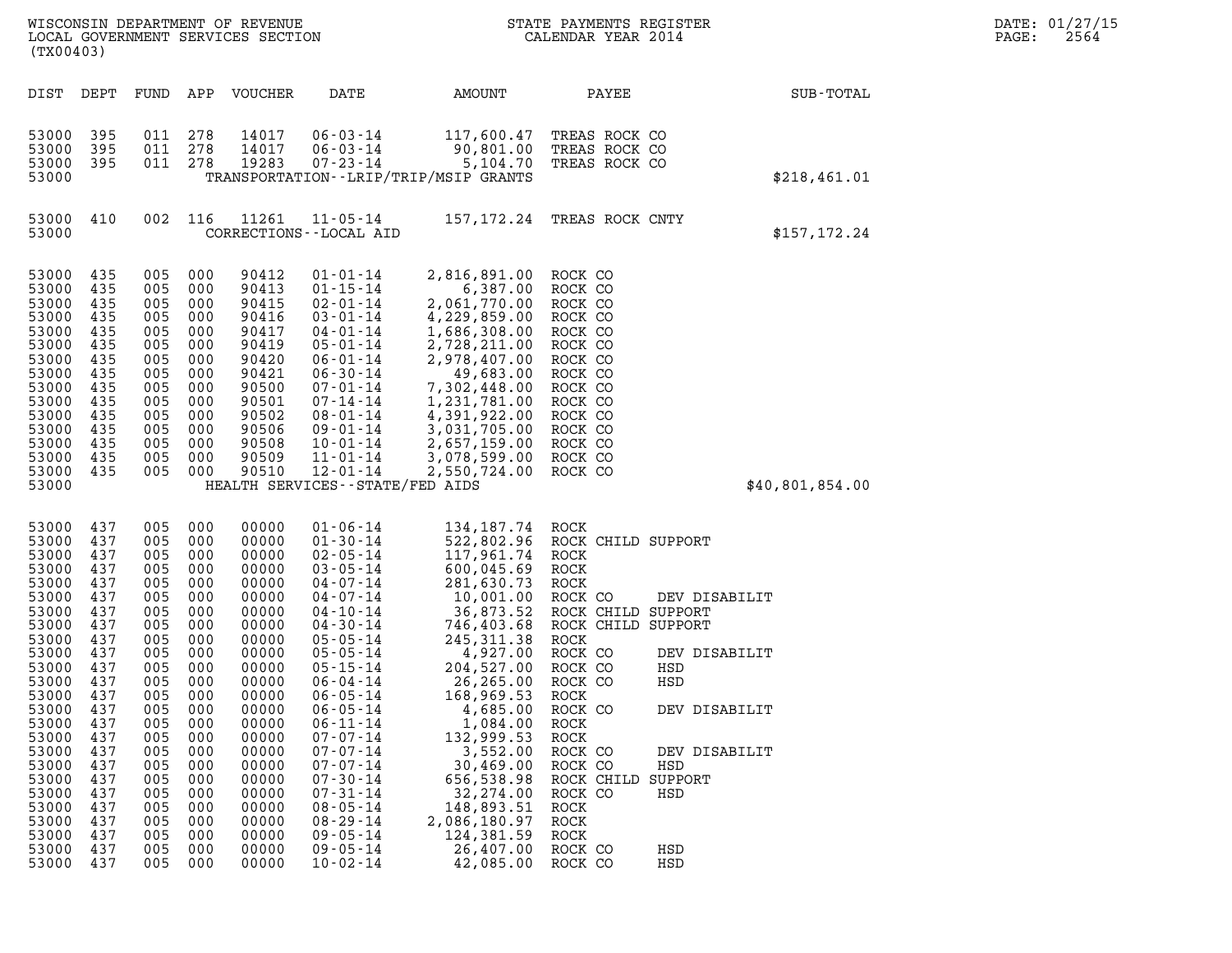| (TX00403)                                                                                                |                                                                           |                                                                           |                                                                           |                                                                                                 |                                                                                                                                                                                                    |                                                                                                                                                                                                          |                                                                                                                                   |                                            |                |
|----------------------------------------------------------------------------------------------------------|---------------------------------------------------------------------------|---------------------------------------------------------------------------|---------------------------------------------------------------------------|-------------------------------------------------------------------------------------------------|----------------------------------------------------------------------------------------------------------------------------------------------------------------------------------------------------|----------------------------------------------------------------------------------------------------------------------------------------------------------------------------------------------------------|-----------------------------------------------------------------------------------------------------------------------------------|--------------------------------------------|----------------|
| DIST                                                                                                     | DEPT                                                                      | FUND                                                                      | APP                                                                       | VOUCHER                                                                                         | DATE                                                                                                                                                                                               | AMOUNT                                                                                                                                                                                                   | PAYEE                                                                                                                             |                                            | SUB-TOTAL      |
| 53000<br>53000<br>53000<br>53000<br>53000<br>53000<br>53000<br>53000<br>53000<br>53000<br>53000<br>53000 | 437<br>437<br>437<br>437<br>437<br>437<br>437<br>437<br>437<br>437<br>437 | 005<br>005<br>005<br>005<br>005<br>005<br>005<br>005<br>005<br>005<br>005 | 000<br>000<br>000<br>000<br>000<br>000<br>000<br>000<br>000<br>000<br>000 | 00000<br>00000<br>00000<br>00000<br>00000<br>00000<br>00000<br>00000<br>00000<br>00000<br>00000 | $10 - 06 - 14$<br>$10 - 30 - 14$<br>$10 - 31 - 14$<br>$11 - 03 - 14$<br>$11 - 04 - 14$<br>$11 - 05 - 14$<br>$11 - 06 - 14$<br>$11 - 28 - 14$<br>$12 - 05 - 14$<br>$12 - 16 - 14$<br>$12 - 30 - 14$ | 172,169.92<br>538,746.51<br>16,608.00<br>11,276.00<br>140,090.88<br>115,400.08<br>19,660.00<br>16,608.00<br>129, 312. 11<br>57,020.00 ROCK CO<br>11,287.00<br>CHILDREN & FAMILIES - - STATE/FEDERAL AIDS | ROCK<br>ROCK CHILD SUPPORT<br>ROCK CO<br>ROCK CHILD SUPPORT<br>ROCK CHILD<br><b>ROCK</b><br>ROCK CO<br>ROCK CO<br>ROCK<br>ROCK CO | HSD<br>SUPPORT<br>HSD<br>HSD<br>HSD<br>HSD | \$7,617,636.05 |
| 53000<br>53000                                                                                           | 455                                                                       | 002                                                                       | 221                                                                       | 13                                                                                              | $07 - 30 - 14$                                                                                                                                                                                     | 2,480.00<br>JUSTICE--LAW ENFORCEMENT SERVICES AID                                                                                                                                                        | TREAS ROCK CNTY                                                                                                                   |                                            | \$2,480.00     |
| 53000<br>53000<br>53000<br>53000                                                                         | 455<br>455<br>455                                                         | 002<br>002<br>002                                                         | 231<br>231<br>231                                                         | 01707<br>01708<br>01717                                                                         | $02 - 24 - 14$<br>$02 - 24 - 14$<br>$02 - 26 - 14$<br>JUSTICE - - LAW ENFORCEMENT TRAINING                                                                                                         | 160.00<br>2,400.00<br>24,480.00                                                                                                                                                                          | TREAS ROCK CNTY<br>TREAS ROCK CNTY<br>TREAS ROCK CNTY                                                                             |                                            | \$27,040.00    |
| 53000<br>53000<br>53000<br>53000                                                                         | 455<br>455<br>455                                                         | 002<br>002<br>002                                                         | 251<br>251<br>251                                                         | 01256<br>01256<br>03005                                                                         | $02 - 18 - 14$<br>$02 - 18 - 14$<br>$05 - 21 - 14$                                                                                                                                                 | 4,373.00<br>77.00<br>3,791.00<br>JUSTICE - - TRUANCY PROGRAM - GRANT FUNDS                                                                                                                               | TREAS ROCK CNTY<br>TREAS ROCK CNTY<br>TREAS ROCK CNTY                                                                             |                                            | \$8,241.00     |
| 53000<br>53000<br>53000                                                                                  | 455<br>455                                                                | 002<br>002                                                                | 279<br>279                                                                | 00324<br>02775                                                                                  | $08 - 05 - 14$<br>$05 - 13 - 14$                                                                                                                                                                   | JUSTICE - TREAT ALTERN TO DETENTION - GRANT                                                                                                                                                              | 43,510.00 TREAS ROCK CNTY<br>67,421.00 TREAS ROCK CNTY                                                                            |                                            | \$110,931.00   |
| 53000<br>53000<br>53000                                                                                  | 455<br>455                                                                | 002<br>002                                                                | 532<br>532                                                                | 009                                                                                             | $07 - 22 - 14$<br>$03 - 10 - 14$                                                                                                                                                                   | 121,398.36<br>JUSTICE - - VICTIM/WITNESS ASSISTANCE SERV                                                                                                                                                 | 79,286.85 TREAS ROCK CNTY<br>TREAS ROCK CNTY                                                                                      |                                            | \$200,685.21   |
| 53000<br>53000<br>53000<br>53000                                                                         | 465<br>465<br>465                                                         | 002<br>002<br>002                                                         | 306<br>306<br>306                                                         | 00058<br>01121<br>01400                                                                         | $10 - 29 - 14$<br>$05 - 16 - 14$<br>$07 - 25 - 14$                                                                                                                                                 | 4,128.61<br>4,128.61<br>4,128.61<br>MILITARY AFFAIRS-EMER MGMT--HAZMAT AIDS                                                                                                                              | TREAS ROCK CNTY<br>TREAS ROCK CNTY<br>TREAS ROCK CNTY                                                                             |                                            | \$12,385.83    |
| 53000<br>53000                                                                                           | 465                                                                       | 002                                                                       | 308                                                                       | 00241                                                                                           | 09-30-14                                                                                                                                                                                           | MILITARY AFFAIRS-EMER MGMT-RESPONSE EQMT                                                                                                                                                                 | 7,412.00 TREAS ROCK CNTY                                                                                                          |                                            | \$7,412.00     |
| 53000<br>53000<br>53000                                                                                  | 465<br>465                                                                | 002<br>002                                                                | 337<br>337                                                                | 00869<br>01576                                                                                  | $03 - 17 - 14$<br>$07 - 09 - 14$                                                                                                                                                                   | MILITARY AFFAIRS-EMERGENCY MGMT PLANNING                                                                                                                                                                 | 18,629.00 TREAS ROCK CNTY<br>21,305.00 TREAS ROCK CNTY                                                                            |                                            | \$39,934.00    |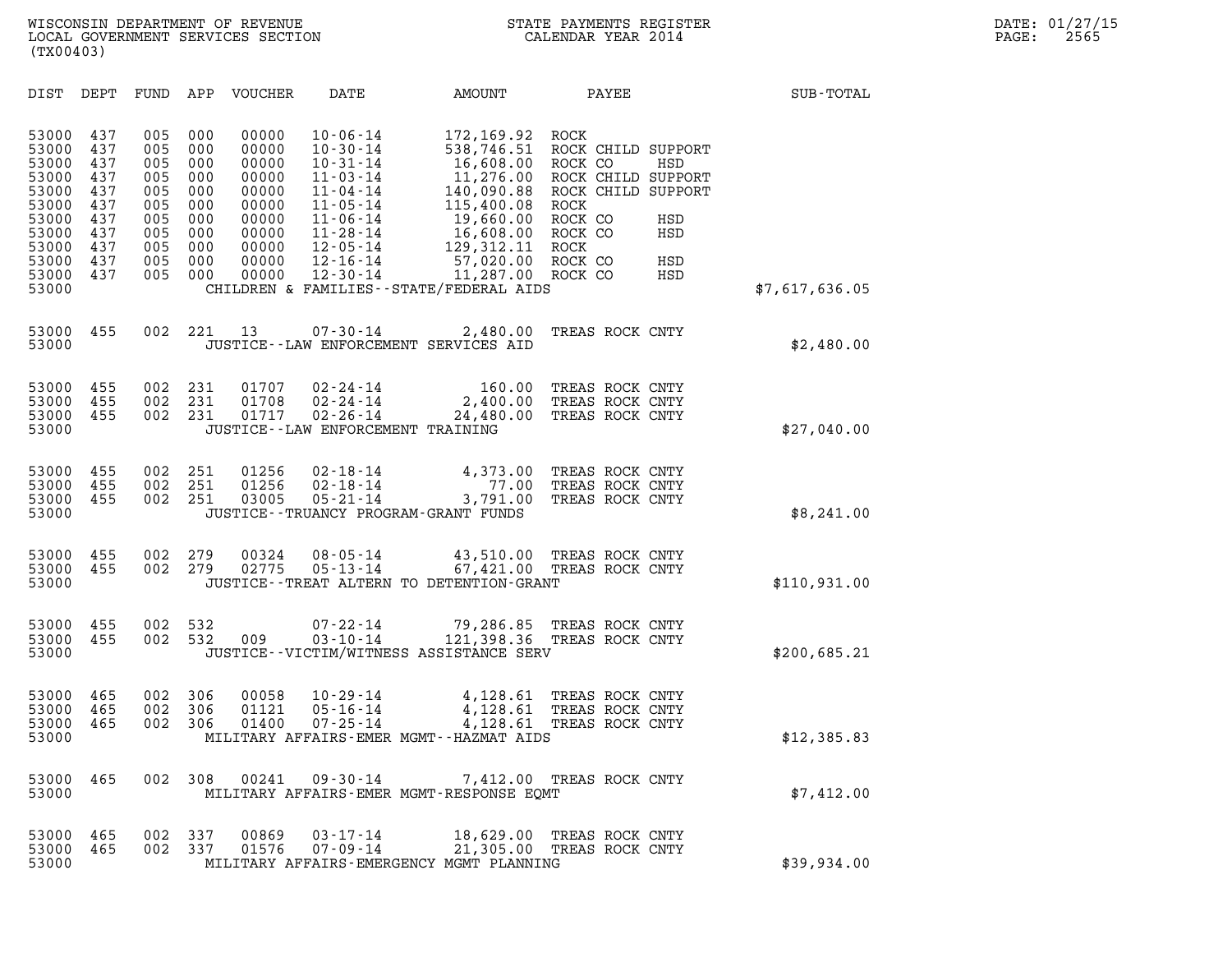| WISCONSIN DEPARTMENT OF REVENUE   | STATE PAYMENTS REGISTER | DATE: 01/27/15 |
|-----------------------------------|-------------------------|----------------|
| LOCAL GOVERNMENT SERVICES SECTION | CALENDAR YEAR 2014      | 2566<br>PAGE:  |

| WISCONSIN DEPARTMENT OF REVENUE<br>LOCAL GOVERNMENT SERVICES SECTION<br>(TYOO402)<br>(TX00403)                                                                                                                       |                                                                                                                                                                            |                                                                           |                                                                                                                                                                                         |                                                                                                                                                                                                                      |                                                    |                                                                                                                                                                                                 |                                                         |                                                             | DATE: 01/27/15<br>$\mathtt{PAGE:}$<br>2566 |
|----------------------------------------------------------------------------------------------------------------------------------------------------------------------------------------------------------------------|----------------------------------------------------------------------------------------------------------------------------------------------------------------------------|---------------------------------------------------------------------------|-----------------------------------------------------------------------------------------------------------------------------------------------------------------------------------------|----------------------------------------------------------------------------------------------------------------------------------------------------------------------------------------------------------------------|----------------------------------------------------|-------------------------------------------------------------------------------------------------------------------------------------------------------------------------------------------------|---------------------------------------------------------|-------------------------------------------------------------|--------------------------------------------|
|                                                                                                                                                                                                                      |                                                                                                                                                                            |                                                                           |                                                                                                                                                                                         |                                                                                                                                                                                                                      |                                                    |                                                                                                                                                                                                 |                                                         | DIST DEPT FUND APP VOUCHER DATE AMOUNT PAYEE PATE SUB-TOTAL |                                            |
| 53000<br>53000<br>53000<br>53000<br>53000                                                                                                                                                                            | 465<br>465<br>465<br>465                                                                                                                                                   |                                                                           | 002 342<br>002 342<br>002 342<br>002 342                                                                                                                                                | 00311<br>01068<br>01211<br>01642                                                                                                                                                                                     |                                                    | 10-21-14 7,999.00 TREAS ROCK CNTY<br>02-07-14 43,568.51 TREAS ROCK CNTY<br>06-12-14 11,400.00 TREAS ROCK CNTY<br>07-11-14 45,769.17 TREAS ROCK CNTY<br>MILITARY AFFAIRS-EMERGENCY MGMT-FED FUND |                                                         | \$108,736.68                                                |                                            |
| 53000                                                                                                                                                                                                                |                                                                                                                                                                            |                                                                           |                                                                                                                                                                                         |                                                                                                                                                                                                                      | VETERANS AFFAIRS GRANTS                            | 53000 485 002 127 06280 06-19-14 1,300.00 TREAS ROCK CNTY                                                                                                                                       |                                                         | \$1,300.00                                                  |                                            |
| 53000                                                                                                                                                                                                                |                                                                                                                                                                            |                                                                           |                                                                                                                                                                                         |                                                                                                                                                                                                                      |                                                    | 53000 485 082 267 06280 06-19-14 5,850.00 TREAS ROCK CNTY<br>VETERANS AFFAIRS--GRANTS TO COUNTIES                                                                                               |                                                         | \$5,850.00                                                  |                                            |
| 53000                                                                                                                                                                                                                |                                                                                                                                                                            |                                                                           |                                                                                                                                                                                         |                                                                                                                                                                                                                      |                                                    | 53000 485 083 370 06280 06-19-14 5,850.00 TREAS ROCK CNTY<br>VETERANS AFFAIRS -- GRANTS TO COUNTIES                                                                                             |                                                         | \$5,850.00                                                  |                                            |
| 53000<br>53000<br>53000<br>53000<br>53000<br>53000<br>53000<br>53000<br>53000<br>53000<br>53000<br>53000<br>53000<br>53000<br>53000<br>53000<br>53000<br>53000<br>53000<br>53000<br>53000<br>53000<br>53000<br>53000 | 53000 505<br>505<br>505<br>505<br>505<br>505<br>505<br>505<br>505<br>505<br>505<br>505<br>505<br>505<br>505<br>505<br>505<br>505<br>505<br>505<br>505<br>505<br>505<br>505 | 002 155<br>002 155<br>002 155<br>002 155<br>002 155<br>002 155<br>002 155 | 002 155<br>002 155<br>002 155<br>002 155<br>002 155<br>002 155<br>002 155<br>002 155<br>002 155<br>002 155<br>002 155<br>002 155<br>002 155<br>002 155<br>002 155<br>002 155<br>002 155 | 60021<br>60021<br>60062<br>60062<br>60179<br>60179<br>60234<br>60234<br>60449<br>60449<br>60484<br>60484<br>60553<br>60553<br>60631<br>60631<br>60631<br>60672<br>60672<br>60672<br>60741<br>60741<br>60773<br>60773 | $06 - 09 - 14$<br>$06 - 25 - 14$<br>$06 - 25 - 14$ | 24, 279. 28<br>5,364.61<br>4,409.78<br>DOA-HOUSING ASSISTANCE-FEDERAL FUNDS                                                                                                                     | TREAS ROCK CNTY<br>TREAS ROCK CNTY<br>TREAS ROCK CNTY   | \$231,098.70                                                |                                            |
| 53000 505<br>53000                                                                                                                                                                                                   |                                                                                                                                                                            |                                                                           | 002 709                                                                                                                                                                                 | 02197                                                                                                                                                                                                                | $10 - 16 - 14$<br>DOA--HOUSING ASSISTANCE GRANTS   |                                                                                                                                                                                                 | 6,359.00 TREAS ROCK CNTY                                | \$6,359.00                                                  |                                            |
| 53000 505<br>53000 505                                                                                                                                                                                               |                                                                                                                                                                            |                                                                           | 002 743<br>002 743                                                                                                                                                                      | 04667                                                                                                                                                                                                                | $01 - 10 - 14$<br>04668 01-13-14                   |                                                                                                                                                                                                 | 32,147.00 TREAS ROCK CNTY<br>136.734.00 TREAS ROCK CNTY |                                                             |                                            |

| 53000 505 002 743<br>53000 505 002 743<br>53000 505 | 002 743 | 04668 | 04667 01-10-14<br>01-13-14<br>05651 02-07-14 | 32,147.00 TREAS ROCK CNTY<br>136,734.00 TREAS ROCK CNTY<br>124,416.00 TREAS ROCK CNTY |
|-----------------------------------------------------|---------|-------|----------------------------------------------|---------------------------------------------------------------------------------------|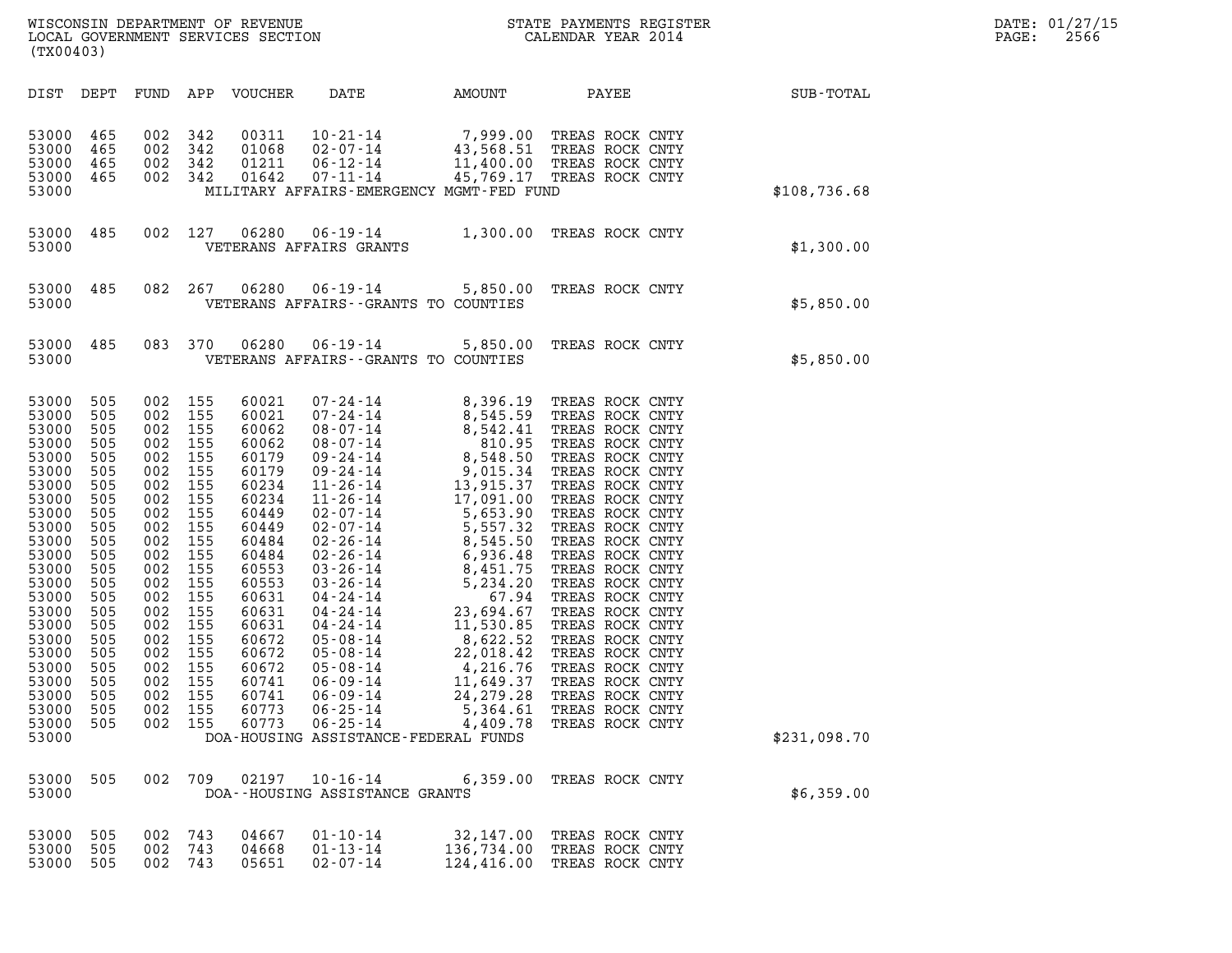| (TX00403)                                                                                                                                                                                                                                                         |                                                                                                                                                                                                  |                                                                                                                                                                                                      |                                                                                                                                                                                           |                                                                                                                                                                                                                                                          |                                                                                                                                                                                                                                                                                                                                                                                                                                                                                                                                                                                                    |                                                                                                                                    |                                                                                                                                                                                                                                                                                                                                                                                                                                                                                                                                                  |               | DATE: 01/27/15<br>PAGE:<br>2567 |
|-------------------------------------------------------------------------------------------------------------------------------------------------------------------------------------------------------------------------------------------------------------------|--------------------------------------------------------------------------------------------------------------------------------------------------------------------------------------------------|------------------------------------------------------------------------------------------------------------------------------------------------------------------------------------------------------|-------------------------------------------------------------------------------------------------------------------------------------------------------------------------------------------|----------------------------------------------------------------------------------------------------------------------------------------------------------------------------------------------------------------------------------------------------------|----------------------------------------------------------------------------------------------------------------------------------------------------------------------------------------------------------------------------------------------------------------------------------------------------------------------------------------------------------------------------------------------------------------------------------------------------------------------------------------------------------------------------------------------------------------------------------------------------|------------------------------------------------------------------------------------------------------------------------------------|--------------------------------------------------------------------------------------------------------------------------------------------------------------------------------------------------------------------------------------------------------------------------------------------------------------------------------------------------------------------------------------------------------------------------------------------------------------------------------------------------------------------------------------------------|---------------|---------------------------------|
| DIST DEPT                                                                                                                                                                                                                                                         |                                                                                                                                                                                                  |                                                                                                                                                                                                      |                                                                                                                                                                                           | FUND APP VOUCHER                                                                                                                                                                                                                                         | DATE                                                                                                                                                                                                                                                                                                                                                                                                                                                                                                                                                                                               | AMOUNT                                                                                                                             | PAYEE                                                                                                                                                                                                                                                                                                                                                                                                                                                                                                                                            | SUB-TOTAL     |                                 |
| 53000 505<br>53000                                                                                                                                                                                                                                                |                                                                                                                                                                                                  | 002                                                                                                                                                                                                  | 743                                                                                                                                                                                       | 05983                                                                                                                                                                                                                                                    | DOA--HOUSING ASSISTANCE GRANTS                                                                                                                                                                                                                                                                                                                                                                                                                                                                                                                                                                     |                                                                                                                                    | 02-20-14 56,799.00 TREAS ROCK CNTY                                                                                                                                                                                                                                                                                                                                                                                                                                                                                                               | \$350,096.00  |                                 |
| 53000<br>53000<br>53000<br>53000<br>53000<br>53000<br>53000<br>53000<br>53000<br>53000<br>53000<br>53000<br>53000<br>53000                                                                                                                                        | 505<br>505<br>505<br>505<br>505<br>505<br>505<br>505<br>505<br>505<br>505<br>505<br>505                                                                                                          | 002<br>002<br>002<br>002<br>002<br>002<br>002<br>002<br>002<br>002<br>002<br>002<br>002 745                                                                                                          | 745<br>745<br>745<br>745<br>745<br>745<br>745<br>745<br>745<br>745<br>745<br>745                                                                                                          | 02197<br>03236<br>03469<br>04952<br>05539<br>06861<br>07489<br>07489<br>07828<br>10127<br>10127<br>10127<br>10127                                                                                                                                        | $10 - 16 - 14$<br>$11 - 17 - 14$<br>$11 - 24 - 14$<br>$11 - 24 - 14$<br>$01 - 17 - 14$<br>$11, 696.00$<br>$02 - 07 - 14$<br>$03 - 19 - 14$<br>$10, 529.00$<br>$03 - 19 - 14$<br>$13, 967.00$<br>$04 - 10 - 14$<br>$13, 967.00$<br>$04 - 21 - 14$<br>$10, 968.00$<br>$07 - 17 - 14$<br>$10, 467.00$<br>$07 - 17 - 14$<br>$07 - 17 - 14$<br>DOA--HOUSING ASSISTANCE GRANTS                                                                                                                                                                                                                           | 2,040.00<br>12,397.00<br>5,279.00                                                                                                  | TREAS ROCK CNTY<br>TREAS ROCK CNTY<br>TREAS ROCK CNTY<br>TREAS ROCK CNTY<br>TREAS ROCK CNTY<br>TREAS ROCK CNTY<br>TREAS ROCK CNTY<br>TREAS ROCK CNTY<br>TREAS ROCK CNTY<br>TREAS ROCK CNTY<br>TREAS ROCK CNTY<br>TREAS ROCK CNTY<br>TREAS ROCK CNTY                                                                                                                                                                                                                                                                                              | \$111,732.12  |                                 |
| 53000<br>53000<br>53000<br>53000<br>53000<br>53000<br>53000<br>53000<br>53000<br>53000<br>53000<br>53000<br>53000<br>53000<br>53000<br>53000<br>53000<br>53000<br>53000<br>53000<br>53000<br>53000<br>53000<br>53000<br>53000<br>53000<br>53000<br>53000<br>53000 | 505<br>505<br>505<br>505<br>505<br>505<br>505<br>505<br>505<br>505<br>505<br>505<br>505<br>505<br>505<br>505<br>505<br>505<br>505<br>505<br>505<br>505<br>505<br>505<br>505<br>505<br>505<br>505 | 035<br>035<br>035<br>035<br>035<br>035<br>035<br>035<br>035<br>035<br>035<br>035<br>035<br>035<br>035<br>035<br>035<br>035<br>035 371<br>035<br>035<br>035<br>035<br>035<br>035<br>035<br>035<br>035 | 371<br>371<br>371<br>371<br>371<br>371<br>371<br>371<br>371<br>371<br>371<br>371<br>371<br>371<br>371<br>371<br>371<br>371<br>371<br>371<br>371<br>371<br>371<br>371<br>371<br>371<br>371 | 60021<br>60021<br>60021<br>60062<br>60062<br>60062<br>60179<br>60179<br>60179<br>60234<br>60234<br>60234<br>60449<br>60449<br>60449<br>60484<br>60484<br>60484<br>60553<br>60553<br>60631<br>60672<br>60741<br>60741<br>60741<br>60773<br>60773<br>60773 | 07-24-14<br>$\begin{array}{cccc} 07\text{-}24\text{-}14 & 23\text{-}430\text{-}49 \\ 07\text{-}24\text{-}14 & 4\text{-}110\text{-}51 \\ 07\text{-}24\text{-}14 & 6\text{-}162\text{-}25 \\ 08\text{-}07\text{-}14 & 227\text{-}33 \\ 08\text{-}07\text{-}14 & 5\text{-}811\text{-}9 \\ 08\text{-}07\text{-}14 & 5\text{-}871\text{-}19 \\ 09\text{-}24\text{-}14 & 4\text{-}100\$<br>$03 - 26 - 14$<br>$03 - 26 - 14$<br>$04 - 24 - 14$<br>$05 - 08 - 14$<br>$06 - 09 - 14$<br>$06 - 09 - 14$<br>$06 - 09 - 14$<br>$06 - 25 - 14$<br>$06 - 25 - 14$<br>$06 - 25 - 14$<br>DOA--PUBLIC BENEFITS FUND | 23,430.49<br>4,035.27<br>5,788.81<br>2,852.99<br>11,796.33<br>5,622.90<br>4,828.28<br>3,731.56<br>5,582.06<br>4,718.59<br>2,866.84 | TREAS ROCK CNTY<br>TREAS ROCK CNTY<br>TREAS ROCK CNTY<br>TREAS ROCK CNTY<br>TREAS ROCK CNTY<br>TREAS ROCK CNTY<br>TREAS ROCK CNTY<br>TREAS ROCK CNTY<br>TREAS ROCK CNTY<br>TREAS ROCK CNTY<br>TREAS ROCK CNTY<br>TREAS ROCK CNTY<br>TREAS ROCK CNTY<br>TREAS ROCK CNTY<br>TREAS ROCK CNTY<br>TREAS ROCK CNTY<br>TREAS ROCK CNTY<br>TREAS ROCK CNTY<br>TREAS ROCK CNTY<br>TREAS ROCK CNTY<br>TREAS ROCK CNTY<br>TREAS ROCK CNTY<br>TREAS ROCK CNTY<br>TREAS ROCK CNTY<br>TREAS ROCK CNTY<br>TREAS ROCK CNTY<br>TREAS ROCK CNTY<br>TREAS ROCK CNTY | \$158, 118.30 |                                 |
| 53000<br>53000                                                                                                                                                                                                                                                    | 505                                                                                                                                                                                              | 089                                                                                                                                                                                                  | 166                                                                                                                                                                                       | 05139                                                                                                                                                                                                                                                    | $01 - 28 - 14$<br>DOA--LAND INFORMATION FUND                                                                                                                                                                                                                                                                                                                                                                                                                                                                                                                                                       | 1,000.00                                                                                                                           | TREAS ROCK CNTY                                                                                                                                                                                                                                                                                                                                                                                                                                                                                                                                  | \$1,000.00    |                                 |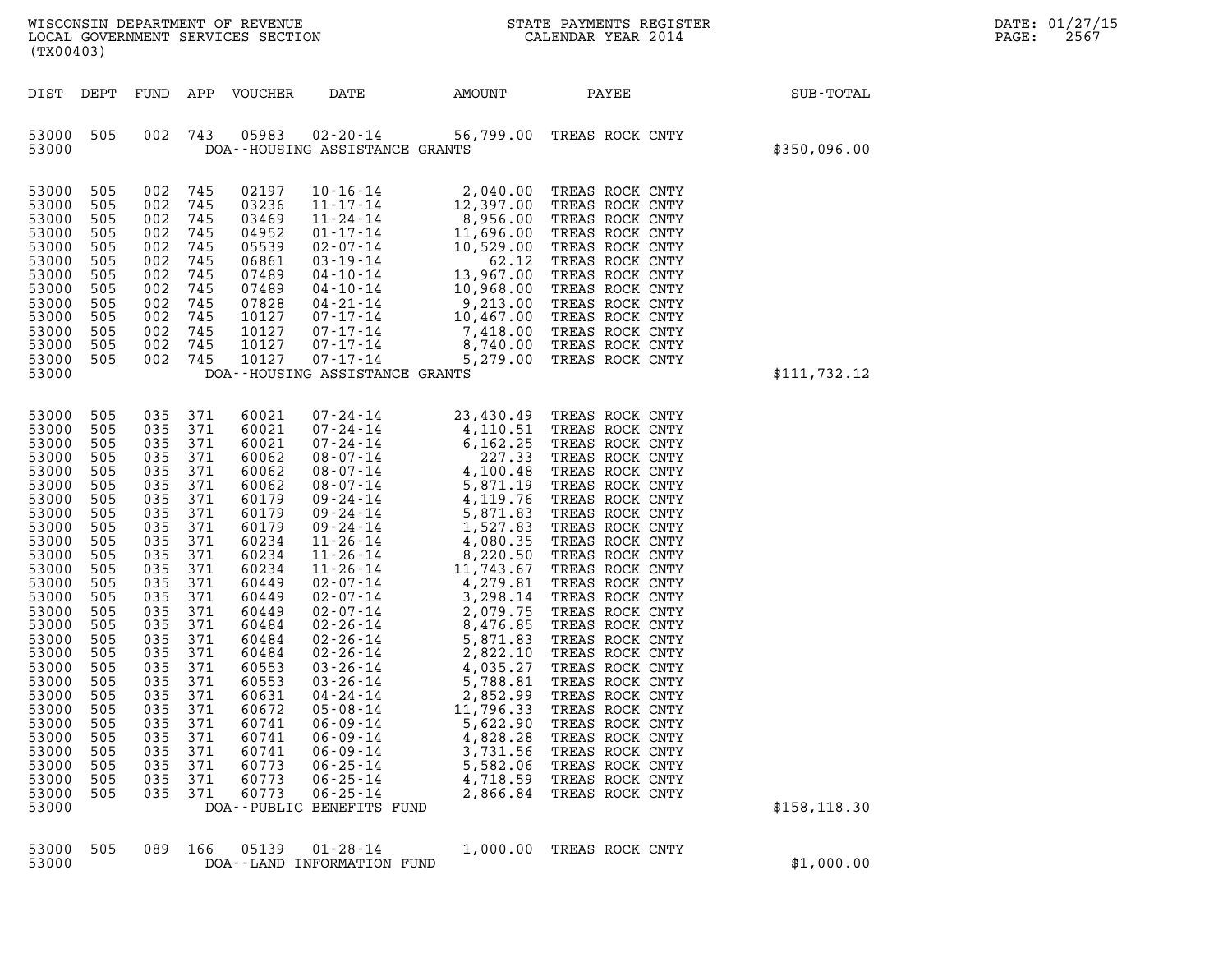| WISCONSIN DEPARTMENT OF REVENUE<br>LOCAL GOVERNMENT SERVICES SECTION<br>(TX00403) |            |            |            |                |                                                              | STATE PAYMENTS REGISTER<br>CALENDAR YEAR 2014                                                     |                 |                 |                 | DATE: 01/27/15<br>PAGE:<br>2568 |
|-----------------------------------------------------------------------------------|------------|------------|------------|----------------|--------------------------------------------------------------|---------------------------------------------------------------------------------------------------|-----------------|-----------------|-----------------|---------------------------------|
| DIST                                                                              | DEPT       | FUND       | APP        | VOUCHER        | DATE                                                         | AMOUNT                                                                                            | PAYEE           |                 | SUB-TOTAL       |                                 |
| 53000<br>53000<br>53000                                                           | 835<br>835 | 002<br>002 | 105<br>105 | 44284<br>81391 | 07-28-14<br>$11 - 17 - 14$<br>REVENUE--STATE SHARED REVENUES | 856,159.06<br>4,886,683.18                                                                        | TREAS ROCK CNTY | TREAS ROCK CNTY | \$5,742,842.24  |                                 |
| 53000<br>53000                                                                    | 835        | 002        | 109        | 01053          | 07-28-14<br>REVENUE--EXEMPT COMPUTER AID                     | 187,985.00                                                                                        |                 | TREAS ROCK CNTY | \$187,985.00    |                                 |
| 53000<br>53000<br>53000                                                           | 835<br>835 | 002<br>002 | 302<br>302 | 10108<br>11108 | $07 - 28 - 14$                                               | 07-28-14 7,008,262.51 TREAS ROCK CNTY<br>1,668,163.23<br>REVENUE-FIRST DOLLAR/SCHOOL LEVY CREDITS | TREAS ROCK CNTY |                 | \$8,676,425.74  |                                 |
| 53000<br>53000                                                                    | 835        | 021        | 363        | 37389          | 03-24-14<br>REVENUE - - LOTTERY CREDIT -                     | 2,061,520.03                                                                                      |                 | TREAS ROCK CNTY | \$2,061,520.03  |                                 |
| 53000                                                                             |            |            |            |                | DISTRICT TOTAL APPROPRIATIONS                                |                                                                                                   |                 |                 | \$69,740,157.48 |                                 |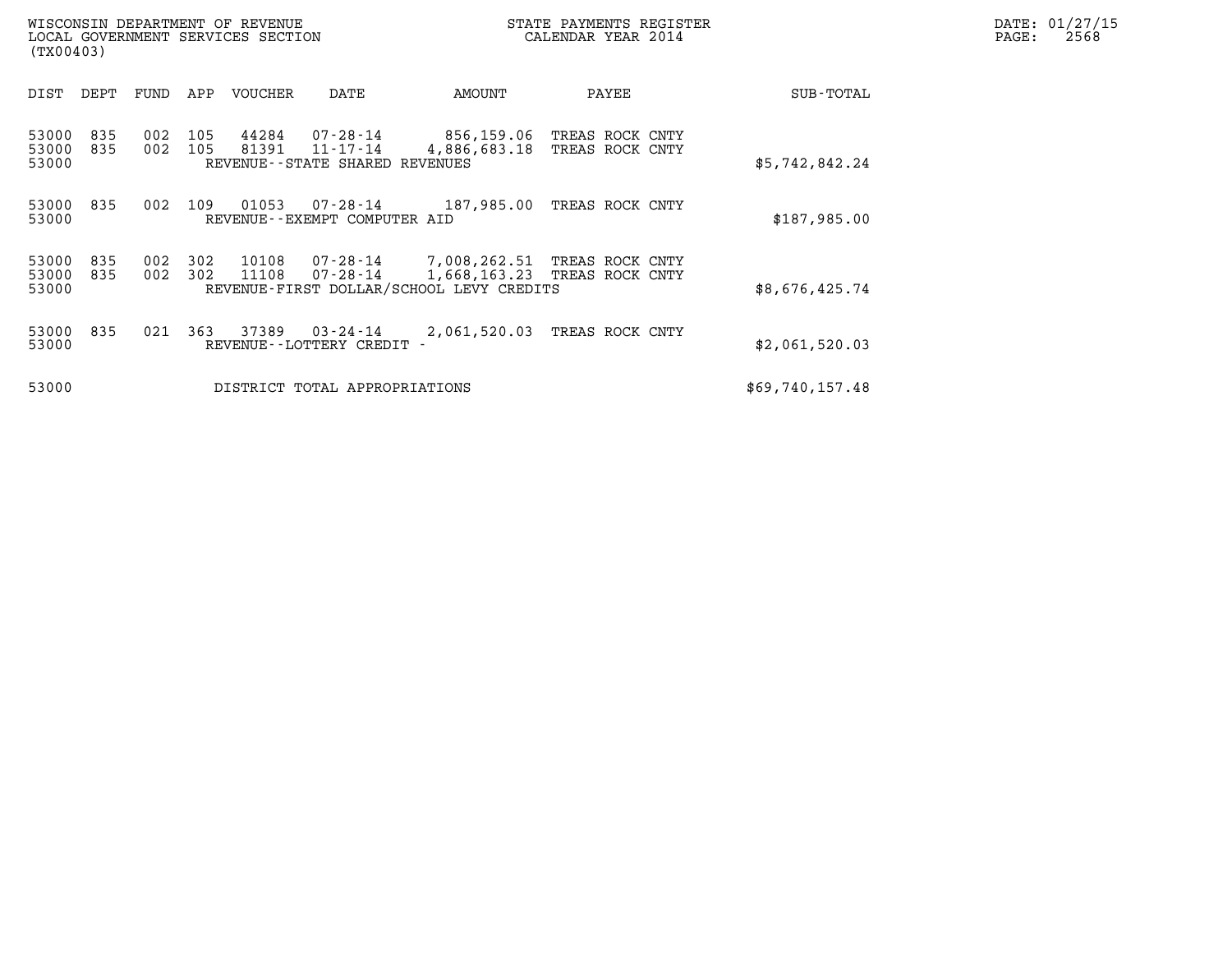| (TX00403)                                 |                            |                                          |                                  |                                                                    |                                                                                                                            | %WISCONSIN DEPARTMENT OF REVENUE $$\tt STATE~PAYMENTS~REGISTER~LOCALSONSTR~GOLERNMENT~SERVICES~SECTION~CALENDAR~YEAR~2014$ |              | DATE: 01/27/15<br>PAGE:<br>2569 |
|-------------------------------------------|----------------------------|------------------------------------------|----------------------------------|--------------------------------------------------------------------|----------------------------------------------------------------------------------------------------------------------------|----------------------------------------------------------------------------------------------------------------------------|--------------|---------------------------------|
| DIST DEPT                                 |                            |                                          | FUND APP VOUCHER                 | DATE                                                               | AMOUNT                                                                                                                     | PAYEE                                                                                                                      | SUB-TOTAL    |                                 |
| 53002 165<br>53002                        |                            | 002 225                                  |                                  | 01311<br>SAFETY/PROF SERV--FIRE INSURANCE DUES                     | $06 - 30 - 14$ 1,689.14                                                                                                    | TREAS TN AVON                                                                                                              | \$1,689.14   |                                 |
| 53002 370<br>53002                        |                            | 002 503                                  | 17085                            | NAT RESOURCES--AIDS IN LIEU OF TAXES                               | $02 - 14 - 14$ 42,700.20                                                                                                   | TREAS TN AVON<br>TOWN SHARE 6606.68                                                                                        | \$42,700.20  |                                 |
| 53002 370<br>53002                        |                            |                                          | 012 571                          | 38090 06-16-14                                                     | NAT RESOURCES - - FOREST CROP/MFL/CO FOREST                                                                                | 28.20 TREAS TN AVON                                                                                                        | \$28.20      |                                 |
| 53002 370<br>53002<br>53002               | 370                        | 012 579<br>012 579                       | 19691<br>19691                   | 04-16-14<br>$04 - 16 - 14$<br>NAT RESOURCES--AIDS IN LIEU OF TAXES | 467.54<br>1,300.66                                                                                                         | TREAS TN AVON<br>TREAS TN AVON                                                                                             | \$1,768.20   |                                 |
| 53002 370<br>53002                        |                            | 074 670                                  | 41946                            | NAT RESOURCES - - RU RECYCLING GRANT                               | $05 - 23 - 14$ 1, 737.58                                                                                                   | TREAS TN AVON                                                                                                              | \$1,737.58   |                                 |
| 53002<br>53002<br>53002<br>53002<br>53002 | 395<br>395<br>395<br>- 395 | 011 191<br>011 191<br>011 191<br>011 191 | 05310<br>11310<br>21310<br>31310 | $01 - 06 - 14$<br>04-07-14<br>07-07-14<br>$10 - 06 - 14$           | 23,302.87 TOWN OF AVON<br>23,302.87 TOWN OF AVON<br>23,302.87<br>23,302.90<br>TRANSPORTATION - - GENERAL TRANSP AIDS - GTA | TOWN OF AVON<br>TOWN OF AVON                                                                                               | \$93,211.51  |                                 |
| 53002<br>53002<br>53002                   | 835<br>835                 | 002 105<br>002 105                       | 44256<br>81363                   | $07 - 28 - 14$<br>$11 - 17 - 14$<br>REVENUE--STATE SHARED REVENUES | 2,545.80                                                                                                                   | TREAS TN AVON<br>14,436.51 TREAS TN AVON                                                                                   | \$16,982.31  |                                 |
| 53002 835<br>53002                        |                            | 002 109                                  | 03198                            | 07-28-14<br>REVENUE--EXEMPT COMPUTER AID                           |                                                                                                                            | 967.00 TREAS TN AVON                                                                                                       | \$967.00     |                                 |
| 53002                                     |                            |                                          |                                  | DISTRICT TOTAL APPROPRIATIONS                                      |                                                                                                                            |                                                                                                                            | \$159,084.14 |                                 |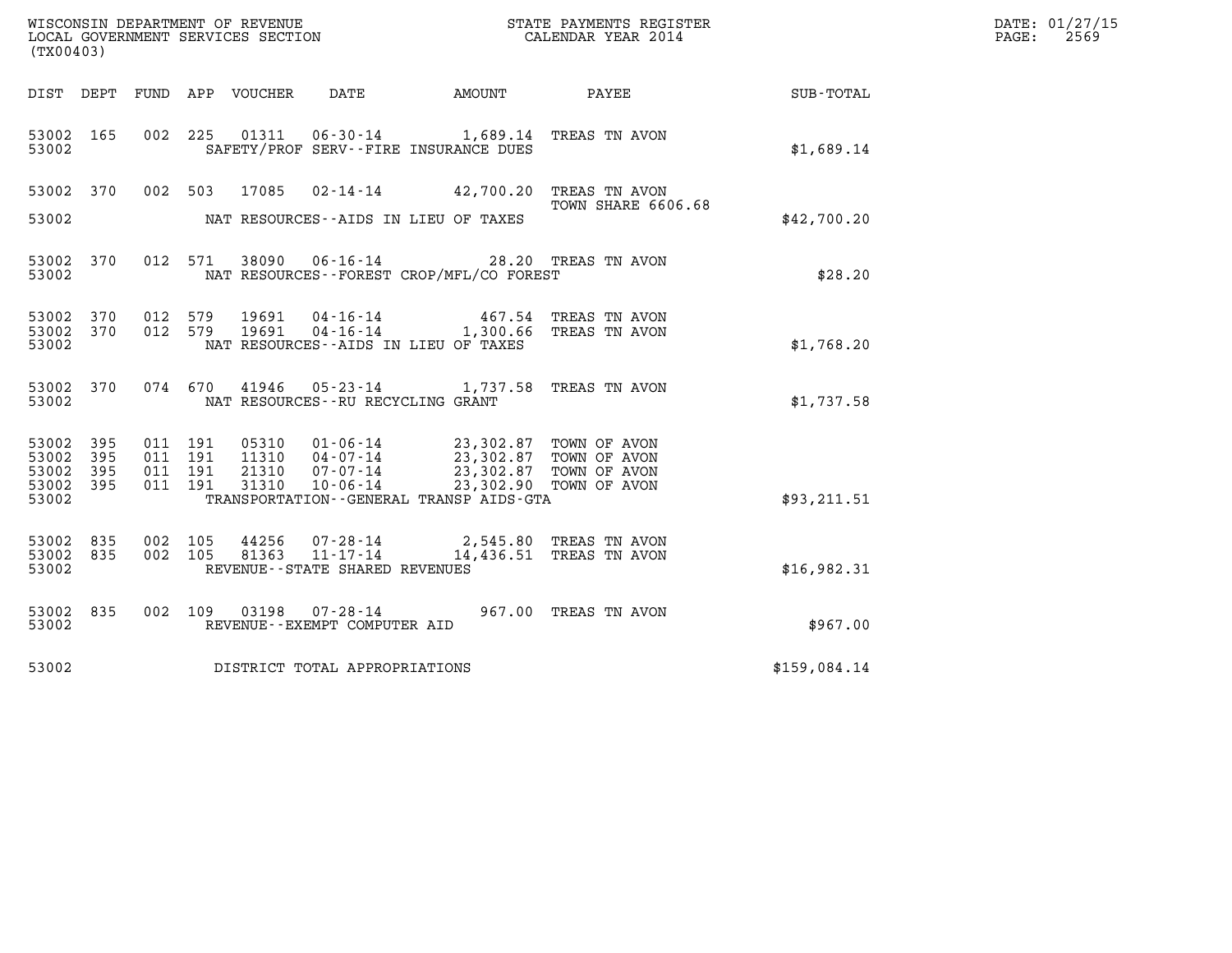| WISCONSIN DEPARTMENT OF REVENUE<br>LOCAL GOVERNMENT SERVICES SECTION GALENDAR YEAR 2014<br>(TX00403)                      |                                                                      |                                                                                                                                  |  |                                                                                                          |                                                                |                                                                                                     |                                                                                                                                                                                                                                                                                                                      |                         | DATE: 01/27/15<br>PAGE: 2570 |
|---------------------------------------------------------------------------------------------------------------------------|----------------------------------------------------------------------|----------------------------------------------------------------------------------------------------------------------------------|--|----------------------------------------------------------------------------------------------------------|----------------------------------------------------------------|-----------------------------------------------------------------------------------------------------|----------------------------------------------------------------------------------------------------------------------------------------------------------------------------------------------------------------------------------------------------------------------------------------------------------------------|-------------------------|------------------------------|
|                                                                                                                           |                                                                      |                                                                                                                                  |  |                                                                                                          |                                                                |                                                                                                     | DIST DEPT FUND APP VOUCHER DATE AMOUNT PAYEE SUB-TOTAL                                                                                                                                                                                                                                                               |                         |                              |
|                                                                                                                           |                                                                      | 53004                                                                                                                            |  |                                                                                                          |                                                                | 53004 165 002 225 01312 06-30-14 16,837.48 TREAS TN BELOIT<br>SAFETY/PROF SERV--FIRE INSURANCE DUES |                                                                                                                                                                                                                                                                                                                      | \$16,837.48             |                              |
|                                                                                                                           |                                                                      |                                                                                                                                  |  |                                                                                                          |                                                                | 53004 NAT RESOURCES--AIDS IN LIEU OF TAXES                                                          | 53004 370 002 503 16647 01-30-14 8,303.84 TREAS TN BELOIT<br>TOWN SHARE 1959.95                                                                                                                                                                                                                                      | \$8,303.84              |                              |
|                                                                                                                           |                                                                      |                                                                                                                                  |  |                                                                                                          |                                                                | 53004 370 002 941 00057 08-04-14 30,000.00 TREAS TN BELOIT                                          | 53004 NAT RESOURCES-GENERAL OPERATIONS-FEDERAL                                                                                                                                                                                                                                                                       | \$30,000.00             |                              |
|                                                                                                                           |                                                                      |                                                                                                                                  |  |                                                                                                          |                                                                | 53004 NAT RESOURCES--FOREST CROP/MFL/CO FOREST                                                      | 53004 370 012 571 38091 06-16-14 6.20 TREAS TN BELOIT                                                                                                                                                                                                                                                                | EAS TN BELOIT<br>\$6.20 |                              |
|                                                                                                                           |                                                                      |                                                                                                                                  |  |                                                                                                          |                                                                | 53004 NAT RESOURCES--RU RECYCLING GRANT                                                             | 53004 370 074 670 41947 05-23-14 7,784.64 TREAS TN BELOIT                                                                                                                                                                                                                                                            | \$7,784.64              |                              |
|                                                                                                                           |                                                                      |                                                                                                                                  |  |                                                                                                          |                                                                | 53004 NAT RESOURCES--RU CONSOLIDATED GRANT                                                          | 53004 370 074 673 41947 05-23-14 1,988.80 TREAS TN BELOIT                                                                                                                                                                                                                                                            | \$1,988.80              |                              |
|                                                                                                                           |                                                                      |                                                                                                                                  |  |                                                                                                          |                                                                | 53004 NAT RESOURCES - STEWARDSHIP 2000                                                              | 53004 370 095 512 00058 08-04-14 126,659.00 TREAS TN BELOIT                                                                                                                                                                                                                                                          | \$126,659.00            |                              |
| 53004 395<br>53004<br>53004<br>53004<br>53004<br>53004<br>53004<br>53004<br>53004<br>53004 395<br>53004<br>53004<br>53004 | 395<br>395<br>395<br>395<br>395<br>395<br>395<br>395<br>395<br>- 395 | 011 185<br>011 185<br>011 185<br>011 185<br>011 185<br>011 185<br>011 185<br>011 185<br>011 185<br>011 185<br>011 185<br>011 185 |  | 03287<br>03287<br>03287<br>03287<br>07472<br>09343<br>16833<br>16833<br>22672<br>25465<br>31211<br>33745 | $11 - 17 - 14$<br>$12 - 15 - 14$                               | 1,099.12<br>450.00<br>TRANSPORTATION - - HIGHWAY SAFETY - FEDERAL                                   | 02-10-14<br>02-10-14<br>02-10-14<br>02-10-14<br>02-10-14<br>02-10-14<br>03-24-14<br>03-24-14<br>04-14-14<br>07-03-14<br>07-03-14<br>08-28-14<br>08-28-14<br>07-04<br>08-28-14<br>07-04<br>08-28-14<br>07-04<br>08-28-14<br>07-04<br>08-28-14<br>07-04<br>08-28-14<br>07-04<br><br>TREAS TN BELOIT<br>TREAS TN BELOIT | \$15,084.21             |                              |
| 53004 395<br>53004<br>53004<br>53004<br>53004                                                                             | 395<br>395<br>-395                                                   | 011 191<br>011 191<br>011 191<br>011 191                                                                                         |  | 05311<br>11311<br>21311<br>31311                                                                         | $01 - 06 - 14$<br>$04 - 07 - 14$<br>07-07-14<br>$10 - 06 - 14$ | 49,786.06<br>49,786.06<br>TRANSPORTATION--GENERAL TRANSP AIDS-GTA                                   | TOWN OF BELOIT<br>TOWN OF BELOIT<br>49,786.06 TOWN OF BELOIT<br>49,786.09 TOWN OF BELOIT                                                                                                                                                                                                                             | \$199, 144.27           |                              |
| 53004<br>53004                                                                                                            | 435                                                                  | 005 162                                                                                                                          |  | 01HSD                                                                                                    | $09 - 08 - 14$                                                 | HS--AMBULANCE FUNDING ASSISTANCE GRANTS                                                             | 5,707.40 TREAS TOWN BELOIT                                                                                                                                                                                                                                                                                           | \$5,707.40              |                              |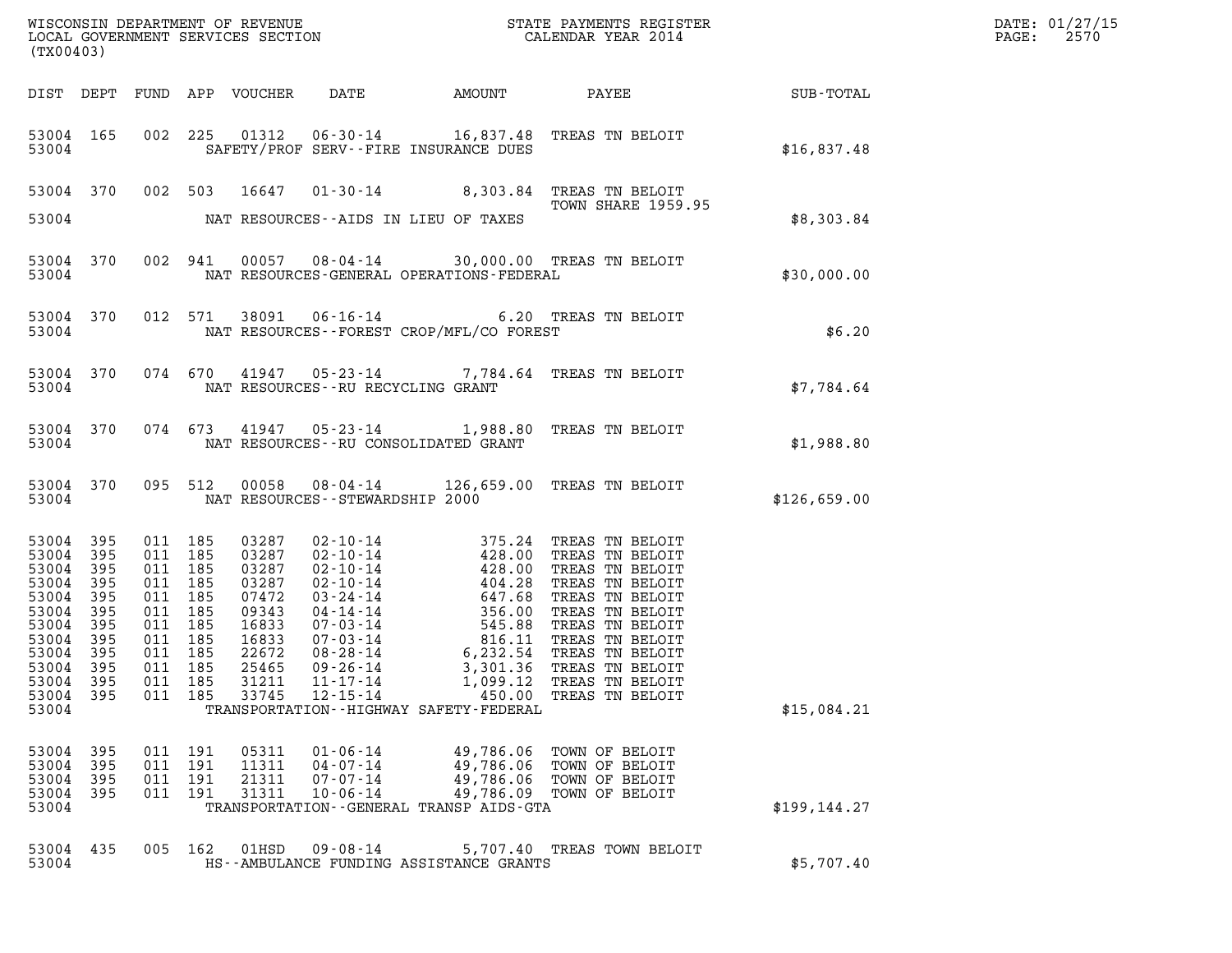| DATE: | 01/27/15 |
|-------|----------|
| PAGE: | 2571     |

| (TX00403)                                    | WISCONSIN DEPARTMENT OF REVENUE<br>LOCAL GOVERNMENT SERVICES SECTION                                 | STATE PAYMENTS REGISTER<br>CALENDAR YEAR 2014                           |                | DATE: 01/27/15<br>PAGE:<br>2571 |
|----------------------------------------------|------------------------------------------------------------------------------------------------------|-------------------------------------------------------------------------|----------------|---------------------------------|
| DIST DEPT                                    | FUND APP VOUCHER<br>DATE                                                                             | PAYEE<br>AMOUNT                                                         | SUB-TOTAL      |                                 |
| 53004 435<br>53004                           | 005 163 01LGS 11-17-14 12,400.00 TOWN OF BELOIT FIRE DEPT<br>HS--PREPAID MEDICAL TRANSPORT REIMBURSE |                                                                         | \$12,400.00    |                                 |
| 53004 455<br>53004                           | 002 231 01108<br>JUSTICE -- LAW ENFORCEMENT TRAINING                                                 | 02-11-14 1,600.00 TREAS TN BELOIT                                       | \$1,600.00     |                                 |
| 53004<br>505<br>53004<br>505<br>53004        | 002 174<br>58920<br>002 174<br>58930<br>DOA--TRANSMISSION LINE FEE DISTRIBUTION                      | 04-30-14 3.111.00 TREAS TN BELOIT<br>04-30-14 31,644.00 TREAS TN BELOIT | \$34,755.00    |                                 |
| 53004<br>835<br>002<br>53004<br>835<br>53004 | 44257<br>105<br>81364<br>002 105<br>$11 - 17 - 14$<br>REVENUE - - STATE SHARED REVENUES              | 07-28-14 202,992.60 TREAS TN BELOIT<br>1,068,110.33 TREAS TN BELOIT     | \$1,271,102.93 |                                 |
| 835<br>53004<br>53004                        | 03199<br>002 109<br>REVENUE--EXEMPT COMPUTER AID                                                     | 07-28-14 4,253.00 TREAS TN BELOIT                                       | \$4,253.00     |                                 |
| 53004<br>835<br>021<br>53004                 | 363<br>36298<br>REVENUE--LOTTERY CREDIT -                                                            | 03-24-14 9,604.16 TREAS TN BELOIT                                       | \$9,604.16     |                                 |
| 53004                                        | DISTRICT TOTAL APPROPRIATIONS                                                                        |                                                                         | \$1,745,230.93 |                                 |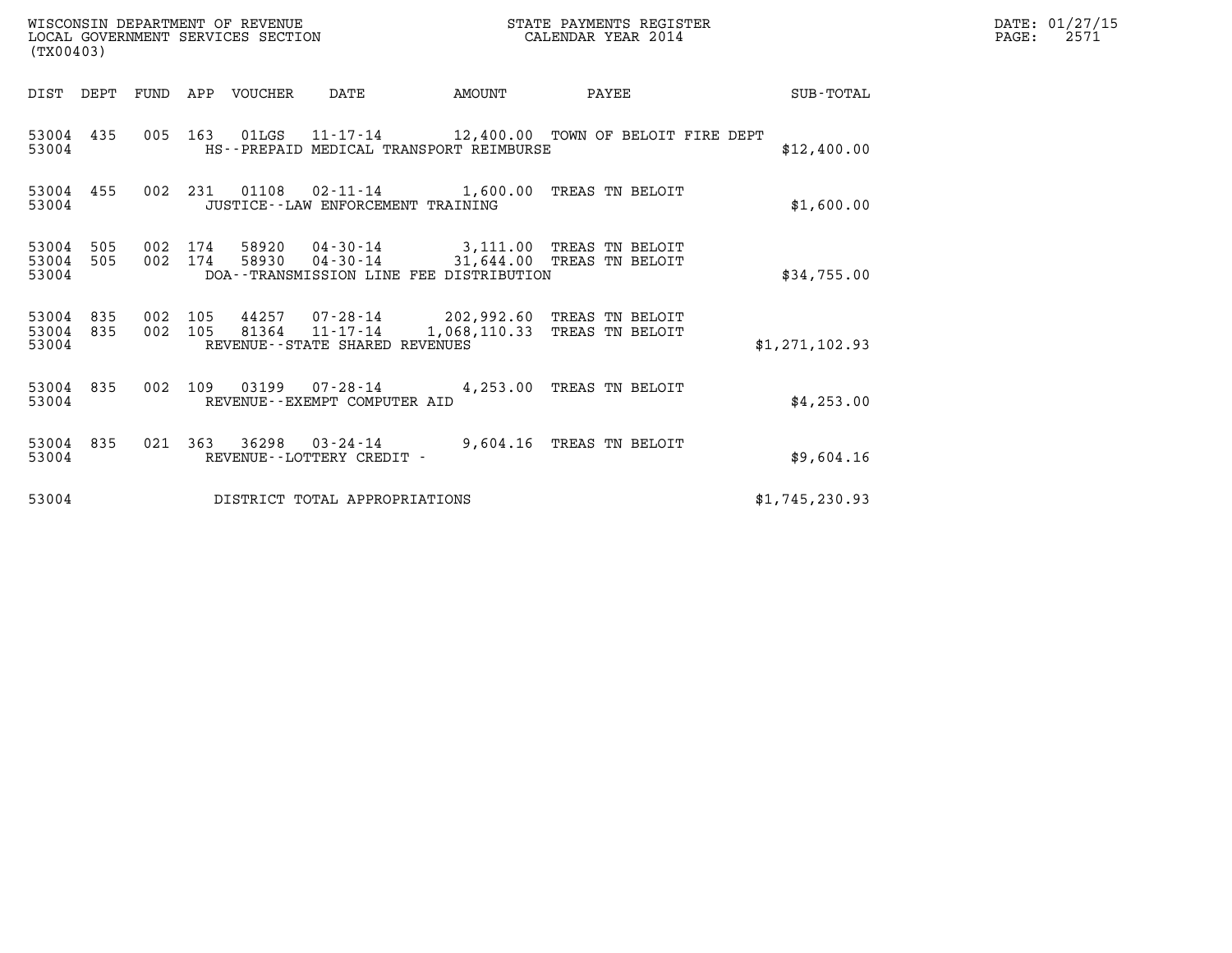| (TX00403)                                     |                     |                                          |                |                                       |                                              |                                                                                                                                                                                                                                                                                                                                        |              | DATE: 01/27/15<br>$\mathtt{PAGE:}$<br>2572 |
|-----------------------------------------------|---------------------|------------------------------------------|----------------|---------------------------------------|----------------------------------------------|----------------------------------------------------------------------------------------------------------------------------------------------------------------------------------------------------------------------------------------------------------------------------------------------------------------------------------------|--------------|--------------------------------------------|
|                                               |                     |                                          |                |                                       |                                              |                                                                                                                                                                                                                                                                                                                                        |              |                                            |
| 53006 165<br>53006                            |                     |                                          |                |                                       | SAFETY/PROF SERV--FIRE INSURANCE DUES        | 002 225 01313 06-30-14 3,468.13 TREAS TN BRADFORD                                                                                                                                                                                                                                                                                      | \$3,468.13   |                                            |
| 53006 370                                     |                     |                                          |                |                                       |                                              | 002 503 17086 02-14-14 1,104.60 TREAS TN BRADFORD<br>TOWN SHARE 160.97                                                                                                                                                                                                                                                                 |              |                                            |
| 53006                                         |                     |                                          |                |                                       | NAT RESOURCES--AIDS IN LIEU OF TAXES         |                                                                                                                                                                                                                                                                                                                                        | \$1,104.60   |                                            |
| 53006 370<br>53006                            |                     |                                          |                |                                       | NAT RESOURCES--FOREST CROP/MFL/CO FOREST     | 012 571 38092 06-16-14 26.80 TREAS TN BRADFORD                                                                                                                                                                                                                                                                                         | \$26.80      |                                            |
| 53006 370<br>53006 370<br>53006               |                     | 012 579<br>012 579                       | 19692<br>19692 |                                       | NAT RESOURCES--AIDS IN LIEU OF TAXES         | 04-16-14 204.78 TREAS TN BRADFORD<br>04-16-14 67.69 TREAS TN BRADFORD                                                                                                                                                                                                                                                                  | \$272.47     |                                            |
| 53006                                         | 53006 370           |                                          |                | NAT RESOURCES--RU RECYCLING GRANT     |                                              | 074 670 41948 05-23-14 843.04 TREAS TN BRADFORD                                                                                                                                                                                                                                                                                        | \$843.04     |                                            |
| 53006                                         | 53006 395           |                                          |                | TRANSPORTATION--FLOOD DAMAGE AID      |                                              | 011 174 98267 01-03-14 18,614.00 TREAS TN BRADFORD                                                                                                                                                                                                                                                                                     | \$18,614.00  |                                            |
| 53006 395<br>53006<br>53006<br>53006<br>53006 | 395<br>395<br>- 395 | 011 191<br>011 191<br>011 191<br>011 191 |                |                                       | TRANSPORTATION - - GENERAL TRANSP AIDS - GTA | $\begin{array}{cccc} 05312 & 01\cdot 06\cdot 14 & 28, 113\cdot 76 & \text{TOWN OF BRADFORD} \\ 11312 & 04\cdot 07\cdot 14 & 28, 113\cdot 76 & \text{TOWN OF BRADFORD} \\ 21312 & 07\cdot 07\cdot 14 & 28, 113\cdot 76 & \text{TOWN OF BRADFORD} \\ 31312 & 10\cdot 06\cdot 14 & 28, 113\cdot 76 & \text{TOWN OF BRADFORD} \end{array}$ | \$112,455.04 |                                            |
| 53006 835<br>53006 835<br>53006               |                     | 002 105<br>002 105                       | 44258<br>81365 | REVENUE--STATE SHARED REVENUES        |                                              | 07-28-14 2,165.96 TREAS TN BRADFORD<br>11-17-14 12,279.04 TREAS TN BRADFORD                                                                                                                                                                                                                                                            | \$14,445.00  |                                            |
| 53006                                         | 53006 835           |                                          |                | REVENUE - - EXEMPT COMPUTER AID       |                                              | 002 109 03200 07-28-14 35.00 TREAS TN BRADFORD                                                                                                                                                                                                                                                                                         | \$35.00      |                                            |
| 53006<br>53006                                | 835                 | 021 363                                  | 36299          | 03-24-14<br>REVENUE--LOTTERY CREDIT - |                                              | 2,312.00 TREAS TN BRADFORD                                                                                                                                                                                                                                                                                                             | \$2,312.00   |                                            |
| 53006                                         |                     |                                          |                | DISTRICT TOTAL APPROPRIATIONS         |                                              |                                                                                                                                                                                                                                                                                                                                        | \$153,576.08 |                                            |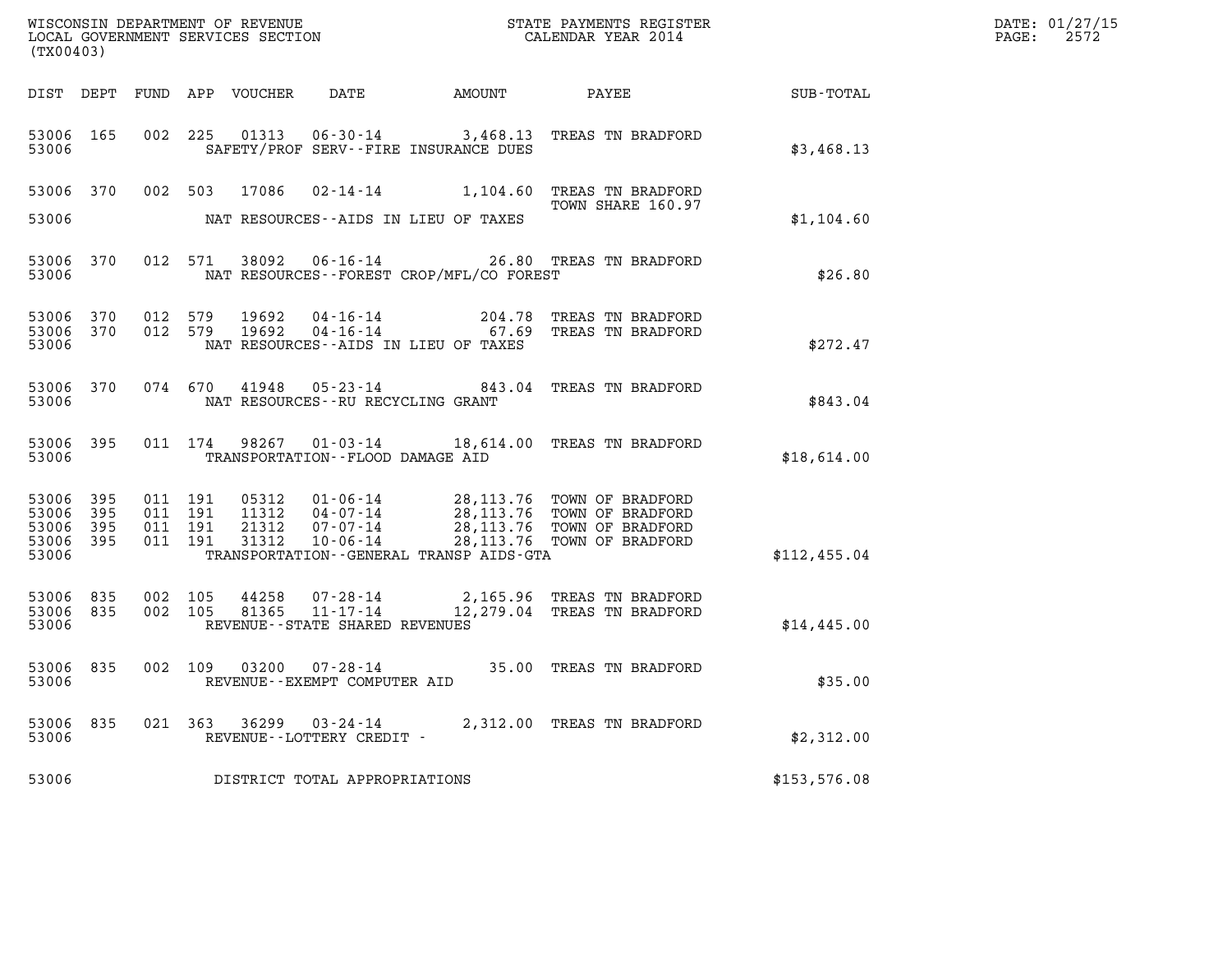| WISCONSIN DEPARTMENT OF REVENUE<br>(TX00403)                       | LOCAL GOVERNMENT SERVICES SECTION                                                                                                                                                                                                                                                | STATE PAYMENTS REGISTER<br>CALENDAR YEAR 2014 | DATE: 01/27/15<br>$\mathtt{PAGE:}$<br>2573 |
|--------------------------------------------------------------------|----------------------------------------------------------------------------------------------------------------------------------------------------------------------------------------------------------------------------------------------------------------------------------|-----------------------------------------------|--------------------------------------------|
|                                                                    | DIST DEPT FUND APP VOUCHER DATE<br>AMOUNT                                                                                                                                                                                                                                        | PAYEE SUB-TOTAL                               |                                            |
| 53008 165<br>53008                                                 | 002 225 01314 06-30-14 3,683.76 TREAS TN CENTER<br>SAFETY/PROF SERV--FIRE INSURANCE DUES                                                                                                                                                                                         | \$3,683.76                                    |                                            |
| 53008 370<br>53008                                                 | 012 571<br>38093  06-16-14  28.00 TREAS TN CENTER<br>NAT RESOURCES--FOREST CROP/MFL/CO FOREST                                                                                                                                                                                    | \$28.00                                       |                                            |
| 53008 370<br>53008                                                 | 074 670 41949 05-23-14 6,184.08 TREAS TN CENTER<br>NAT RESOURCES - - RU RECYCLING GRANT                                                                                                                                                                                          | \$6,184.08                                    |                                            |
| 53008<br>395<br>53008<br>395<br>53008<br>395<br>53008 395<br>53008 | 011 191<br>05313  01-06-14  25,531.02  TOWN OF CENTER<br>11313  04-07-14  25,531.02  TOWN OF CENTER<br>011 191<br>21313  07-07-14  25,531.02  TOWN OF CENTER<br>011 191<br>10-06-14 25,531.02 TOWN OF CENTER<br>011 191<br>31313<br>TRANSPORTATION - - GENERAL TRANSP AIDS - GTA | \$102, 124.08                                 |                                            |
| 53008 835<br>53008 835<br>53008                                    | 002 105<br>44259 07-28-14 1,775.36 TREAS TN CENTER<br>81366 11-17-14<br>002 105<br>REVENUE--STATE SHARED REVENUES                                                                                                                                                                | 10,283.69 TREAS TN CENTER<br>\$12,059.05      |                                            |
| 53008 835<br>53008                                                 | 002 109 03201 07-28-14 7.00 TREAS TN CENTER<br>REVENUE--EXEMPT COMPUTER AID                                                                                                                                                                                                      | \$7.00                                        |                                            |
| 53008                                                              | DISTRICT TOTAL APPROPRIATIONS                                                                                                                                                                                                                                                    | \$124,085.97                                  |                                            |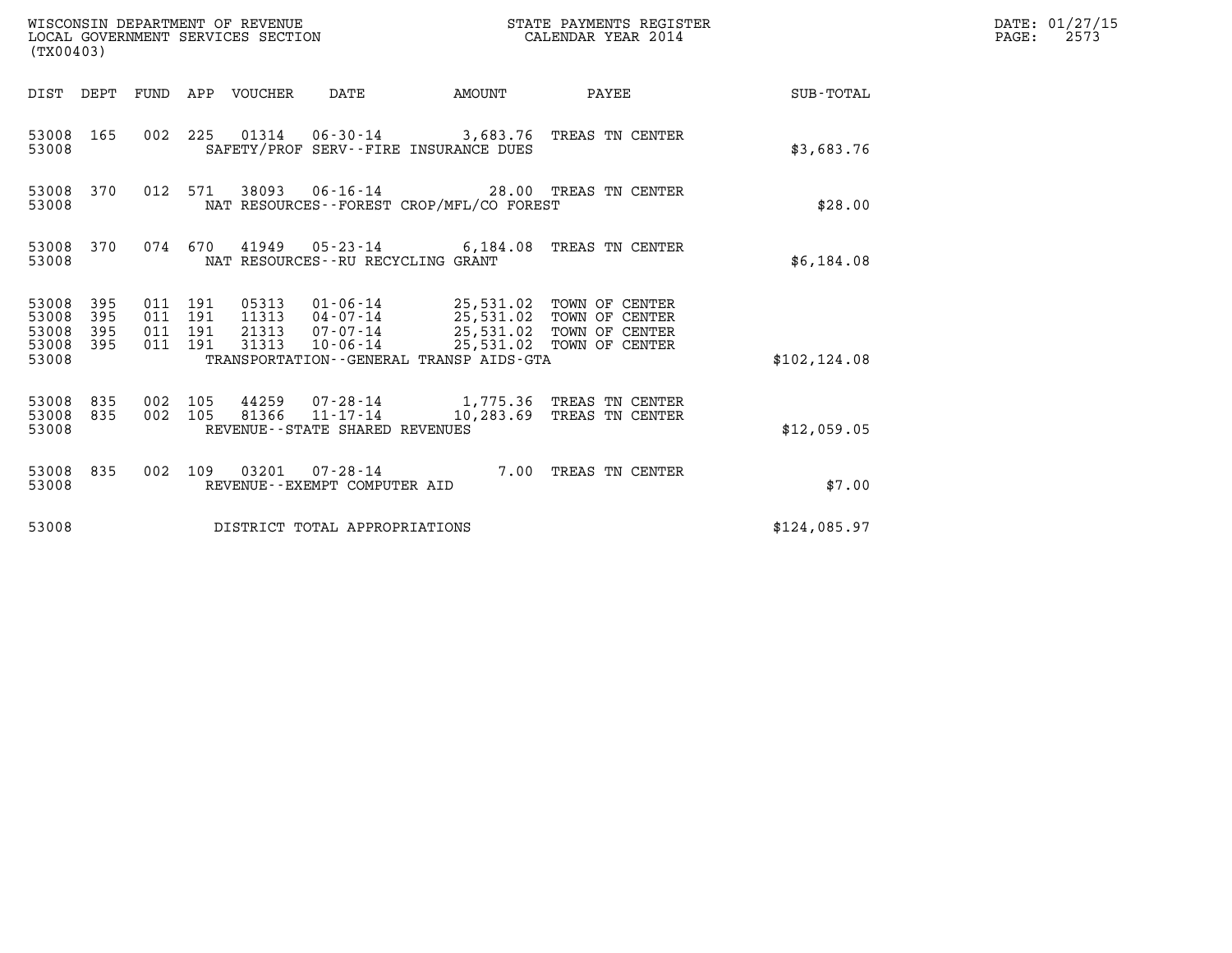| WISCONSIN DEPARTMENT OF REVENUE<br>LOCAL GOVERNMENT SERVICES SECTION<br>(TX00403)                           |                                                                                                                                                                                                           | STATE PAYMENTS REGISTER<br>CALENDAR YEAR 2014 |             | DATE: 01/27/15<br>$\mathtt{PAGE:}$<br>2574 |
|-------------------------------------------------------------------------------------------------------------|-----------------------------------------------------------------------------------------------------------------------------------------------------------------------------------------------------------|-----------------------------------------------|-------------|--------------------------------------------|
| DIST DEPT FUND APP VOUCHER DATE                                                                             | AMOUNT                                                                                                                                                                                                    | PAYEE SUB-TOTAL                               |             |                                            |
| 53010 165<br>53010                                                                                          | 002 225 01315 06-30-14 2,371.98 TREAS TN CLINTON<br>SAFETY/PROF SERV--FIRE INSURANCE DUES                                                                                                                 |                                               | \$2,371.98  |                                            |
| 53010 370<br>012 571<br>53010                                                                               | 38094  06-16-14  13.12  TREAS TN CLINTON<br>NAT RESOURCES--FOREST CROP/MFL/CO FOREST                                                                                                                      |                                               | \$13.12     |                                            |
| 53010 370<br>53010                                                                                          | 074 670 41950 05-23-14 773.31 TREAS TN CLINTON<br>NAT RESOURCES - - RU RECYCLING GRANT                                                                                                                    |                                               | \$773.31    |                                            |
| 53010 395<br>011 191<br>53010<br>395<br>011 191<br>53010<br>395<br>011 191<br>53010 395<br>011 191<br>53010 | 05314  01-06-14  20,476.68 TOWN OF CLINTON<br>11314  04-07-14  20,476.68 TOWN OF CLINTON<br>21314 07-07-14 20,476.68 TOWN OF CLINTON<br>31314<br>10-06-14<br>TRANSPORTATION - - GENERAL TRANSP AIDS - GTA | 20,476.69 TOWN OF CLINTON                     | \$81,906.73 |                                            |
| 53010 835<br>002 105<br>002 105<br>53010 835<br>53010                                                       | 44260 07-28-14 1,737.29 TREAS TN CLINTON<br>81367 11-17-14<br>REVENUE--STATE SHARED REVENUES                                                                                                              | 9,845.31 TREAS TN CLINTON                     | \$11,582.60 |                                            |
| 53010 835<br>53010                                                                                          | 002 109 03202 07-28-14 37.00 TREAS TN CLINTON<br>REVENUE--EXEMPT COMPUTER AID                                                                                                                             |                                               | \$37.00     |                                            |
| 53010                                                                                                       | DISTRICT TOTAL APPROPRIATIONS                                                                                                                                                                             |                                               | \$96,684.74 |                                            |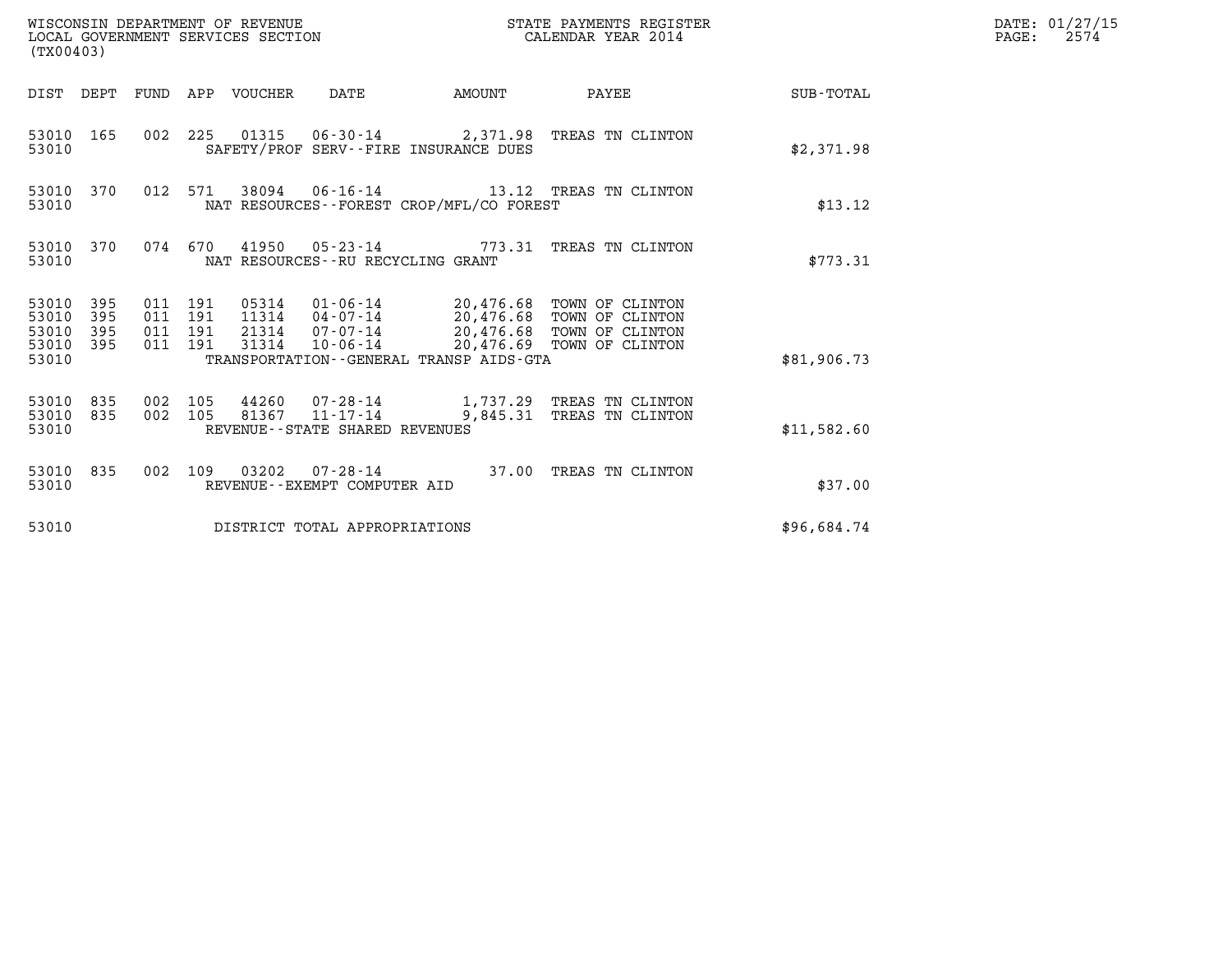| % WISCONSIN DEPARTMENT OF REVENUE $$\tt STATE$ PAYMENTS REGISTER LOCAL GOVERNMENT SERVICES SECTION $$\tt CALEINDAR$ YEAR 2014<br>(TX00403) |                        |                    |                                          |                            |                                                                       |                                            |                                                                                                                                                                    |                 | DATE: 01/27/15<br>2575<br>$\mathtt{PAGE:}$ |
|--------------------------------------------------------------------------------------------------------------------------------------------|------------------------|--------------------|------------------------------------------|----------------------------|-----------------------------------------------------------------------|--------------------------------------------|--------------------------------------------------------------------------------------------------------------------------------------------------------------------|-----------------|--------------------------------------------|
|                                                                                                                                            |                        |                    |                                          | DIST DEPT FUND APP VOUCHER | DATE                                                                  | AMOUNT                                     |                                                                                                                                                                    | PAYEE SUB-TOTAL |                                            |
| 53012 165<br>53012                                                                                                                         |                        |                    |                                          |                            |                                                                       | SAFETY/PROF SERV--FIRE INSURANCE DUES      | 002 225 01316 06-30-14 12,884.17 TREAS TN FULTON                                                                                                                   | \$12,884.17     |                                            |
| 53012                                                                                                                                      | 53012 370              |                    | 012 571                                  |                            |                                                                       | NAT RESOURCES -- FOREST CROP/MFL/CO FOREST | 38095  06-16-14  76.59  TREAS TN FULTON                                                                                                                            | \$76.59         |                                            |
| 53012                                                                                                                                      | 53012 370<br>53012 370 |                    | 012 579<br>012 579                       |                            |                                                                       | NAT RESOURCES--AIDS IN LIEU OF TAXES       | 19693  04-16-14  5.87 TREAS TN FULTON<br>19693  04-16-14  12.50 TREAS TN FULTON                                                                                    | \$18.37         |                                            |
| 53012                                                                                                                                      | 53012 370              |                    |                                          |                            | NAT RESOURCES--RU RECYCLING GRANT                                     |                                            | 074 670 41951 05-23-14 10,865.21 TREAS TN FULTON                                                                                                                   | \$10,865.21     |                                            |
| 53012<br>53012<br>53012<br>53012 395<br>53012                                                                                              | 395<br>395<br>395      |                    | 011 191<br>011 191<br>011 191<br>011 191 | 31315                      | $10 - 06 - 14$                                                        | TRANSPORTATION--GENERAL TRANSP AIDS-GTA    | 05315  01-06-14  33,258.07  TOWN OF FULTON<br>11315  04-07-14  33,258.07  TOWN OF FULTON<br>21315  07-07-14  33,258.07  TOWN OF FULTON<br>33,258.07 TOWN OF FULTON | \$133,032.28    |                                            |
| 53012 395<br>53012                                                                                                                         | 53012 395              | 011 278            | 011 278                                  |                            |                                                                       | TRANSPORTATION - - LRIP/TRIP/MSIP GRANTS   | 01267  01-16-14  24,353.29  TREAS TN FULTON<br>01267  01-16-14  18,250.00 TREAS TN FULTON                                                                          | \$42,603.29     |                                            |
| 53012 455<br>53012                                                                                                                         |                        |                    |                                          |                            | JUSTICE - - LAW ENFORCEMENT TRAINING                                  |                                            | 002 231 01397 02-19-14 160.00 TREAS TN FULTON                                                                                                                      | \$160.00        |                                            |
| 53012 505<br>53012                                                                                                                         |                        |                    | 002 174                                  |                            |                                                                       | DOA--TRANSMISSION LINE FEE DISTRIBUTION    | 58920  04-30-14  51,080.00  TREAS TN FULTON                                                                                                                        | \$51,080.00     |                                            |
| 53012 835<br>53012 835<br>53012                                                                                                            |                        | 002 105<br>002 105 |                                          | 44261<br>81368             | $07 - 28 - 14$<br>$11 - 17 - 14$<br>REVENUE - - STATE SHARED REVENUES |                                            | 11,324.27 TREAS TN FULTON<br>64,263.98 TREAS TN FULTON                                                                                                             | \$75,588.25     |                                            |
| 53012 835<br>53012                                                                                                                         |                        |                    |                                          |                            | 002 109 03203 07-28-14<br>REVENUE - - EXEMPT COMPUTER AID             |                                            | 119.00 TREAS TN FULTON                                                                                                                                             | \$119.00        |                                            |
| 53012 835<br>53012                                                                                                                         |                        |                    | 002 501                                  | 00003                      | $02 - 03 - 14$                                                        | DOA-PAYMENT FOR MUNICIPAL SERVICES AID     | 120.23 TREAS TN FULTON                                                                                                                                             | \$120.23        |                                            |
| 53012 835<br>53012                                                                                                                         |                        |                    |                                          |                            | REVENUE--LOTTERY CREDIT -                                             |                                            | 021 363 36300 03-24-14 1,170.69 TREAS TN FULTON                                                                                                                    | \$1,170.69      |                                            |
| 53012                                                                                                                                      |                        |                    |                                          |                            | DISTRICT TOTAL APPROPRIATIONS                                         |                                            |                                                                                                                                                                    | \$327,718.08    |                                            |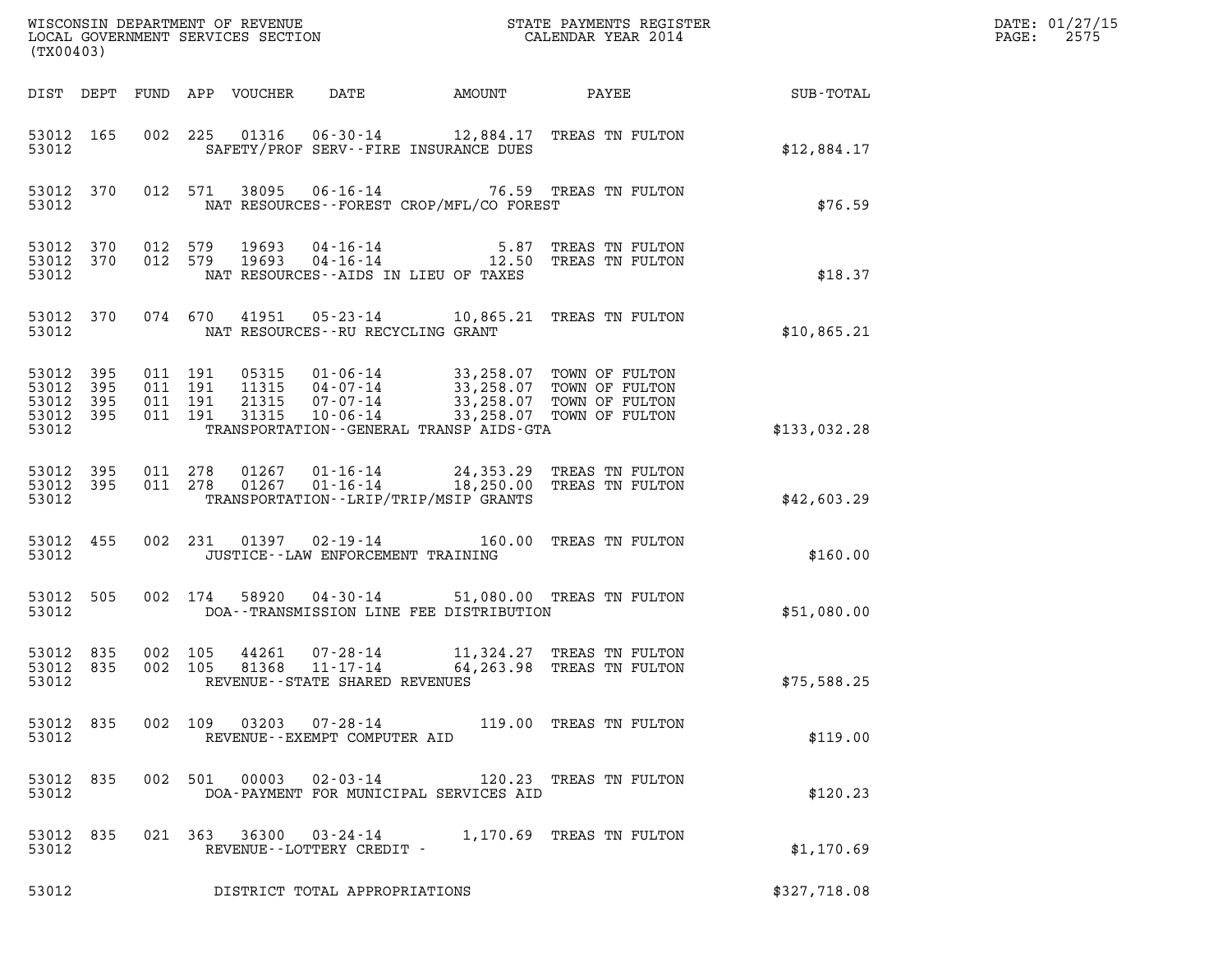| (TX00403)                                             |     |                                          |                                 |                                            |                                          |                                                                                                                                                                                                                       |               | DATE: 01/27/15<br>$\mathtt{PAGE:}$<br>2576 |
|-------------------------------------------------------|-----|------------------------------------------|---------------------------------|--------------------------------------------|------------------------------------------|-----------------------------------------------------------------------------------------------------------------------------------------------------------------------------------------------------------------------|---------------|--------------------------------------------|
|                                                       |     |                                          | DIST DEPT FUND APP VOUCHER DATE |                                            | AMOUNT                                   | <b>PAYEE</b>                                                                                                                                                                                                          | SUB-TOTAL     |                                            |
| 53014 165<br>53014                                    |     |                                          |                                 |                                            | SAFETY/PROF SERV--FIRE INSURANCE DUES    | 002 225 01317 06-30-14 9,649.65 TREAS TN HARMONY                                                                                                                                                                      | \$9,649.65    |                                            |
| 53014 370<br>53014                                    |     |                                          |                                 |                                            | NAT RESOURCES--FOREST CROP/MFL/CO FOREST | 012 571 38096 06-16-14 15.60 TREAS TN HARMONY                                                                                                                                                                         | \$15.60       |                                            |
| 53014 370<br>53014                                    |     |                                          |                                 | NAT RESOURCES--RU RECYCLING GRANT          |                                          | 074 670 41952 05-23-14 8,085.72 TREAS TN HARMONY                                                                                                                                                                      | \$8,085.72    |                                            |
| 53014 370<br>53014                                    |     |                                          |                                 |                                            | NAT RESOURCES - - RU CONSOLIDATED GRANT  | 074 673 41952 05-23-14 670.31 TREAS TN HARMONY                                                                                                                                                                        | \$670.31      |                                            |
| 53014 395<br>53014 395<br>53014<br>53014 395<br>53014 | 395 | 011 191<br>011 191<br>011 191<br>011 191 | 31316                           | $10 - 06 - 14$                             | TRANSPORTATION--GENERAL TRANSP AIDS-GTA  | 05316  01-06-14  25,599.82  TOWN OF HARMONY<br>11316  04-07-14  25,599.82  TOWN OF HARMONY<br>21316  07-07-14  25,599.82  TOWN OF HARMONY<br>31316  10-06-14  25,599.83  TOWN OF HARMONY<br>25,599.83 TOWN OF HARMONY | \$102,399.29  |                                            |
| 53014 835<br>53014 835<br>53014                       |     | 002 105<br>002 105                       | 81369                           | 11-17-14<br>REVENUE--STATE SHARED REVENUES |                                          | 44262  07-28-14  5,008.39 TREAS TN HARMONY<br>28,462.70 TREAS TN HARMONY                                                                                                                                              | \$33,471.09   |                                            |
| 53014 835<br>53014                                    |     |                                          |                                 | REVENUE--EXEMPT COMPUTER AID               |                                          | 002 109 03204 07-28-14 1,983.00 TREAS TN HARMONY                                                                                                                                                                      | \$1,983.00    |                                            |
| 53014                                                 |     |                                          |                                 | DISTRICT TOTAL APPROPRIATIONS              |                                          |                                                                                                                                                                                                                       | \$156, 274.66 |                                            |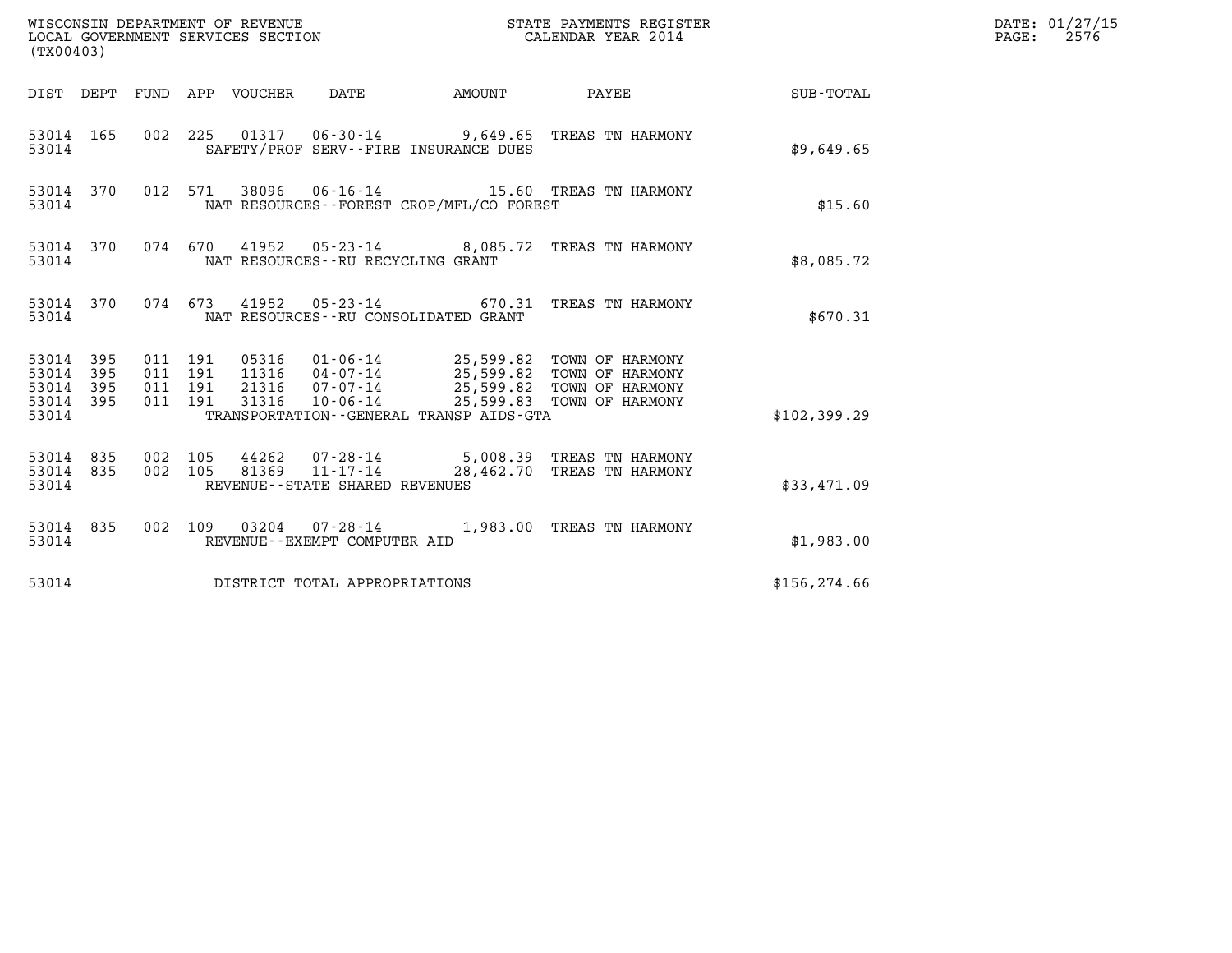| (TX00403)                                                       |                                          |                                      |                                                                                                                                                                                                                                             |                        |               | DATE: 01/27/15<br>$\mathtt{PAGE}$ :<br>2577 |
|-----------------------------------------------------------------|------------------------------------------|--------------------------------------|---------------------------------------------------------------------------------------------------------------------------------------------------------------------------------------------------------------------------------------------|------------------------|---------------|---------------------------------------------|
|                                                                 |                                          | DIST DEPT FUND APP VOUCHER DATE      |                                                                                                                                                                                                                                             | AMOUNT PAYEE SUB-TOTAL |               |                                             |
| 53016 165<br>53016                                              | 002 225                                  |                                      | 01318  06-30-14  13,962.35  TREAS TN JANESVILLE<br>SAFETY/PROF SERV--FIRE INSURANCE DUES                                                                                                                                                    |                        | \$13,962.35   |                                             |
| 53016 370<br>53016                                              |                                          |                                      | 012 571 38097 06-16-14 41.20 TREAS TN JANESVILLE<br>NAT RESOURCES--FOREST CROP/MFL/CO FOREST                                                                                                                                                |                        | \$41.20       |                                             |
| 53016 370<br>53016                                              |                                          | NAT RESOURCES - - RU RECYCLING GRANT | 074 670 41953 05-23-14 6,731.63 TREAS TN JANESVILLE                                                                                                                                                                                         |                        | \$6,731.63    |                                             |
| 53016 370<br>53016                                              |                                          |                                      | 074  673  41953  05-23-14  893.49  TREAS TN JANESVILLE<br>NAT RESOURCES -- RU CONSOLIDATED GRANT                                                                                                                                            |                        | \$893.49      |                                             |
| 53016 395<br>53016<br>395<br>53016<br>395<br>53016 395<br>53016 | 011 191<br>011 191<br>011 191<br>011 191 |                                      | 05317  01-06-14  26,113.19 TOWN OF JANESVILLE<br>11317  04-07-14  26,113.19 TOWN OF JANESVILLE<br>21317  07-07-14  26,113.19 TOWN OF JANESVILLE<br>31317  10-06-14  26,113.21 TOWN OF JANESVILLE<br>TRANSPORTATION--GENERAL TRANSP AIDS-GTA |                        | \$104, 452.78 |                                             |
| 53016 505<br>53016                                              |                                          | 002 174                              | 58920  04-30-14  53,249.00  TREAS TN JANESVILLE<br>DOA--TRANSMISSION LINE FEE DISTRIBUTION                                                                                                                                                  |                        | \$53,249.00   |                                             |
| 53016 835<br>53016 835<br>53016                                 | 002 105<br>002 105                       | REVENUE - - STATE SHARED REVENUES    | 44263  07-28-14  7,309.89  TREAS TN JANESVILLE<br>81370  11-17-14  41,400.48  TREAS TN JANESVILLE                                                                                                                                           |                        | \$48,710.37   |                                             |
| 53016 835<br>53016                                              |                                          | REVENUE--EXEMPT COMPUTER AID         | 002 109 03205 07-28-14 146.00 TREAS TN JANESVILLE                                                                                                                                                                                           |                        | \$146.00      |                                             |
| 53016                                                           |                                          | DISTRICT TOTAL APPROPRIATIONS        |                                                                                                                                                                                                                                             |                        | \$228, 186.82 |                                             |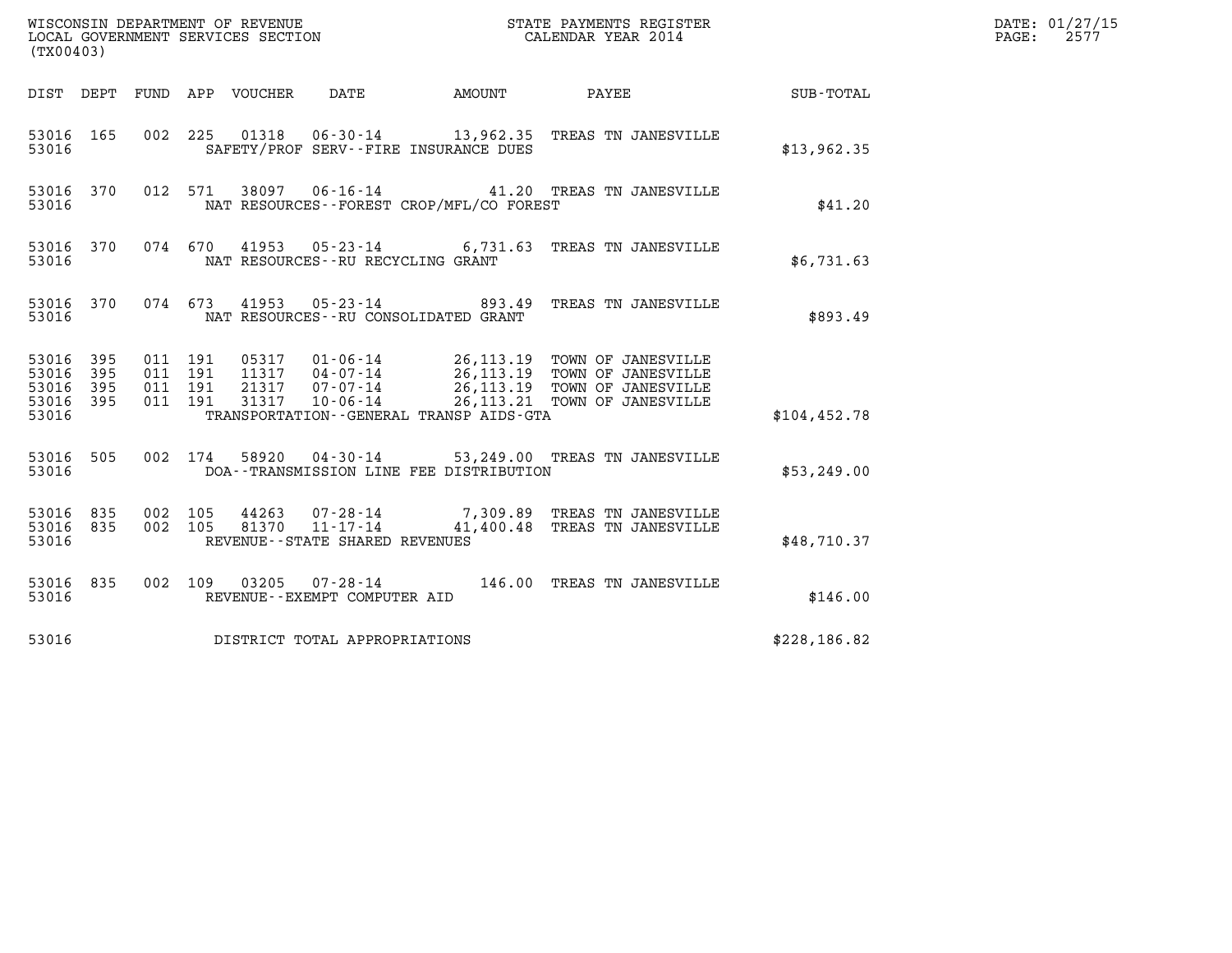| WISCONSIN DEPARTMENT OF REVENUE<br>(TX00403)                    | LOCAL GOVERNMENT SERVICES SECTION                                                                                                                                                                                                                                                            | STATE PAYMENTS REGISTER<br>CALENDAR YEAR 2014 |                  | DATE: 01/27/15<br>$\mathtt{PAGE:}$<br>2578 |
|-----------------------------------------------------------------|----------------------------------------------------------------------------------------------------------------------------------------------------------------------------------------------------------------------------------------------------------------------------------------------|-----------------------------------------------|------------------|--------------------------------------------|
|                                                                 | DIST DEPT FUND APP VOUCHER DATE<br>AMOUNT                                                                                                                                                                                                                                                    | PAYEE                                         | <b>SUB-TOTAL</b> |                                            |
| 53018 165<br>53018                                              | 002 225 01319 06-30-14 2,713.40 TREAS TN JOHNSTOWN<br>SAFETY/PROF SERV--FIRE INSURANCE DUES                                                                                                                                                                                                  |                                               | \$2,713.40       |                                            |
| 53018 370<br>53018                                              | 012 571<br>38098  06-16-14  62.91  TREAS TN JOHNSTOWN<br>NAT RESOURCES--FOREST CROP/MFL/CO FOREST                                                                                                                                                                                            |                                               | \$62.91          |                                            |
| 53018 370<br>53018                                              | 074 670 41954 05-23-14 2,760.48 TREAS TN JOHNSTOWN<br>NAT RESOURCES - - RU RECYCLING GRANT                                                                                                                                                                                                   |                                               | \$2,760.48       |                                            |
| 53018 395<br>53018<br>395<br>53018<br>395<br>53018 395<br>53018 | 011 191<br>05318  01-06-14  20,593.11  TOWN OF JOHNSTOWN<br>11318  04-07-14  20,593.11  TOWN OF JOHNSTOWN<br>011 191<br>07-07-14 20,593.11 TOWN OF JOHNSTOWN<br>011 191<br>21318<br>10-06-14 20,593.14 TOWN OF JOHNSTOWN<br>011 191<br>31318<br>TRANSPORTATION - - GENERAL TRANSP AIDS - GTA |                                               | \$82,372.47      |                                            |
| 53018 835<br>53018 835<br>53018                                 | 002 105<br>44264 07-28-14 1,783.42 TREAS TN JOHNSTOWN<br>81371 11-17-14<br>002 105<br>REVENUE - - STATE SHARED REVENUES                                                                                                                                                                      | 10,106.07 TREAS TN JOHNSTOWN                  | \$11,889.49      |                                            |
| 53018 835<br>53018                                              | 002 109 03206 07-28-14 94.00 TREAS TN JOHNSTOWN<br>REVENUE--EXEMPT COMPUTER AID                                                                                                                                                                                                              |                                               | \$94.00          |                                            |
| 53018                                                           | DISTRICT TOTAL APPROPRIATIONS                                                                                                                                                                                                                                                                |                                               | \$99,892.75      |                                            |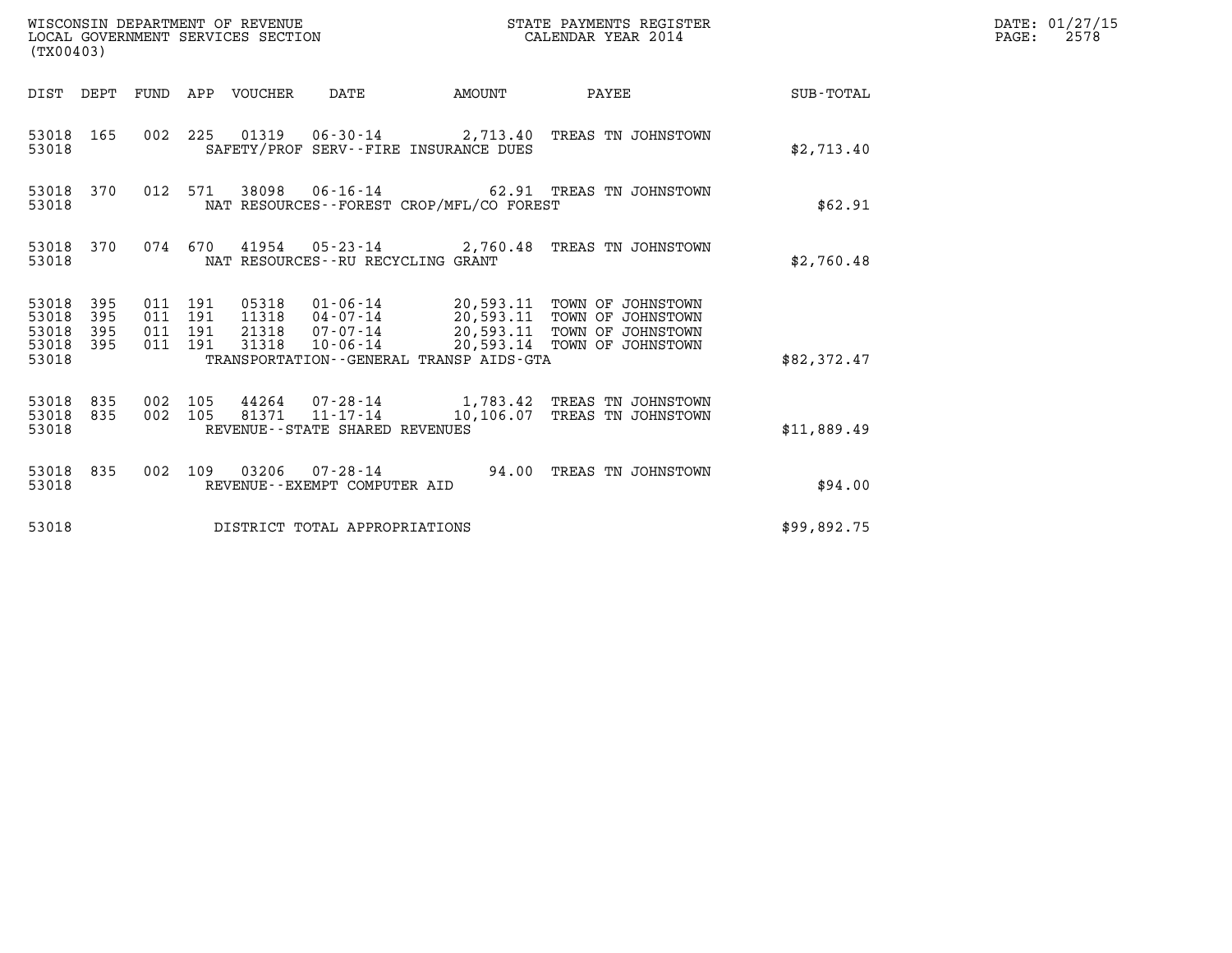| (TX00403)                            |                         |                                          |         | WISCONSIN DEPARTMENT OF REVENUE | WISCONSIN DEPARTMENT OF REVENUE<br>LOCAL GOVERNMENT SERVICES SECTION |                                          | STATE PAYMENTS REGISTER<br>CALENDAR YEAR 2014                              |              | DATE: 01/27/15<br>$\mathtt{PAGE:}$<br>2579 |
|--------------------------------------|-------------------------|------------------------------------------|---------|---------------------------------|----------------------------------------------------------------------|------------------------------------------|----------------------------------------------------------------------------|--------------|--------------------------------------------|
|                                      |                         |                                          |         | DIST DEPT FUND APP VOUCHER DATE |                                                                      | AMOUNT                                   | PAYEE SUB-TOTAL                                                            |              |                                            |
| 53020                                | 53020 165               |                                          |         |                                 |                                                                      | SAFETY/PROF SERV--FIRE INSURANCE DUES    | 002 225 01320 06-30-14 2,551.68 TREAS TN LAPRAIRIE                         | \$2,551.68   |                                            |
| 53020                                | 53020 370               |                                          | 012 571 |                                 |                                                                      | NAT RESOURCES--FOREST CROP/MFL/CO FOREST | 38099   06-16-14   6.40 TREAS TN LAPRAIRIE                                 | \$6.40       |                                            |
| 53020                                |                         |                                          |         |                                 | NAT RESOURCES - - RU RECYCLING GRANT                                 |                                          | 53020 370 074 670 41955 05-23-14 2,391.25 TREAS TN LAPRAIRIE               | \$2,391.25   |                                            |
| 53020 395<br>53020<br>53020<br>53020 | 395<br>395<br>53020 395 | 011 191<br>011 191<br>011 191<br>011 191 |         |                                 |                                                                      | TRANSPORTATION--GENERAL TRANSP AIDS-GTA  | 31319  10-06-14  22,921.84  TOWN OF LA PRAIRIE                             | \$91,687.27  |                                            |
| 53020                                | 53020 835<br>53020 835  | 002 105<br>002 105                       |         |                                 | $81372$ $11 - 17 - 14$<br>REVENUE--STATE SHARED REVENUES             |                                          | 44265 07-28-14 3,202.43 TREAS TN LAPRAIRIE<br>18,225.66 TREAS TN LAPRAIRIE | \$21,428.09  |                                            |
| 53020                                |                         |                                          |         |                                 | REVENUE--EXEMPT COMPUTER AID                                         |                                          | 53020 835 002 109 03207 07-28-14 770.00 TREAS TN LAPRAIRIE                 | \$770.00     |                                            |
| 53020                                |                         |                                          |         |                                 | DISTRICT TOTAL APPROPRIATIONS                                        |                                          |                                                                            | \$118,834.69 |                                            |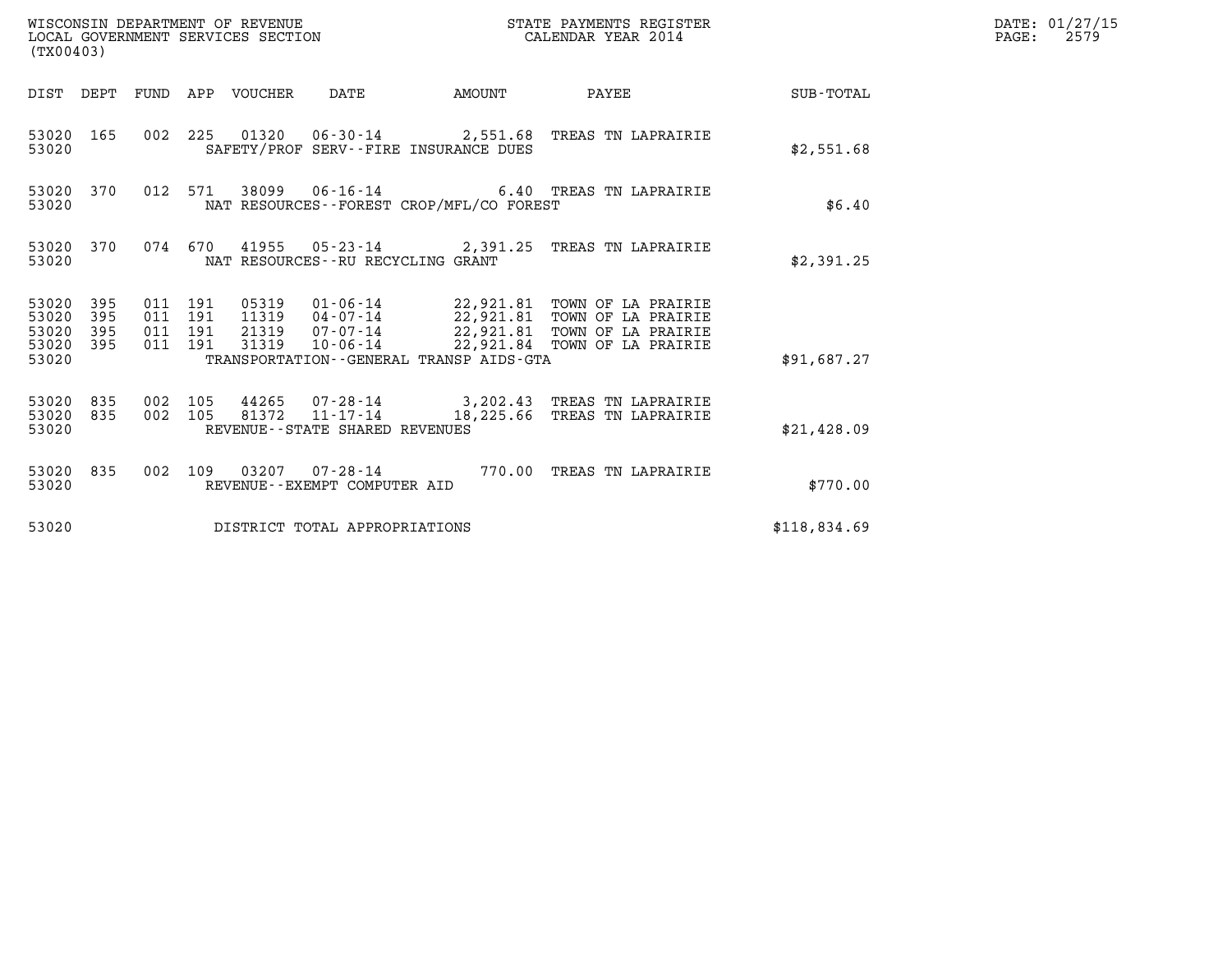| DATE: | 01/27/15 |
|-------|----------|
| PAGE: | 2580     |

| (TX00403)                                |                        |         |                               |               |                                   |                                                                                                                                                                                                                                                                                                            | WISCONSIN DEPARTMENT OF REVENUE<br>LOCAL GOVERNMENT SERVICES SECTION<br>CALENDAR YEAR 2014 |                                                                                       | DATE: 01/27/15<br>$\mathtt{PAGE:}$<br>2580 |
|------------------------------------------|------------------------|---------|-------------------------------|---------------|-----------------------------------|------------------------------------------------------------------------------------------------------------------------------------------------------------------------------------------------------------------------------------------------------------------------------------------------------------|--------------------------------------------------------------------------------------------|---------------------------------------------------------------------------------------|--------------------------------------------|
|                                          |                        |         |                               |               |                                   |                                                                                                                                                                                                                                                                                                            |                                                                                            | DIST DEPT FUND APP VOUCHER DATE AMOUNT PAYEE SUB-TOTAL                                |                                            |
| 53022                                    | 53022 165              |         |                               |               |                                   | 002 225 01321 06-30-14 3,414.22 TREAS TN LIMA<br>SAFETY/PROF SERV--FIRE INSURANCE DUES                                                                                                                                                                                                                     |                                                                                            | \$3,414.22                                                                            |                                            |
|                                          | 53022 370<br>53022 370 |         | 002 503                       | 002 503 17087 |                                   |                                                                                                                                                                                                                                                                                                            | TOWN SHARE 321.52                                                                          |                                                                                       |                                            |
| 53022                                    |                        |         |                               |               |                                   | NAT RESOURCES--AIDS IN LIEU OF TAXES                                                                                                                                                                                                                                                                       |                                                                                            | \$6,804.97                                                                            |                                            |
| 53022                                    | 53022 370              |         |                               |               |                                   |                                                                                                                                                                                                                                                                                                            |                                                                                            | 012 571 38100 06-16-14 35.00 TREAS TN LIMA<br>\$35.00 \$35.00 \$35.00 \$35.00 \$35.00 |                                            |
| 53022 370<br>53022 370<br>53022          | 53022 370              |         |                               |               |                                   | $\begin{array}{cccc} 012 & 579 & 19694 & 04\cdot 16\cdot 14 & 16\cdot 76 & \text{TREAS TN LIMA} \\ 012 & 579 & 19694 & 04\cdot 16\cdot 14 & 430.75 & \text{TREAS TN LIMA} \\ 012 & 579 & 19694 & 04\cdot 16\cdot 14 & 1,332.82 & \text{TREAS TN LIMA} \end{array}$<br>NAT RESOURCES--AIDS IN LIEU OF TAXES |                                                                                            | \$1,780.33                                                                            |                                            |
| 53022                                    | 53022 370              |         |                               |               | NAT RESOURCES--RU RECYCLING GRANT | 074 670 41956 05-23-14 4,615.32 TREAS TN LIMA                                                                                                                                                                                                                                                              |                                                                                            | \$4,615.32                                                                            |                                            |
| 53022<br>53022 395<br>53022 395<br>53022 | 395<br>53022 395       | 011 191 | 011 191<br>011 191<br>011 191 |               |                                   | 05320  01-06-14  24,165.55  TOWN OF LIMA<br>11320  04-07-14  24,165.55  TOWN OF LIMA<br>21320  07-07-14  24,165.55  TOWN OF LIMA<br>31320  10-06-14  24,165.57  TOWN OF LIMA<br>TRANSPORTATION - - GENERAL TRANSP AIDS - GTA                                                                               |                                                                                            | \$96,662.22                                                                           |                                            |
| 53022                                    | 53022 835<br>53022 835 |         | 002 105<br>002 105            |               | REVENUE - - STATE SHARED REVENUES | 44266 07-28-14 3,356.20 TREAS TN LIMA<br>81373 11-17-14 18,996.49 TREAS TN LIMA                                                                                                                                                                                                                            |                                                                                            | \$22,352.69                                                                           |                                            |
| 53022                                    | 53022 835              |         |                               |               | REVENUE--EXEMPT COMPUTER AID      | 002 109 03208 07-28-14 41.00 TREAS TN LIMA                                                                                                                                                                                                                                                                 |                                                                                            | \$41.00                                                                               |                                            |
| 53022<br>53022                           | 835                    |         |                               |               | REVENUE--LOTTERY CREDIT -         | 021 363 36301 03-24-14 10,411.46 TREAS TN LIMA                                                                                                                                                                                                                                                             |                                                                                            | \$10,411.46                                                                           |                                            |
| 53022                                    |                        |         |                               |               | DISTRICT TOTAL APPROPRIATIONS     |                                                                                                                                                                                                                                                                                                            |                                                                                            | \$146, 117.21                                                                         |                                            |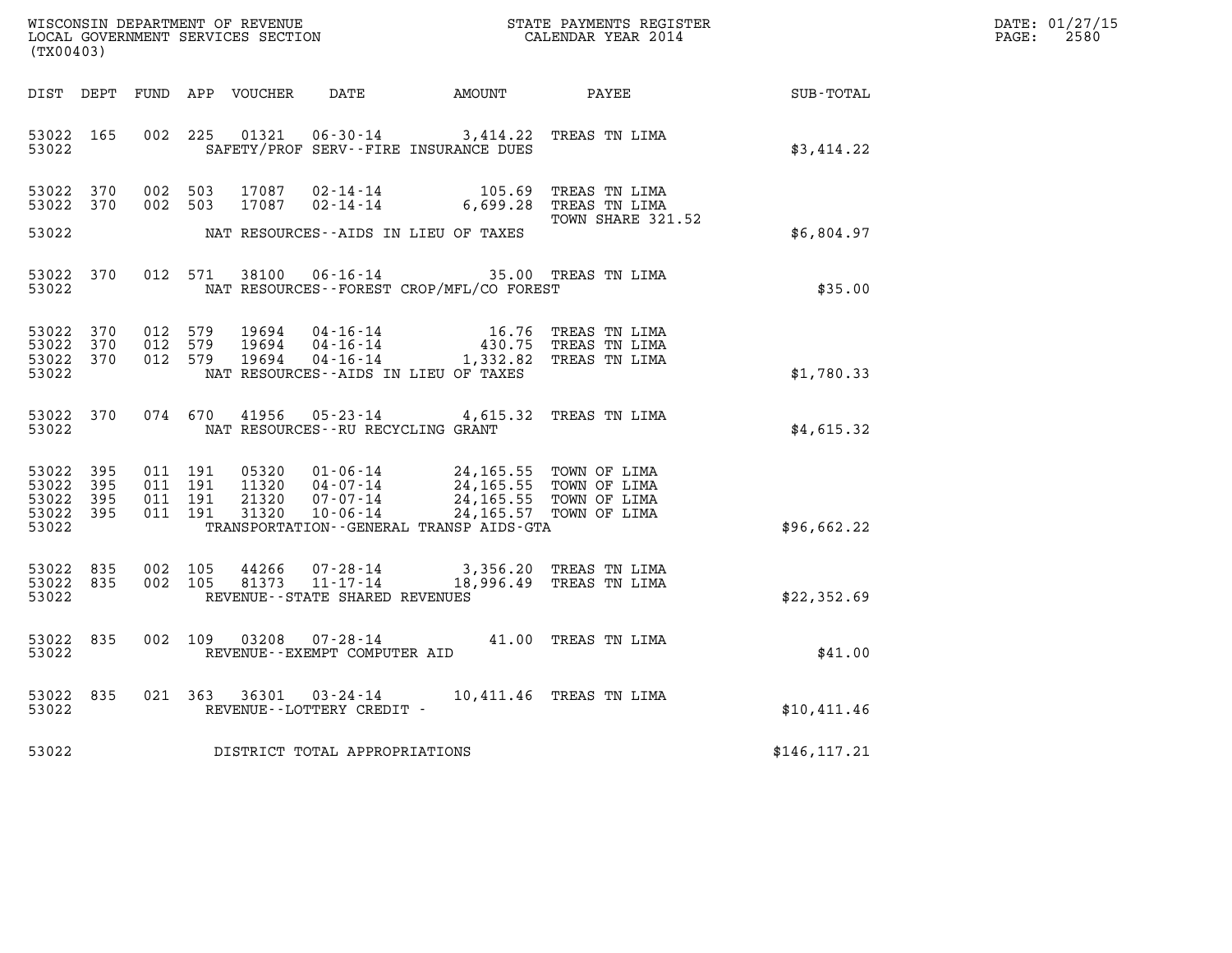| (TX00403)                                         |            |                               |         |                                         |                                              | WISCONSIN DEPARTMENT OF REVENUE<br>LOCAL GOVERNMENT SERVICES SECTION<br>CALENDAR YEAR 2014                                                                                                             |                  | DATE: 01/27/15<br>$\mathtt{PAGE:}$<br>2581 |
|---------------------------------------------------|------------|-------------------------------|---------|-----------------------------------------|----------------------------------------------|--------------------------------------------------------------------------------------------------------------------------------------------------------------------------------------------------------|------------------|--------------------------------------------|
|                                                   |            |                               |         |                                         | DIST DEPT FUND APP VOUCHER DATE AMOUNT PAYEE |                                                                                                                                                                                                        | <b>SUB-TOTAL</b> |                                            |
| 53024 165<br>53024                                |            |                               |         |                                         | SAFETY/PROF SERV--FIRE INSURANCE DUES        | 002 225 01322 06-30-14 2,425.89 TREAS TN MAGNOLIA                                                                                                                                                      | \$2,425.89       |                                            |
|                                                   |            |                               |         |                                         |                                              | 53024 370 002 503 17088 02-14-14 5,230.31 TREAS TN MAGNOLIA<br>TOWN SHARE 558.37                                                                                                                       |                  |                                            |
| 53024                                             |            |                               |         |                                         | NAT RESOURCES--AIDS IN LIEU OF TAXES         |                                                                                                                                                                                                        | \$5,230.31       |                                            |
| 53024                                             | 53024 370  |                               |         |                                         | NAT RESOURCES - - FOREST CROP/MFL/CO FOREST  | 012 571 38101 06-16-14 115.80 TREAS TN MAGNOLIA                                                                                                                                                        | \$115.80         |                                            |
| 53024 370<br>53024                                | 53024 370  |                               |         |                                         | NAT RESOURCES--AIDS IN LIEU OF TAXES         | 012 579 19695 04-16-14 19.89 TREAS TN MAGNOLIA<br>012 579 19695 04-16-14 240.65 TREAS TN MAGNOLIA                                                                                                      | \$260.54         |                                            |
|                                                   | 53024 370  |                               |         | 53024 NAT RESOURCES--RU RECYCLING GRANT |                                              | 074 670 41957 05-23-14 995.17 TREAS TN MAGNOLIA                                                                                                                                                        | \$995.17         |                                            |
| 53024 395<br>53024<br>53024<br>53024 395<br>53024 | 395<br>395 | 011 191<br>011 191<br>011 191 | 011 191 |                                         | TRANSPORTATION--GENERAL TRANSP AIDS-GTA      | 05321 01-06-14 22,371.39 TOWN OF MAGNOLIA<br>11321 04-07-14 22,371.39 TOWN OF MAGNOLIA<br>21321 07-07-14 22,371.39 TOWN OF MAGNOLIA<br>31321 10-06-14 22,371.42 TOWN OF MAGNOLIA                       | \$89,485.59      |                                            |
| 53024 835<br>53024                                | 53024 835  |                               |         | REVENUE--STATE SHARED REVENUES          |                                              | $\begin{array}{cccc} 002 & 105 & 44267 & 07\text{-}28\text{-}14 & 1,422.53 & \text{TREAS TN MAGNOLIA} \\ 002 & 105 & 81374 & 11\text{-}17\text{-}14 & 8,060.97 & \text{TREAS TN MAGNOLIA} \end{array}$ | \$9,483.50       |                                            |
| 53024                                             | 53024 835  |                               |         | REVENUE--EXEMPT COMPUTER AID            |                                              | 002 109 03209 07-28-14 111.00 TREAS TN MAGNOLIA                                                                                                                                                        | \$111.00         |                                            |
| 53024                                             | 53024 835  |                               |         | REVENUE--LOTTERY CREDIT -               |                                              | 021 363 36302 03-24-14 2,939.75 TREAS TN MAGNOLIA                                                                                                                                                      | \$2,939.75       |                                            |
| 53024                                             |            |                               |         | DISTRICT TOTAL APPROPRIATIONS           |                                              |                                                                                                                                                                                                        | \$111,047.55     |                                            |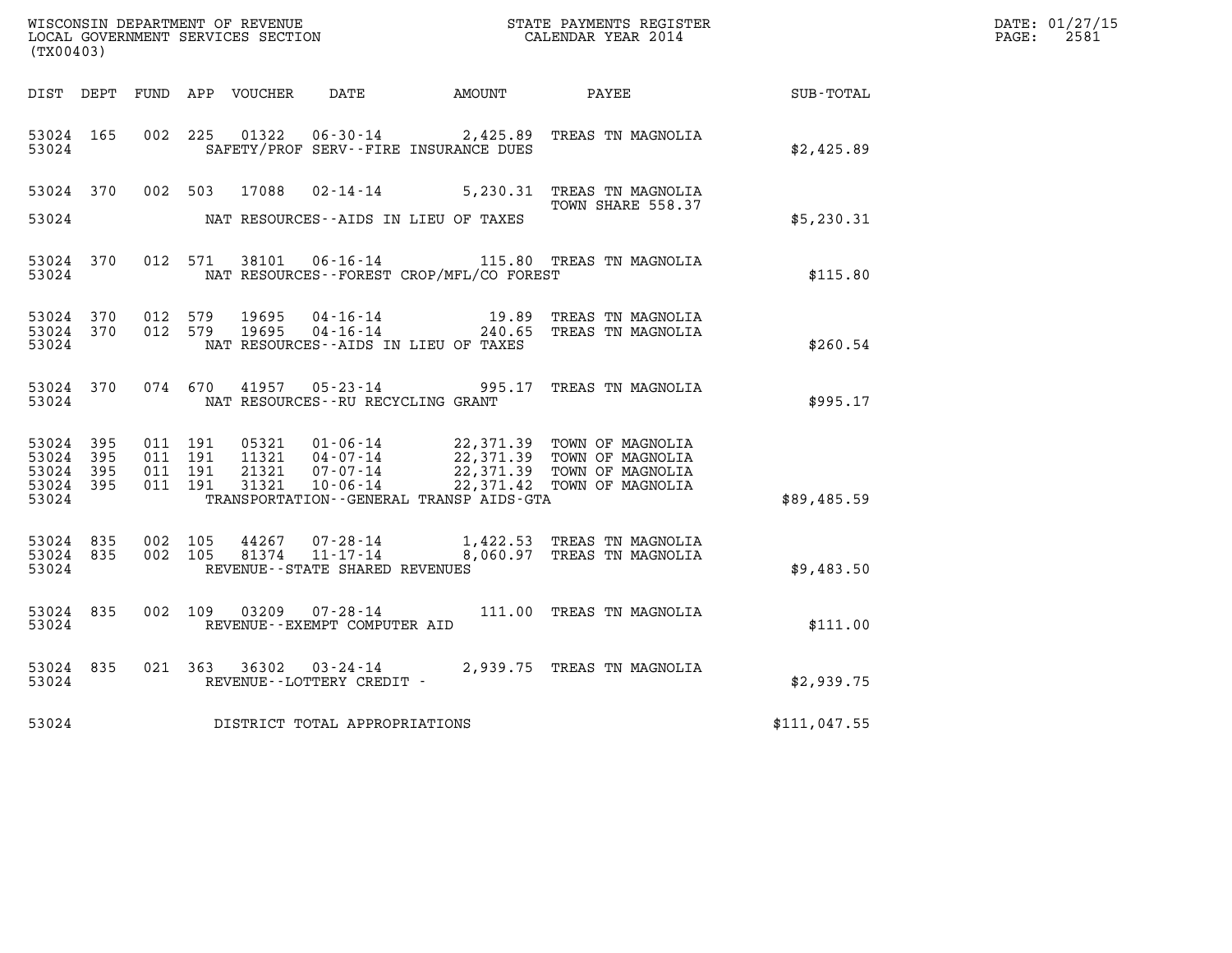| (TX00403)                                             |           |                                          |         |                            |                                                          |                                                                                                                                    |              | DATE: 01/27/15<br>2582<br>$\mathtt{PAGE:}$ |
|-------------------------------------------------------|-----------|------------------------------------------|---------|----------------------------|----------------------------------------------------------|------------------------------------------------------------------------------------------------------------------------------------|--------------|--------------------------------------------|
|                                                       |           |                                          |         | DIST DEPT FUND APP VOUCHER | DATE                                                     | AMOUNT PAYEE SUB-TOTAL                                                                                                             |              |                                            |
| 53026                                                 | 53026 165 |                                          |         |                            | SAFETY/PROF SERV--FIRE INSURANCE DUES                    | 002 225 01323 06-30-14 10,709.86 TREAS TN MILTON                                                                                   | \$10,709.86  |                                            |
| 53026                                                 | 53026 370 |                                          |         |                            | NAT RESOURCES--FOREST CROP/MFL/CO FOREST                 | 012 571 38102 06-16-14 84.81 TREAS TN MILTON                                                                                       | \$84.81      |                                            |
| 53026 370<br>53026 370<br>53026 370<br>53026          |           | 012 579<br>012 579                       | 012 579 |                            | NAT RESOURCES -- AIDS IN LIEU OF TAXES                   | 19696   04-16-14   321.26 TREAS TN MILTON<br>19696   04-16-14   96.88 TREAS TN MILTON<br>19696   04-16-14   338.41 TREAS TN MILTON | \$756.55     |                                            |
| 53026 370<br>53026                                    |           |                                          |         |                            | NAT RESOURCES - - RU RECYCLING GRANT                     | 074 670 41958 05-23-14 9,634.73 TREAS TN MILTON                                                                                    | \$9,634.73   |                                            |
| 53026 395<br>53026<br>53026 395<br>53026 395<br>53026 | 395       | 011 191<br>011 191<br>011 191<br>011 191 |         |                            | TRANSPORTATION--GENERAL TRANSP AIDS-GTA                  |                                                                                                                                    | \$99,012.09  |                                            |
| 53026                                                 | 53026 435 |                                          |         |                            | HS--AMBULANCE FUNDING ASSISTANCE GRANTS                  | 005 162 01HSD 09-08-14 3,925.74 TREAS TOWN MILTON                                                                                  | \$3,925.74   |                                            |
| 53026                                                 | 53026 455 |                                          |         |                            | JUSTICE--LAW ENFORCEMENT TRAINING                        | 002 231 01571 02-21-14 160.00 TREAS TN MILTON                                                                                      | \$160.00     |                                            |
| 53026                                                 | 53026 465 |                                          |         |                            | MILITARY AFFAIRS - - EMERGENCY MANAGEMENT                | 072 365 00650 01-24-14 17,817.74 TREAS TN MILTON                                                                                   | \$17,817.74  |                                            |
| 53026 835<br>53026 835<br>53026                       |           | 002 105<br>002 105                       |         | 81375                      | 11-17-14<br>REVENUE - - STATE SHARED REVENUES            | 44268 07-28-14 5,905.75 TREAS TN MILTON<br>33,499.27 TREAS TN MILTON                                                               | \$39,405.02  |                                            |
| 53026 835<br>53026                                    |           |                                          |         |                            | REVENUE--EXEMPT COMPUTER AID                             | 002 109 03210 07-28-14 29.00 TREAS TN MILTON                                                                                       | \$29.00      |                                            |
| 53026 835<br>53026                                    |           |                                          |         | 002 501 00003              | $02 - 03 - 14$<br>DOA-PAYMENT FOR MUNICIPAL SERVICES AID | 238.98 TREAS TN MILTON                                                                                                             | \$238.98     |                                            |
| 53026                                                 |           |                                          |         |                            | DISTRICT TOTAL APPROPRIATIONS                            |                                                                                                                                    | \$181,774.52 |                                            |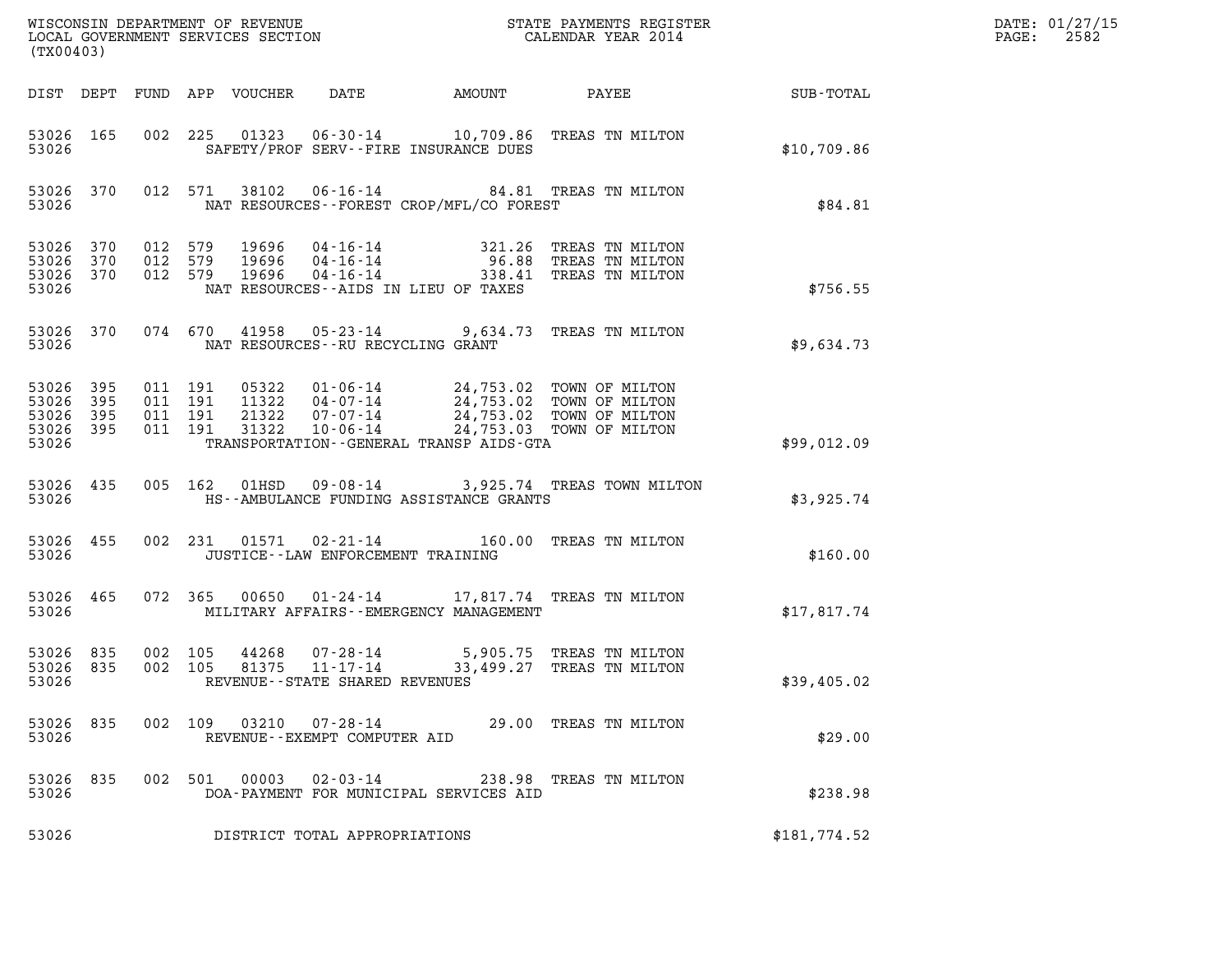| (TX00403)                                     |                   |                                          |         | WISCONSIN DEPARTMENT OF REVENUE<br>LOCAL GOVERNMENT SERVICES SECTION |                                                                      |                                                         | STATE PAYMENTS REGISTER<br>CALENDAR YEAR 2014                                                                |              | DATE: 01/27/15<br>$\mathtt{PAGE:}$<br>2583 |
|-----------------------------------------------|-------------------|------------------------------------------|---------|----------------------------------------------------------------------|----------------------------------------------------------------------|---------------------------------------------------------|--------------------------------------------------------------------------------------------------------------|--------------|--------------------------------------------|
| DIST DEPT                                     |                   |                                          |         | FUND APP VOUCHER                                                     | DATE                                                                 | <b>AMOUNT</b>                                           | PAYEE                                                                                                        | SUB-TOTAL    |                                            |
| 53028 165<br>53028                            |                   | 002 225                                  |         | 01324                                                                |                                                                      | SAFETY/PROF SERV--FIRE INSURANCE DUES                   | 06-30-14 4,438.48 TREAS TN NEWARK                                                                            | \$4,438.48   |                                            |
| 53028 370<br>53028                            |                   | 002 503                                  |         | 17089                                                                |                                                                      | NAT RESOURCES -- AIDS IN LIEU OF TAXES                  | 02-14-14 2,652.89 TREAS TN NEWARK                                                                            | \$2,652.89   |                                            |
| 53028 370<br>53028                            |                   |                                          | 012 571 | 38103                                                                |                                                                      | NAT RESOURCES--FOREST CROP/MFL/CO FOREST                | 06-16-14 80.80 TREAS TN NEWARK                                                                               | \$80.80      |                                            |
| 53028<br>53028 370<br>53028                   | 370               | 012 579<br>012 579                       |         | 19697<br>19697                                                       | $04 - 16 - 14$<br>$04 - 16 - 14$                                     | 34.18<br>140.72<br>NAT RESOURCES--AIDS IN LIEU OF TAXES | TREAS TN NEWARK<br>TREAS TN NEWARK                                                                           | \$174.90     |                                            |
| 53028 370<br>53028                            |                   | 074 670                                  |         | 41959                                                                | $05 - 23 - 14$<br>NAT RESOURCES - - RU RECYCLING GRANT               |                                                         | 5,544.72 TREAS TN NEWARK                                                                                     | \$5,544.72   |                                            |
| 53028 395<br>53028<br>53028<br>53028<br>53028 | 395<br>395<br>395 | 011 191<br>011 191<br>011 191<br>011 191 |         | 05323<br>11323<br>21323<br>31323                                     | $01 - 06 - 14$<br>$04 - 07 - 14$<br>$07 - 07 - 14$<br>$10 - 06 - 14$ | TRANSPORTATION--GENERAL TRANSP AIDS-GTA                 | 26,965.28 TOWN OF NEWARK<br>26,965.28 TOWN OF NEWARK<br>26,965.28 TOWN OF NEWARK<br>26,965.31 TOWN OF NEWARK | \$107,861.15 |                                            |
| 53028 505<br>53028                            |                   |                                          | 002 174 | 58920                                                                | $04 - 30 - 14$                                                       | DOA--TRANSMISSION LINE FEE DISTRIBUTION                 | 807.00 TREAS TN NEWARK                                                                                       | \$807.00     |                                            |
| 53028<br>53028 835<br>53028                   | 835               | 002<br>002 105                           | 105     | 44269<br>81376                                                       | 07-28-14<br>$11 - 17 - 14$<br>REVENUE - - STATE SHARED REVENUES      |                                                         | 3,607.84 TREAS TN NEWARK<br>20,436.41 TREAS TN NEWARK                                                        | \$24,044.25  |                                            |
| 53028 835<br>53028                            |                   | 002 109                                  |         |                                                                      | 03211 07-28-14<br>REVENUE--EXEMPT COMPUTER AID                       |                                                         | 8.00 TREAS TN NEWARK                                                                                         | \$8.00       |                                            |
| 53028                                         |                   |                                          |         |                                                                      | DISTRICT TOTAL APPROPRIATIONS                                        |                                                         |                                                                                                              | \$145,612.19 |                                            |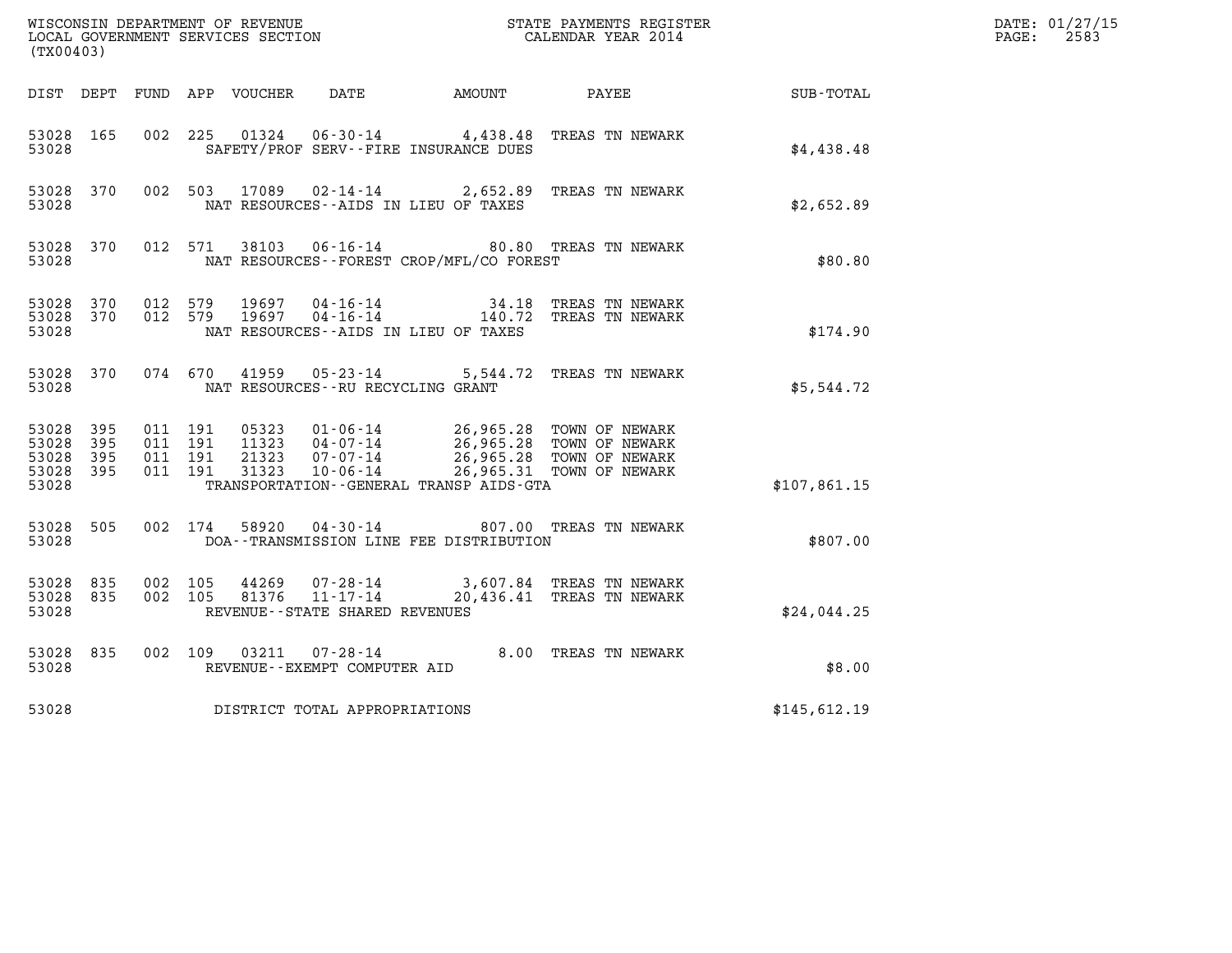| (TX00403)                                         |              |                                          |         |                                  |                                                        |                                          | $\tt WISCONSIM DEPARTMENT OF REVENUE$ $\tt WISCONSIMENT$ SERVICES SECTION $\tt WISCONERNMENT$ SERVICES SECTION $\tt CALENDAR$ YEAR 2014 |                  | DATE: 01/27/15<br>$\mathtt{PAGE:}$<br>2584 |
|---------------------------------------------------|--------------|------------------------------------------|---------|----------------------------------|--------------------------------------------------------|------------------------------------------|-----------------------------------------------------------------------------------------------------------------------------------------|------------------|--------------------------------------------|
|                                                   |              |                                          |         | DIST DEPT FUND APP VOUCHER       | DATE                                                   | <b>EXAMPLE THE AMOUNT</b>                | PAYEE                                                                                                                                   | <b>SUB-TOTAL</b> |                                            |
| 53030 165<br>53030                                |              | 002 225                                  |         | 01325                            |                                                        | SAFETY/PROF SERV--FIRE INSURANCE DUES    | 06-30-14 3,540.00 TREAS TN PLYMOUTH                                                                                                     | \$3,540.00       |                                            |
| 53030 370<br>53030                                |              |                                          | 000 001 | 01DNR                            |                                                        | NAT RESOURCES-SEVERANCE/YIELD/WITHDRAWAL | 06-19-14  42.60 TREAS TOWN PLYMOUTH                                                                                                     | \$42.60          |                                            |
| 53030 370                                         |              | 002 503                                  |         | 17090                            |                                                        |                                          | 02-14-14 1,842.98 TREAS TN PLYMOUTH<br>TOWN SHARE 147.78                                                                                |                  |                                            |
| 53030                                             |              |                                          |         |                                  |                                                        | NAT RESOURCES - AIDS IN LIEU OF TAXES    |                                                                                                                                         | \$1,842.98       |                                            |
| 53030 370<br>53030                                |              | 012 571                                  |         |                                  |                                                        | NAT RESOURCES--FOREST CROP/MFL/CO FOREST | 38104  06-16-14  79.52  TREAS TN PLYMOUTH                                                                                               | \$79.52          |                                            |
| 53030 370<br>53030 370<br>53030                   |              | 012 579<br>012 579                       |         | 19698<br>19698                   |                                                        | NAT RESOURCES--AIDS IN LIEU OF TAXES     | 04-16-14 136.29 TREAS TN PLYMOUTH<br>04-16-14 15.73 TREAS TN PLYMOUTH                                                                   | \$152.02         |                                            |
| 53030 370<br>53030                                |              | 074 670                                  |         | 41960                            | NAT RESOURCES - - RU RECYCLING GRANT                   |                                          | 05-23-14 3,830.12 TREAS TN PLYMOUTH                                                                                                     | \$3,830.12       |                                            |
| 53030 395<br>53030<br>53030<br>53030 395<br>53030 | 395<br>- 395 | 011 191<br>011 191<br>011 191<br>011 191 |         | 05324<br>11324<br>21324<br>31324 | $01 - 06 - 14$<br>07-07-14<br>10-06-14                 | TRANSPORTATION--GENERAL TRANSP AIDS-GTA  | 26,129.07 TOWN OF PLYMOUTH<br>04-07-14 26,129.07 TOWN OF PLYMOUTH<br>26,129.07 TOWN OF PLYMOUTH<br>26,129.08 TOWN OF PLYMOUTH           | \$104,516.29     |                                            |
| 53030 835<br>53030 835<br>53030                   |              | 002 105<br>002 105                       |         | 44270<br>81377                   | 07-28-14<br>11-17-14<br>REVENUE--STATE SHARED REVENUES |                                          | 3,261.50 TREAS TN PLYMOUTH<br>18,484.31 TREAS TN PLYMOUTH                                                                               | \$21,745.81      |                                            |
| 53030 835<br>53030                                |              | 002 109                                  |         |                                  | REVENUE--EXEMPT COMPUTER AID                           |                                          | 121.00 TREAS TN PLYMOUTH                                                                                                                | \$121.00         |                                            |
| 53030                                             |              |                                          |         |                                  | DISTRICT TOTAL APPROPRIATIONS                          |                                          |                                                                                                                                         | \$135,870.34     |                                            |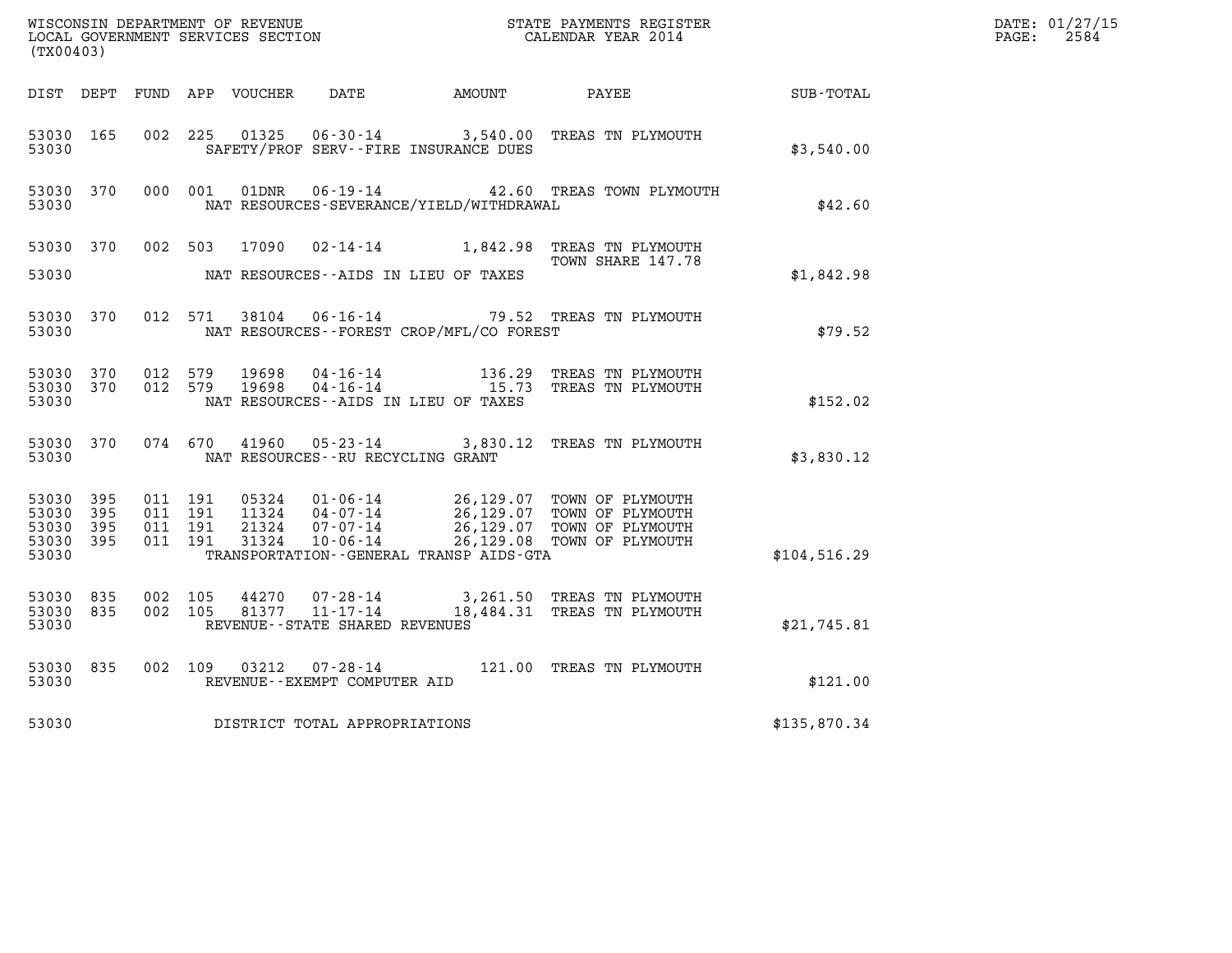| (TX00403)                                         |            |                                          |         | WISCONSIN DEPARTMENT OF REVENUE | WISCONSIN DEPARTMENT OF REVENUE<br>LOCAL GOVERNMENT SERVICES SECTION |                                                                                                                                                                                                                     | STATE PAYMENTS REGISTER<br>CALENDAR YEAR 2014                             |                 | DATE: 01/27/15<br>$\mathtt{PAGE:}$<br>2585 |
|---------------------------------------------------|------------|------------------------------------------|---------|---------------------------------|----------------------------------------------------------------------|---------------------------------------------------------------------------------------------------------------------------------------------------------------------------------------------------------------------|---------------------------------------------------------------------------|-----------------|--------------------------------------------|
|                                                   |            |                                          |         | DIST DEPT FUND APP VOUCHER DATE |                                                                      | AMOUNT                                                                                                                                                                                                              |                                                                           | PAYEE SUB-TOTAL |                                            |
| 53032 165<br>53032                                |            |                                          |         |                                 |                                                                      | SAFETY/PROF SERV--FIRE INSURANCE DUES                                                                                                                                                                               | 002 225 01326 06-30-14 3,809.55 TREAS TN PORTER                           | \$3,809.55      |                                            |
| 53032 370<br>53032                                |            |                                          | 012 571 |                                 |                                                                      | NAT RESOURCES--FOREST CROP/MFL/CO FOREST                                                                                                                                                                            | 38105  06-16-14  83.20  TREAS TN PORTER                                   | \$83.20         |                                            |
| 53032 370<br>53032                                |            |                                          |         |                                 | NAT RESOURCES - - RU RECYCLING GRANT                                 |                                                                                                                                                                                                                     | 074 670 41961 05-23-14 4,399.42 TREAS TN PORTER                           | \$4,399.42      |                                            |
| 53032 395<br>53032<br>53032<br>53032 395<br>53032 | 395<br>395 | 011 191<br>011 191<br>011 191<br>011 191 |         | 31325                           |                                                                      | 05325  01-06-14  28,955.26  TOWN OF PORTER<br>11325  04-07-14  28,955.26  TOWN OF PORTER<br>21325 07-07-14 28,955.26 TOWN OF PORTER<br>10-06-14 28,955.29 TOWN OF PORTER<br>TRANSPORTATION--GENERAL TRANSP AIDS-GTA |                                                                           | \$115.821.07    |                                            |
| 53032 835<br>53032 835<br>53032                   |            | 002 105<br>002 105                       |         |                                 | 81378 11-17-14<br>REVENUE - - STATE SHARED REVENUES                  |                                                                                                                                                                                                                     | 44271  07-28-14   1,872.63   TREAS TN PORTER<br>10,611.55 TREAS TN PORTER | \$12,484.18     |                                            |
| 53032 835<br>53032                                |            |                                          |         |                                 | REVENUE--EXEMPT COMPUTER AID                                         |                                                                                                                                                                                                                     | 002 109 03213 07-28-14 15.00 TREAS TN PORTER                              | \$15.00         |                                            |
| 53032                                             |            |                                          |         |                                 | DISTRICT TOTAL APPROPRIATIONS                                        |                                                                                                                                                                                                                     |                                                                           | \$136,612.42    |                                            |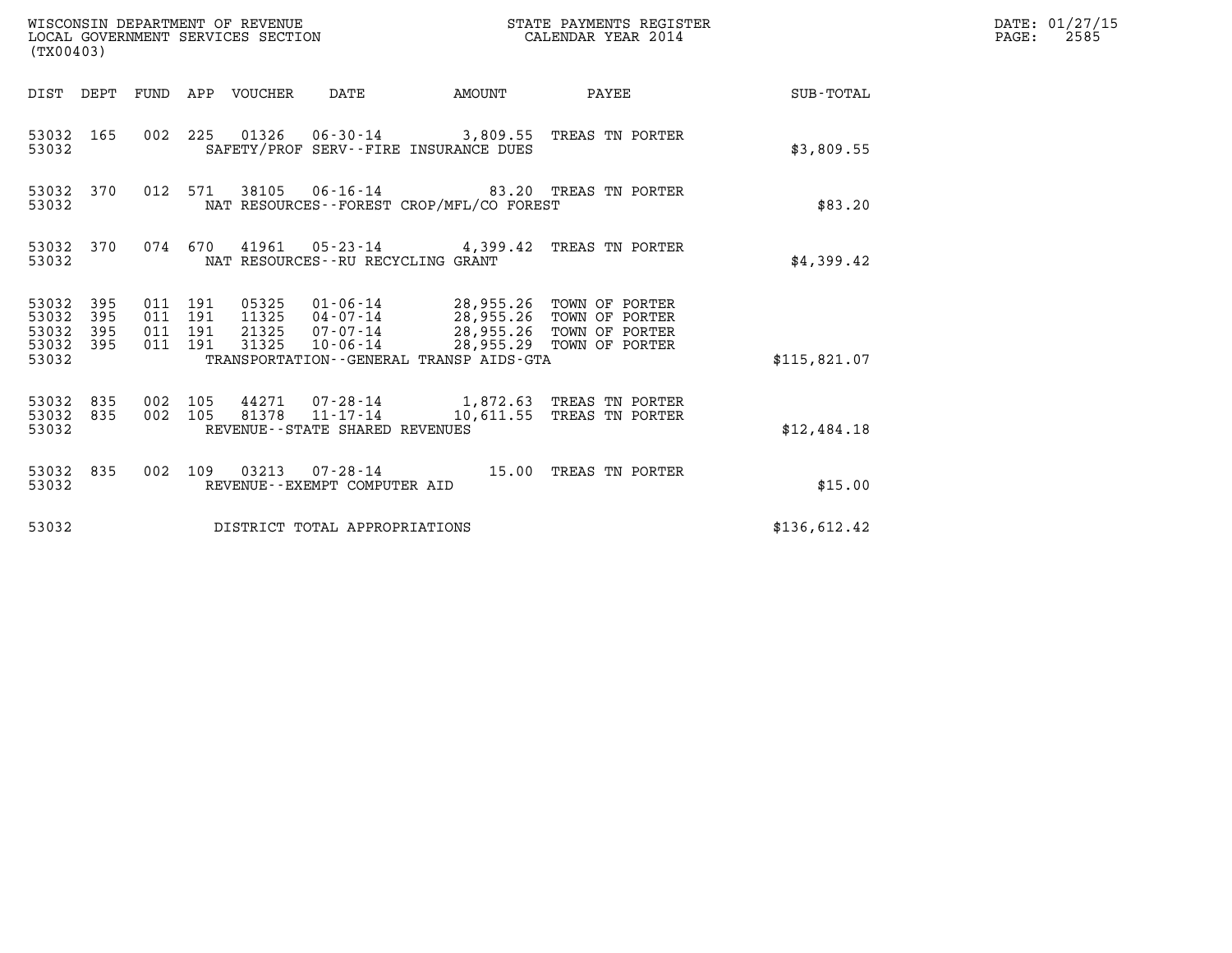| (TX00403)                                         |             |                                          |                                  |                                                           |                                                                                                                                                  |                         |              | DATE: 01/27/15<br>$\mathtt{PAGE:}$<br>2586 |
|---------------------------------------------------|-------------|------------------------------------------|----------------------------------|-----------------------------------------------------------|--------------------------------------------------------------------------------------------------------------------------------------------------|-------------------------|--------------|--------------------------------------------|
|                                                   |             |                                          | DIST DEPT FUND APP VOUCHER       | DATE                                                      |                                                                                                                                                  | AMOUNT PAYEE            | SUB-TOTAL    |                                            |
| 53034 165<br>53034                                |             |                                          |                                  |                                                           | 002 225 01327 06-30-14 6,900.31 TREAS TN ROCK<br>SAFETY/PROF SERV--FIRE INSURANCE DUES                                                           |                         | \$6,900.31   |                                            |
| 53034                                             |             |                                          | 53034 370 002 503 16648          |                                                           | 01-30-14 1,698.09 TREAS TN ROCK<br>NAT RESOURCES--AIDS IN LIEU OF TAXES                                                                          | TOWN SHARE 177.05       | \$1,698.09   |                                            |
| 53034                                             | 53034 370   |                                          |                                  |                                                           | 012 571 38106 06-16-14 32.60 TREAS TN ROCK<br>NAT RESOURCES - - FOREST CROP/MFL/CO FOREST                                                        |                         | \$32.60      |                                            |
| 53034                                             | 53034 370   |                                          |                                  | NAT RESOURCES--RU RECYCLING GRANT                         | 074 670 41962 05-23-14 10,156.87 TREAS TN ROCK                                                                                                   |                         | \$10, 156.87 |                                            |
| 53034<br>53034 395<br>53034<br>53034 395<br>53034 | 395<br>-395 | 011 191<br>011 191<br>011 191<br>011 191 | 05326<br>11326<br>21326<br>31326 | 10-06-14                                                  | 01-06-14 27,134.64 TOWN OF ROCK<br>04-07-14 27,134.64 TOWN OF ROCK<br>07-07-14 27,134.64 TOWN OF ROCK<br>TRANSPORTATION--GENERAL TRANSP AIDS-GTA | 27,134.67 TOWN OF ROCK  | \$108,538.59 |                                            |
| 53034 395<br>53034                                | 53034 395   | 011 278<br>011 278                       | 05395<br>05395                   |                                                           | 02-27-14 44,278.70 TREAS TN ROCK<br>02-27-14 18,250.00 TREAS TN ROCK<br>TRANSPORTATION - - LRIP/TRIP/MSIP GRANTS                                 |                         | \$62,528.70  |                                            |
| 53034 505<br>53034                                |             |                                          |                                  |                                                           | 002 174 58920 04-30-14 53,775.00 TREAS TN ROCK<br>DOA--TRANSMISSION LINE FEE DISTRIBUTION                                                        |                         | \$53,775.00  |                                            |
| 53034 835<br>53034 835<br>53034                   |             | 002 105<br>002 105                       | 44272<br>81379                   | 11-17-14<br>REVENUE - - STATE SHARED REVENUES             | 07-28-14 15,226.87 TREAS TN ROCK                                                                                                                 | 86,287.54 TREAS TN ROCK | \$101,514.41 |                                            |
| 53034                                             | 53034 835   |                                          |                                  | 002 109 03214 07-28-14<br>REVENUE - - EXEMPT COMPUTER AID |                                                                                                                                                  | 587.00 TREAS TN ROCK    | \$587.00     |                                            |
| 53034 835<br>53034                                |             |                                          |                                  | 021 363 36303 03-24-14<br>REVENUE--LOTTERY CREDIT -       |                                                                                                                                                  | 23,104.80 TREAS TN ROCK | \$23,104.80  |                                            |
| 53034                                             |             |                                          |                                  | DISTRICT TOTAL APPROPRIATIONS                             |                                                                                                                                                  |                         | \$368,836.37 |                                            |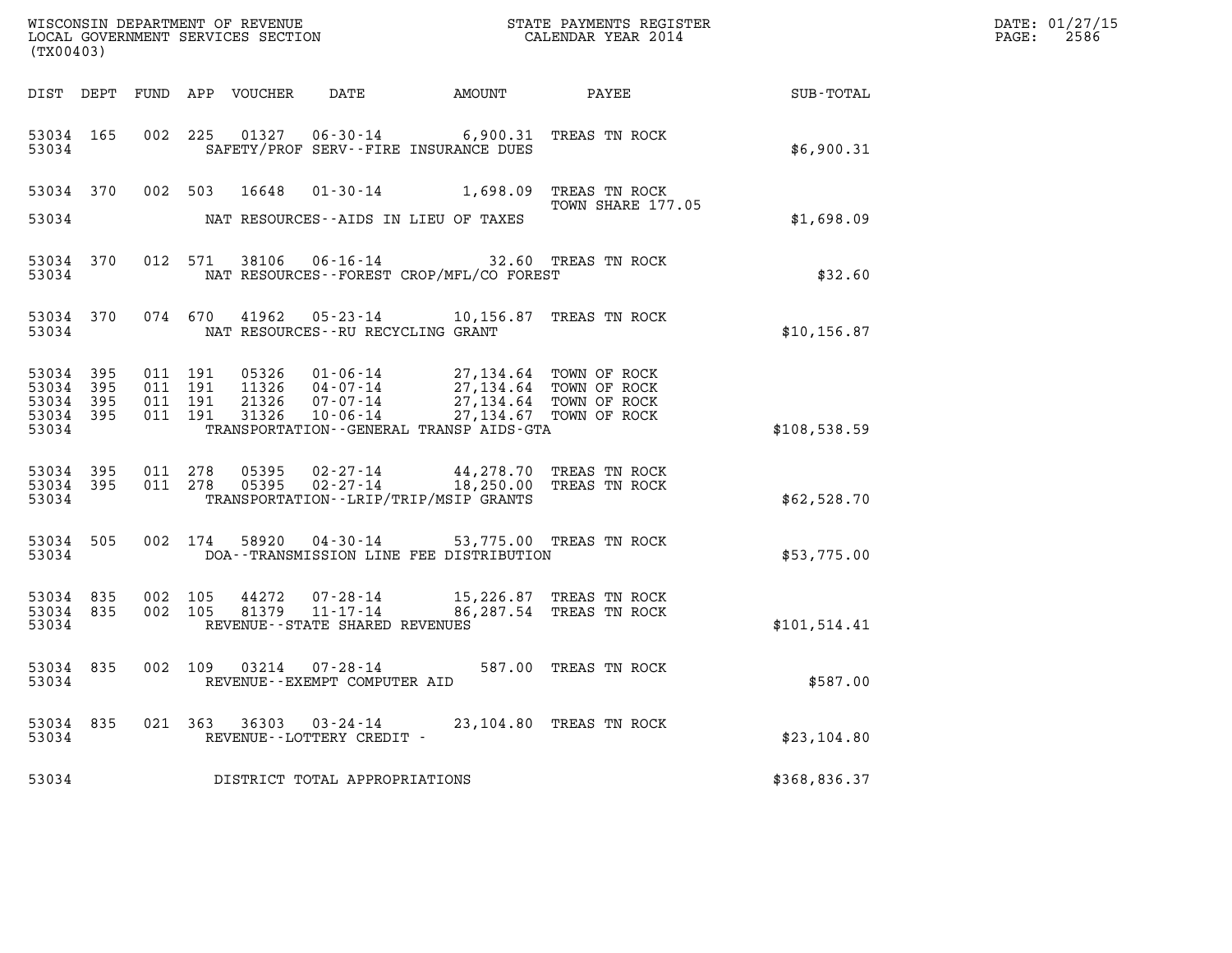| DATE: | 01/27/15 |
|-------|----------|
| PAGE: | 2587     |

| (TX00403)                                             |     |  |                                   |                                          | WISCONSIN DEPARTMENT OF REVENUE<br>LOCAL GOVERNMENT SERVICES SECTION<br>LOCAL GOVERNMENT SERVICES SECTION<br>CALENDAR YEAR 2014                                                                                                      | $\mathcal{R}$ | DATE: 01/27/15<br>2587<br>$\mathtt{PAGE:}$ |
|-------------------------------------------------------|-----|--|-----------------------------------|------------------------------------------|--------------------------------------------------------------------------------------------------------------------------------------------------------------------------------------------------------------------------------------|---------------|--------------------------------------------|
|                                                       |     |  |                                   |                                          |                                                                                                                                                                                                                                      |               |                                            |
| 53036                                                 |     |  |                                   | SAFETY/PROF SERV--FIRE INSURANCE DUES    | 53036 165 002 225 01328 06-30-14 2,515.74 TREAS TN SPRING VALLEY                                                                                                                                                                     | \$2,515.74    |                                            |
| 53036                                                 |     |  |                                   | NAT RESOURCES-SEVERANCE/YIELD/WITHDRAWAL | 53036 370 000 001 01DNR 06-19-14 265.45 TREAS TOWN SPRING VALLEY<br>53036 370 000 001 02DNR 09-11-14 223.86 TREAS TOWN SPRING VALLEY                                                                                                 | \$489.31      |                                            |
| 53036                                                 |     |  |                                   | NAT RESOURCES--FOREST CROP/MFL/CO FOREST | 53036 370 012 571 38107 06-16-14 142.80 TREAS TN SPRING VALLEY                                                                                                                                                                       | \$142.80      |                                            |
| 53036                                                 |     |  |                                   | NAT RESOURCES--AIDS IN LIEU OF TAXES     | 53036 370 012 579 19699 04-16-14 8.80 TREAS TN SPRING VALLEY                                                                                                                                                                         | \$8.80        |                                            |
| 53036                                                 |     |  | NAT RESOURCES--RU RECYCLING GRANT |                                          | 53036 370 074 670 41963 05-23-14 868.39 TREAS TN SPRING VALLEY                                                                                                                                                                       | \$868.39      |                                            |
| 53036 395<br>53036<br>53036 395<br>53036 395<br>53036 | 395 |  |                                   | TRANSPORTATION--GENERAL TRANSP AIDS-GTA  | 011 191 05327 01-06-14 30,918.78 TOWN OF SPRING VALLEY<br>011 191 11327 04-07-14 30,918.78 TOWN OF SPRING VALLEY<br>011 191 21327 07-07-14 30,918.78 TOWN OF SPRING VALLEY<br>011 191 31327 10-06-14 30,918.80 TOWN OF SPRING VALLEY | \$123,675.14  |                                            |
| 53036                                                 |     |  | REVENUE - - STATE SHARED REVENUES |                                          | 53036 835 002 105 44273 07-28-14 1,818.71 TREAS TN SPRING VALLEY<br>53036 835 002 105 81380 11-17-14 10,328.94 TREAS TN SPRING VALLEY                                                                                                | \$12,147.65   |                                            |
| 53036                                                 |     |  | REVENUE--EXEMPT COMPUTER AID      |                                          | 53036 835 002 109 03215 07-28-14 8.00 TREAS TN SPRING VALLEY                                                                                                                                                                         | \$8.00        |                                            |
| 53036                                                 |     |  | DISTRICT TOTAL APPROPRIATIONS     |                                          |                                                                                                                                                                                                                                      | \$139,855.83  |                                            |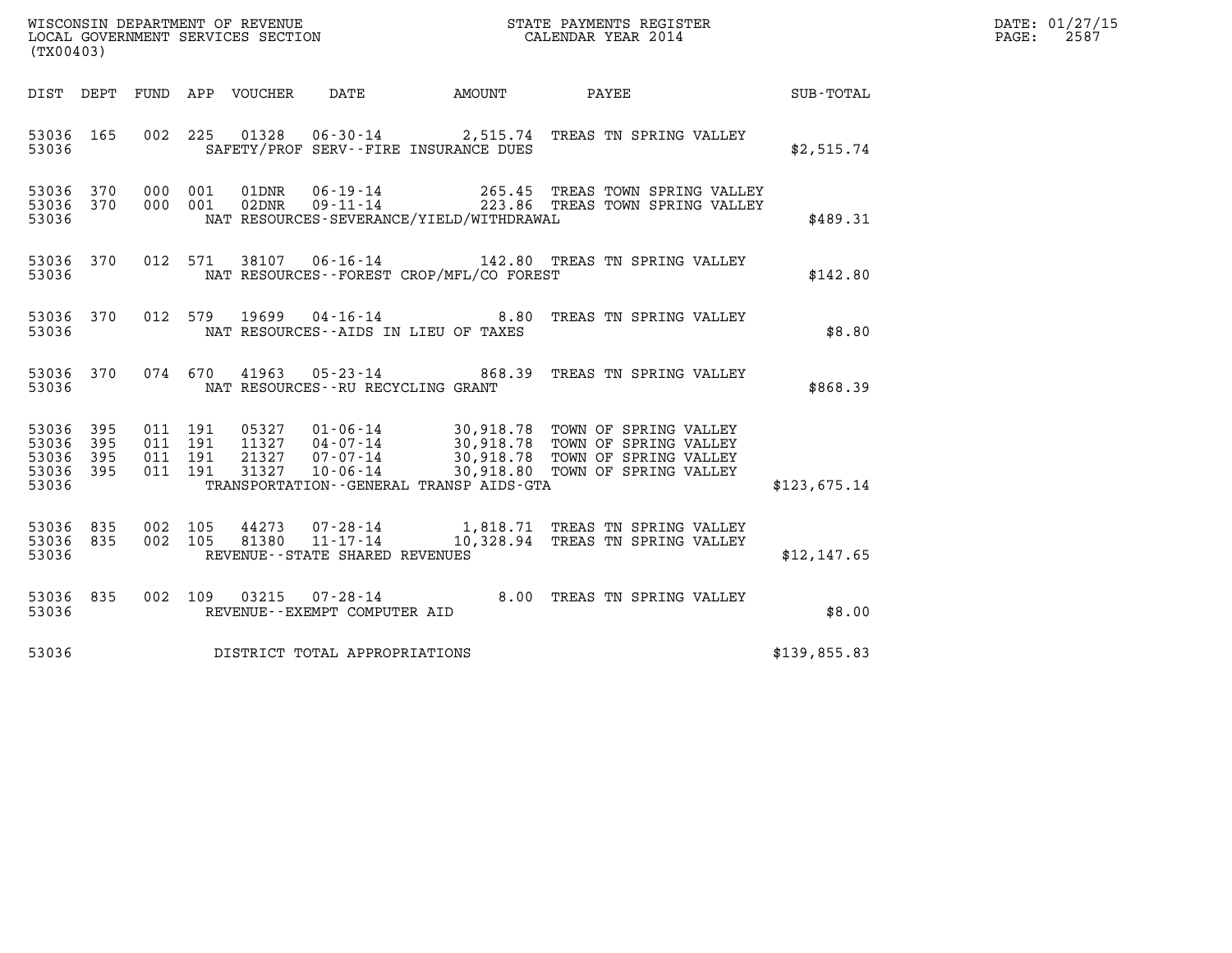| (TX00403)                                                                                                                      |                                                                                  |                                                                                                                                             |                |                                                                                                                   |                                                                    |        |                                                                                                                                                                                                                                                                      |                 | DATE: 01/27/15<br>2588<br>PAGE: |
|--------------------------------------------------------------------------------------------------------------------------------|----------------------------------------------------------------------------------|---------------------------------------------------------------------------------------------------------------------------------------------|----------------|-------------------------------------------------------------------------------------------------------------------|--------------------------------------------------------------------|--------|----------------------------------------------------------------------------------------------------------------------------------------------------------------------------------------------------------------------------------------------------------------------|-----------------|---------------------------------|
| DIST DEPT                                                                                                                      |                                                                                  |                                                                                                                                             |                | FUND APP VOUCHER                                                                                                  | DATE                                                               | AMOUNT |                                                                                                                                                                                                                                                                      | PAYEE SUB-TOTAL |                                 |
| 53038 165<br>53038                                                                                                             |                                                                                  | 002                                                                                                                                         | 225            |                                                                                                                   | SAFETY/PROF SERV--FIRE INSURANCE DUES                              |        | 01329  06-30-14  7,062.04  TREAS TN TURTLE                                                                                                                                                                                                                           | \$7,062.04      |                                 |
| 53038 370<br>53038                                                                                                             |                                                                                  |                                                                                                                                             | 012 571        |                                                                                                                   | NAT RESOURCES - - FOREST CROP/MFL/CO FOREST                        |        | 38108  06-16-14  56.99  TREAS TN TURTLE                                                                                                                                                                                                                              | \$56.99         |                                 |
| 53038 370<br>53038                                                                                                             |                                                                                  |                                                                                                                                             | 012 587        | 02968                                                                                                             | NAT RESOURCES--URBAN FORESTRY GRANTS                               |        | 06-12-14 3,000.00 TREAS TN TURTLE                                                                                                                                                                                                                                    | \$3,000.00      |                                 |
| 53038 370<br>53038                                                                                                             |                                                                                  |                                                                                                                                             | 074 670        |                                                                                                                   | NAT RESOURCES--RU RECYCLING GRANT                                  |        | 41964  05-23-14  8,832.89  TREAS TN TURTLE                                                                                                                                                                                                                           | \$8,832.89      |                                 |
| 53038<br>53038<br>53038<br>53038<br>53038<br>53038<br>53038<br>53038<br>53038<br>53038<br>53038<br>53038<br>53038 395<br>53038 | 395<br>395<br>395<br>395<br>395<br>395<br>395<br>395<br>395<br>395<br>395<br>395 | 011 185<br>011 185<br>011 185<br>011 185<br>011 185<br>011 185<br>011 185<br>011 185<br>011 185<br>011 185<br>011 185<br>011 185<br>011 185 |                | 08602<br>09959<br>13630<br>17405<br>18838<br>21527<br>21527<br>21527<br>25466<br>27423<br>29408<br>31212<br>32030 | $11 - 25 - 14$<br>TRANSPORTATION - - HIGHWAY SAFETY - FEDERAL      |        | 04 - 07 - 14 501.87 TREAS TN TURTLE<br>04 - 21 - 14 492.00 TREAS TN TURTLE<br>06 - 02 - 14 616.00 TREAS TN TURTLE<br>07 - 10 - 14 1, 051.00 TREAS TN TURTLE<br>08 - 18 - 14 1, 175.00 TREAS TN TURTLE<br>08 - 18 - 14 559.00 TREAS TN TU<br>4,335.00 TREAS TN TURTLE | \$16, 200.37    |                                 |
| 53038<br>53038<br>53038<br>53038<br>53038                                                                                      | 395<br>395<br>395<br>395                                                         | 011 191<br>011 191<br>011 191<br>011 191                                                                                                    |                | 05328<br>11328<br>21328<br>31328                                                                                  | TRANSPORTATION--GENERAL TRANSP AIDS-GTA                            |        | 01-06-14<br>04-07-14 24,668.34 TOWN OF TURTLE<br>07-07-14 24,668.34 TOWN OF TURTLE<br>10-06-14 24,668.35 TOWN OF TURTLE                                                                                                                                              | \$98,673.37     |                                 |
| 53038 455<br>53038 455<br>53038                                                                                                |                                                                                  | 002                                                                                                                                         | 231<br>002 231 | 00985<br>01781                                                                                                    | $09 - 04 - 14$<br>02-26-14<br>JUSTICE - - LAW ENFORCEMENT TRAINING |        | 160.00 TREAS TN TURTLE<br>160.00 TREAS TN TURTLE                                                                                                                                                                                                                     | \$320.00        |                                 |
| 53038 835<br>53038 835<br>53038                                                                                                |                                                                                  | 002 105                                                                                                                                     | 002 105        | 44274<br>81381                                                                                                    | 07-28-14<br>$11 - 17 - 14$<br>REVENUE--STATE SHARED REVENUES       |        | 7,577.35 TREAS TN TURTLE<br>45,507.26 TREAS TN TURTLE                                                                                                                                                                                                                | \$53,084.61     |                                 |
| 53038 835<br>53038                                                                                                             |                                                                                  | 002 109                                                                                                                                     |                | 03216                                                                                                             | 07-28-14<br>REVENUE--EXEMPT COMPUTER AID                           |        | 124.00 TREAS TN TURTLE                                                                                                                                                                                                                                               | \$124.00        |                                 |
| 53038                                                                                                                          |                                                                                  |                                                                                                                                             |                |                                                                                                                   | DISTRICT TOTAL APPROPRIATIONS                                      |        |                                                                                                                                                                                                                                                                      | \$187,354.27    |                                 |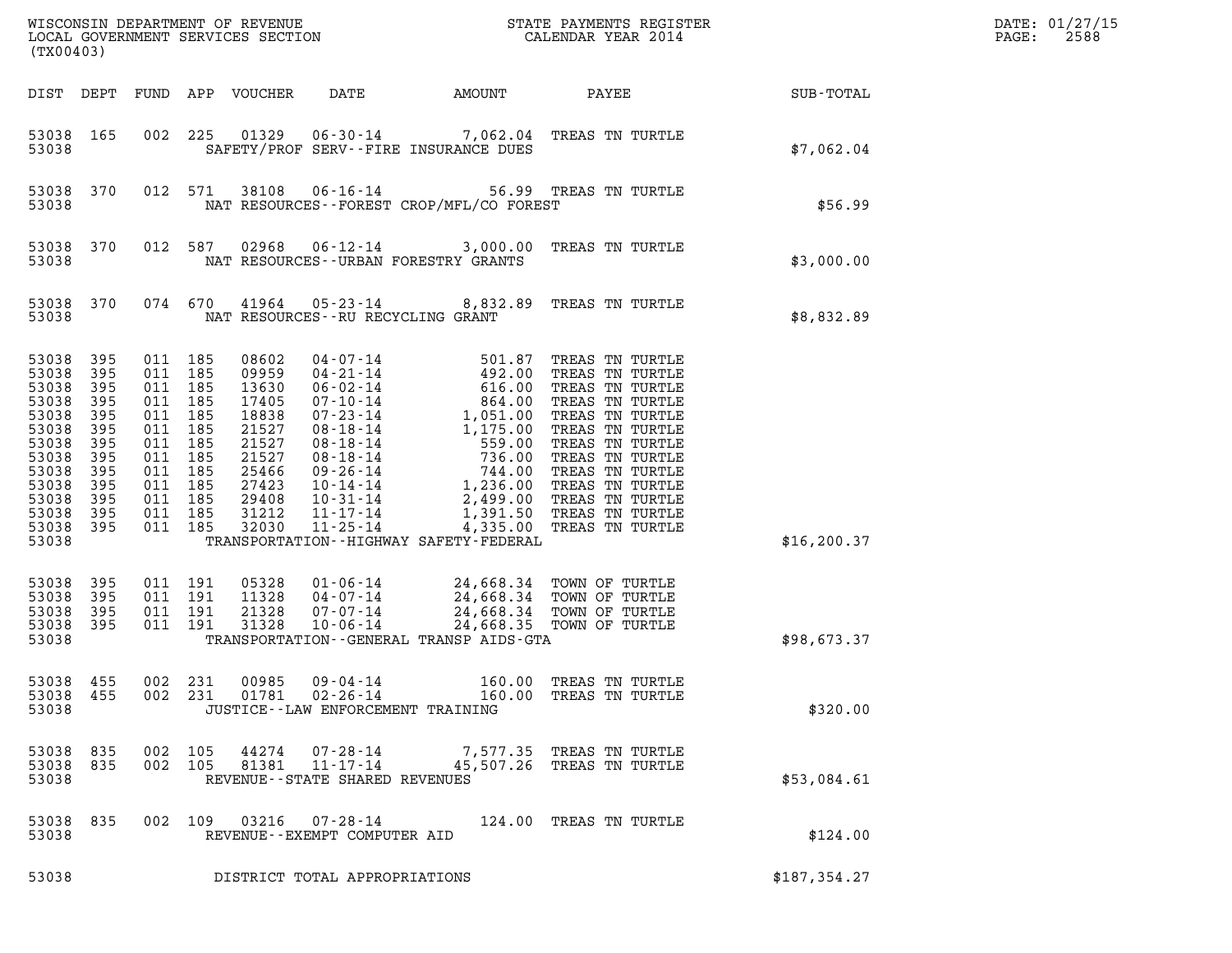| WISCONSIN DEPARTMENT OF REVENUE   | STATE PAYMENTS REGISTER | DATE: 01/27/15 |
|-----------------------------------|-------------------------|----------------|
| LOCAL GOVERNMENT SERVICES SECTION | CALENDAR YEAR 2014      | 2589<br>PAGE:  |

| (TX00403)                                                                                         | WISCONSIN DEPARTMENT OF REVENUE<br>STATE PAYMENTS REGISTER<br>LOCAL GOVERNMENT SERVICES SECTION<br>CALENDAR YEAR 2014                                                           |                                                  |                                                                  |                  |  |  |  |  |
|---------------------------------------------------------------------------------------------------|---------------------------------------------------------------------------------------------------------------------------------------------------------------------------------|--------------------------------------------------|------------------------------------------------------------------|------------------|--|--|--|--|
| DIST<br>DEPT<br>FUND                                                                              | APP<br>VOUCHER<br>DATE                                                                                                                                                          | AMOUNT                                           | PAYEE                                                            | <b>SUB-TOTAL</b> |  |  |  |  |
| 165<br>002<br>53040<br>53040                                                                      | 225<br>01330<br>$06 - 30 - 14$<br>SAFETY/PROF SERV--FIRE INSURANCE DUES                                                                                                         | 6,684.68                                         | TREAS TN UNION                                                   | \$6,684.68       |  |  |  |  |
| 53040<br>370<br>002                                                                               | 17091<br>503<br>$02 - 14 - 14$                                                                                                                                                  | 9,331.54                                         | TREAS TN UNION<br>TOWN SHARE 880.76                              |                  |  |  |  |  |
| 002<br>53040<br>370<br>53040<br>370<br>002<br>53040                                               | 503<br>19700<br>$04 - 16 - 14$<br>503<br>19700<br>$04 - 16 - 14$<br>NAT RESOURCES -- AIDS IN LIEU OF TAXES                                                                      | 165.40<br>2.46                                   | TREAS TN UNION<br>TREAS TN UNION                                 | \$9,499.40       |  |  |  |  |
| 370<br>012<br>53040<br>53040                                                                      | 571<br>38109<br>$06 - 16 - 14$<br>NAT RESOURCES - - FOREST CROP/MFL/CO FOREST                                                                                                   |                                                  | 17.20 TREAS TN UNION                                             | \$17.20          |  |  |  |  |
| 370<br>012<br>53040<br>53040                                                                      | 579<br>19700<br>$04 - 16 - 14$<br>NAT RESOURCES -- AIDS IN LIEU OF TAXES                                                                                                        | 44.56                                            | TREAS TN UNION                                                   | \$44.56          |  |  |  |  |
| 370<br>074<br>53040<br>53040                                                                      | 670<br>41965<br>$05 - 23 - 14$<br>NAT RESOURCES - - RU RECYCLING GRANT                                                                                                          | 3,842.06                                         | TREAS TN UNION                                                   | \$3,842.06       |  |  |  |  |
| 395<br>53040<br>011<br>53040<br>395<br>011<br>53040<br>395<br>011<br>53040<br>395<br>011<br>53040 | 191<br>05329<br>$01 - 06 - 14$<br>191<br>11329<br>$04 - 07 - 14$<br>21329<br>$07 - 07 - 14$<br>191<br>31329<br>$10 - 06 - 14$<br>191<br>TRANSPORTATION--GENERAL TRANSP AIDS-GTA | 28,436.60<br>28,436.60<br>28,436.60<br>28,436.61 | TOWN OF UNION<br>TOWN OF UNION<br>TOWN OF UNION<br>TOWN OF UNION | \$113,746.41     |  |  |  |  |
| 53040<br>835<br>002<br>53040<br>835<br>002<br>53040                                               | 105<br>44275<br>$07 - 28 - 14$<br>105<br>81382<br>$11 - 17 - 14$<br>REVENUE - - STATE SHARED REVENUES                                                                           | 3,407.27<br>19,307.92                            | TREAS TN UNION<br>TREAS TN UNION                                 | \$22,715.19      |  |  |  |  |
| 002<br>53040<br>835<br>53040                                                                      | 109<br>03217<br>$07 - 28 - 14$<br>REVENUE - - EXEMPT COMPUTER AID                                                                                                               | 134.00                                           | TREAS TN UNION                                                   | \$134.00         |  |  |  |  |
| 835<br>021<br>53040<br>53040                                                                      | 363<br>36304<br>$03 - 24 - 14$<br>REVENUE - - LOTTERY CREDIT -                                                                                                                  | 5,383.73                                         | TREAS TN UNION                                                   | \$5,383.73       |  |  |  |  |
| 53040                                                                                             | DISTRICT TOTAL APPROPRIATIONS                                                                                                                                                   |                                                  |                                                                  | \$162,067.23     |  |  |  |  |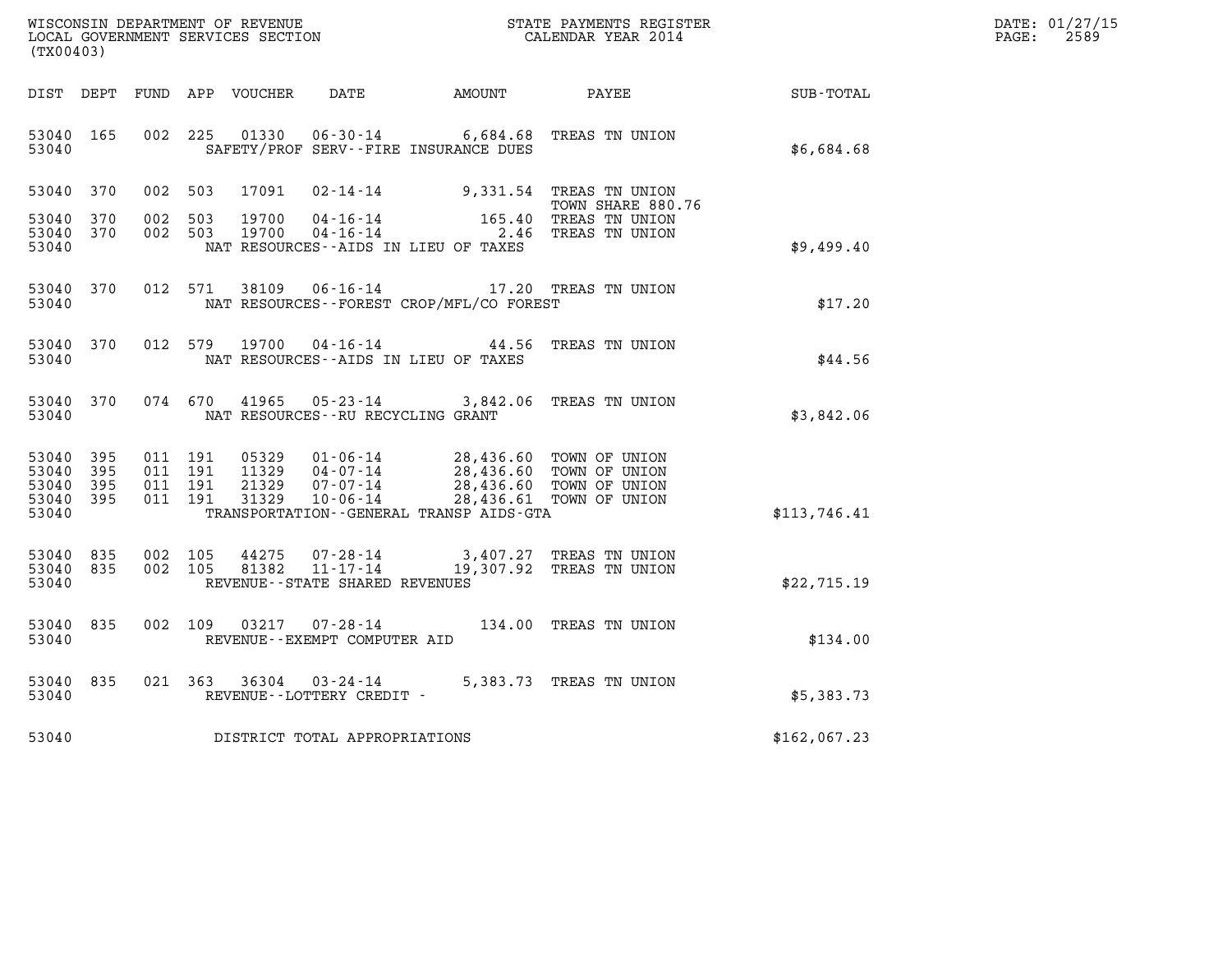| WISCONSIN DEPARTMENT OF REVENUE<br>LOCAL GOVERNMENT SERVICES SECTION<br>(TX00403) |      |      |     |         |                                                     |        | STATE PAYMENTS REGISTER<br>CALENDAR YEAR 2014 |             | PAGE: | DATE: 01/27/15<br>2590 |
|-----------------------------------------------------------------------------------|------|------|-----|---------|-----------------------------------------------------|--------|-----------------------------------------------|-------------|-------|------------------------|
| DIST                                                                              | DEPT | FUND | APP | VOUCHER | DATE                                                | AMOUNT | PAYEE                                         | SUB-TOTAL   |       |                        |
| 53106<br>53106                                                                    | 435  | 005  | 163 | 01LGS   | 11-17-14<br>HS--PREPAID MEDICAL TRANSPORT REIMBURSE |        | 14,400.00 BALDWIN AMBURLANCE SERVICE          | \$14,400.00 |       |                        |
| 53106                                                                             |      |      |     |         | DISTRICT TOTAL APPROPRIATIONS                       |        |                                               | \$14,400.00 |       |                        |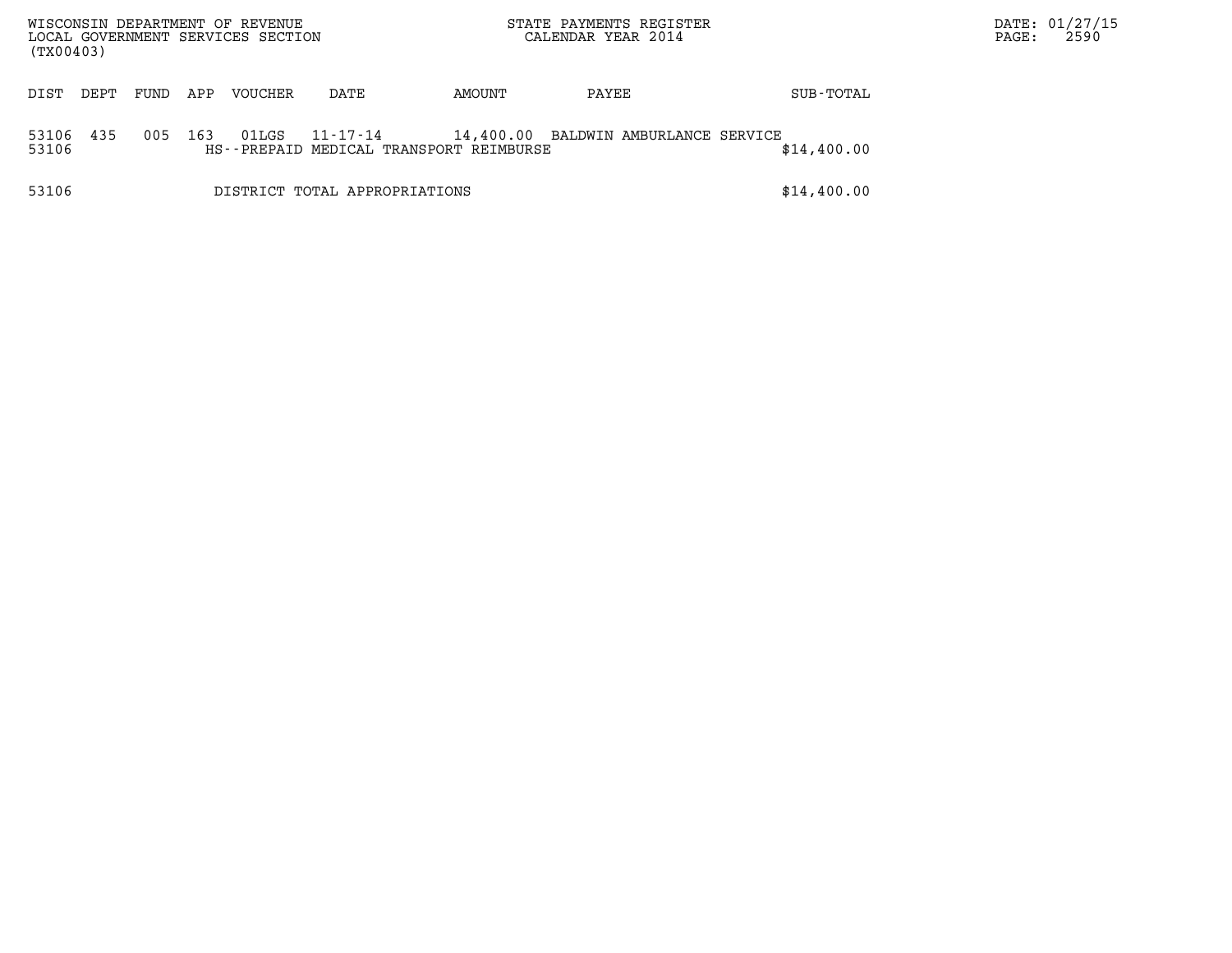|                                                           |           |                                          |  |                                                          |                                              | WISCONSIN DEPARTMENT OF REVENUE<br>LOCAL GOVERNMENT SERVICES SECTION<br>CALENDAR YEAR 2014 |                      | DATE: 01/27/15<br>$\mathtt{PAGE:}$<br>2591 |
|-----------------------------------------------------------|-----------|------------------------------------------|--|----------------------------------------------------------|----------------------------------------------|--------------------------------------------------------------------------------------------|----------------------|--------------------------------------------|
| (TX00403)                                                 |           |                                          |  |                                                          |                                              |                                                                                            |                      |                                            |
|                                                           |           |                                          |  |                                                          | DIST DEPT FUND APP VOUCHER DATE AMOUNT PAYEE |                                                                                            | $\texttt{SUB-TOTAL}$ |                                            |
| 53111 165<br>53111                                        |           |                                          |  |                                                          | SAFETY/PROF SERV--FIRE INSURANCE DUES        | 002 225 01331 06-30-14 4,923.66 TREAS VIL CLINTON                                          | \$4,923.66           |                                            |
| 53111 370<br>53111                                        |           |                                          |  | NAT RESOURCES--RU RECYCLING GRANT                        |                                              | 074 670 41966 05-23-14 7,112.74 TREAS VIL CLINTON                                          | \$7,112.74           |                                            |
| 53111 395<br>53111 395<br>53111 395<br>53111 395<br>53111 |           | 011 191<br>011 191<br>011 191<br>011 191 |  |                                                          | TRANSPORTATION--GENERAL TRANSP AIDS-GTA      |                                                                                            | \$140,873.10         |                                            |
| 53111                                                     | 53111 435 |                                          |  |                                                          | HS--AMBULANCE FUNDING ASSISTANCE GRANTS      | 005 162 01HSD 09-08-14 4,311.62 TREAS VILL CLINTON                                         | \$4,311.62           |                                            |
| 53111                                                     | 53111 435 |                                          |  |                                                          | HS--PREPAID MEDICAL TRANSPORT REIMBURSE      | 005 163 01LGS 11-17-14 4,500.00 CLINTON FIRE DIST EMS                                      | \$4,500.00           |                                            |
| 53111                                                     | 53111 455 |                                          |  | JUSTICE - - LAW ENFORCEMENT TRAINING                     |                                              | 002 231 01300 02-18-14 800.00 TREAS VIL CLINTON                                            | \$800.00             |                                            |
| 53111 835<br>53111                                        | 53111 835 | 002 105                                  |  | 002 105 81383 11-17-14<br>REVENUE--STATE SHARED REVENUES |                                              | 44276  07-28-14  80,490.23  TREAS VIL CLINTON<br>255,901.51 TREAS VIL CLINTON              | \$336,391.74         |                                            |
| 53111 835<br>53111 835<br>53111                           |           | 002 109<br>002 109                       |  | REVENUE--EXEMPT COMPUTER AID                             |                                              | 03218  07-28-14  913.00 TREAS VIL CLINTON<br>05277  07-28-14  3,615.00 TREAS VIL CLINTON   | \$4,528.00           |                                            |
| 53111                                                     | 53111 835 |                                          |  | REVENUE--LOTTERY CREDIT -                                |                                              | 021 363 36305 03-24-14 1,259.44 TREAS VIL CLINTON                                          | \$1,259.44           |                                            |
| 53111                                                     |           |                                          |  | DISTRICT TOTAL APPROPRIATIONS                            |                                              |                                                                                            | \$504,700.30         |                                            |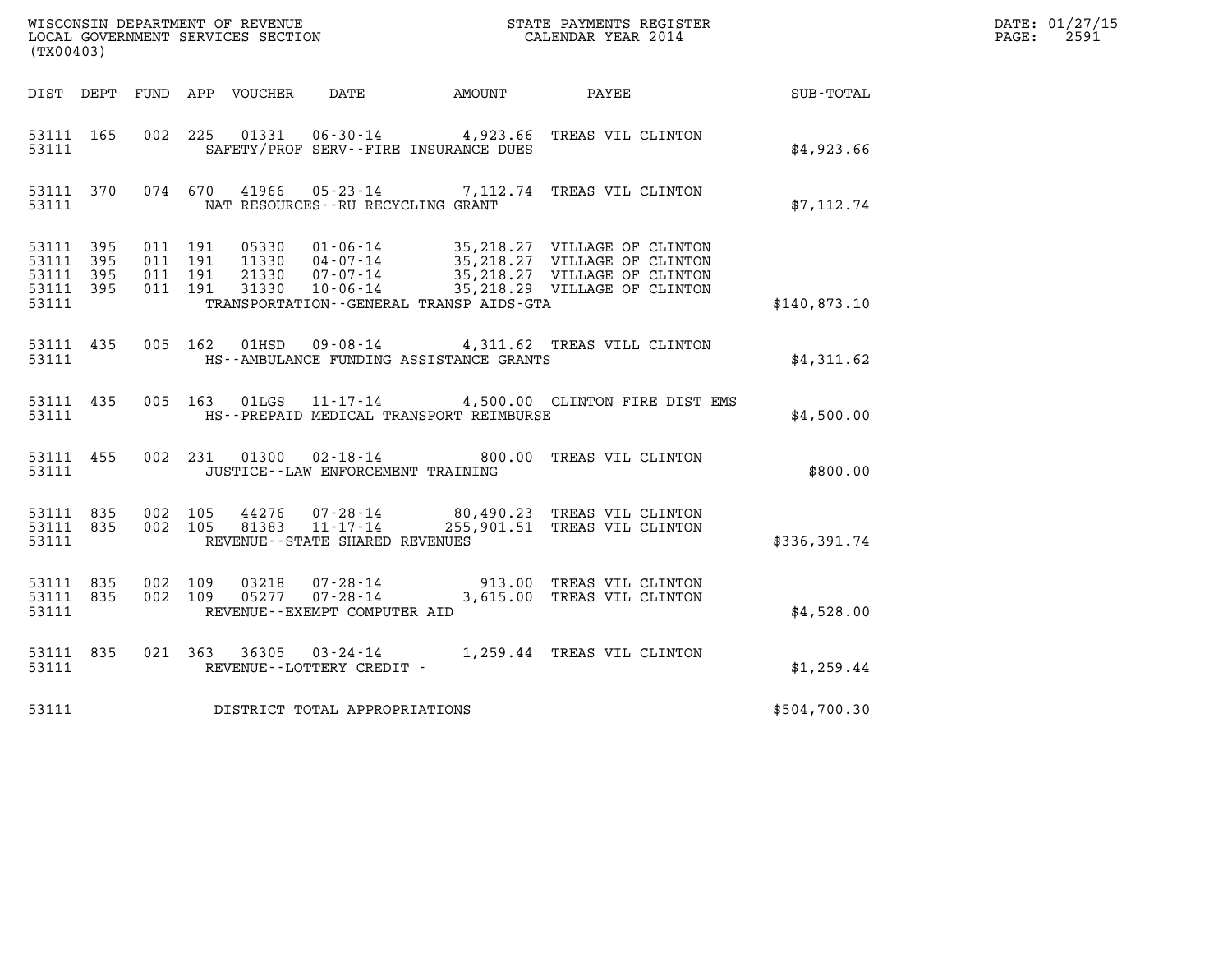| WISCONSIN DEPARTMENT OF REVENUE<br>LOCAL GOVERNMENT SERVICES SECTION<br>(TX00403) |            |                               |         |                                 |                                                                  |        | STATE PAYMENTS REGISTER<br>CALENDAR YEAR 2014                                                      |                                                 | DATE: 01/27/15<br>$\mathtt{PAGE:}$<br>2592 |
|-----------------------------------------------------------------------------------|------------|-------------------------------|---------|---------------------------------|------------------------------------------------------------------|--------|----------------------------------------------------------------------------------------------------|-------------------------------------------------|--------------------------------------------|
|                                                                                   |            |                               |         | DIST DEPT FUND APP VOUCHER DATE |                                                                  | AMOUNT | PAYEE                                                                                              | $\begin{array}{c}\text{SUB - TOTAL}\end{array}$ |                                            |
| 53126 165<br>53126                                                                |            |                               |         |                                 | SAFETY/PROF SERV--FIRE INSURANCE DUES                            |        | 002 225 01332 06-30-14 1,563.35 TREAS VIL FOOTVILLE                                                | \$1,563.35                                      |                                            |
| 53126 370<br>53126                                                                |            |                               |         |                                 | NAT RESOURCES - - RU RECYCLING GRANT                             |        | 074  670  41967  05-23-14  3,270.74  TREAS VIL FOOTVILLE                                           | \$3,270.74                                      |                                            |
| 53126 395<br>53126<br>53126<br>53126 395<br>53126                                 | 395<br>395 | 011 191<br>011 191<br>011 191 | 011 191 |                                 | TRANSPORTATION--GENERAL TRANSP AIDS-GTA                          |        | 05331  01-06-14  8,495.97  VILLAGE OF FOOTVILLE<br>11331  04-07-14  8,495.97  VILLAGE OF FOOTVILLE | \$33,983.90                                     |                                            |
| 53126 435<br>53126                                                                |            |                               |         |                                 | HS--AMBULANCE FUNDING ASSISTANCE GRANTS                          |        | 005 162 01HSD 09-08-14 4,082.65 TREAS VILL FOOTVILLE                                               | \$4,082.65                                      |                                            |
| 53126 435<br>53126                                                                |            |                               |         |                                 | HS--PREPAID MEDICAL TRANSPORT REIMBURSE                          |        | 005 163 01LGS 11-17-14 2,100.00 FOOTVILLE FIRE DEPT & EMS                                          | \$2,100.00                                      |                                            |
| 53126 835<br>53126 835<br>53126                                                   |            | 002 105<br>002 105            |         | 81384                           | $11 - 17 - 14$<br>REVENUE - - STATE SHARED REVENUES              |        | 44277 07-28-14 16,098.92 TREAS VIL FOOTVILLE<br>93,635.80 TREAS VIL FOOTVILLE                      | \$109,734.72                                    |                                            |
| 53126 835<br>53126 835<br>53126                                                   |            | 002 109<br>002 109            |         | 03219<br>05278                  | $07 - 28 - 14$<br>$07 - 28 - 14$<br>REVENUE--EXEMPT COMPUTER AID |        | 150.00 TREAS VIL FOOTVILLE<br>142.00 TREAS VIL FOOTVILLE                                           | \$292.00                                        |                                            |
| 53126                                                                             |            |                               |         |                                 | DISTRICT TOTAL APPROPRIATIONS                                    |        |                                                                                                    | \$155,027.36                                    |                                            |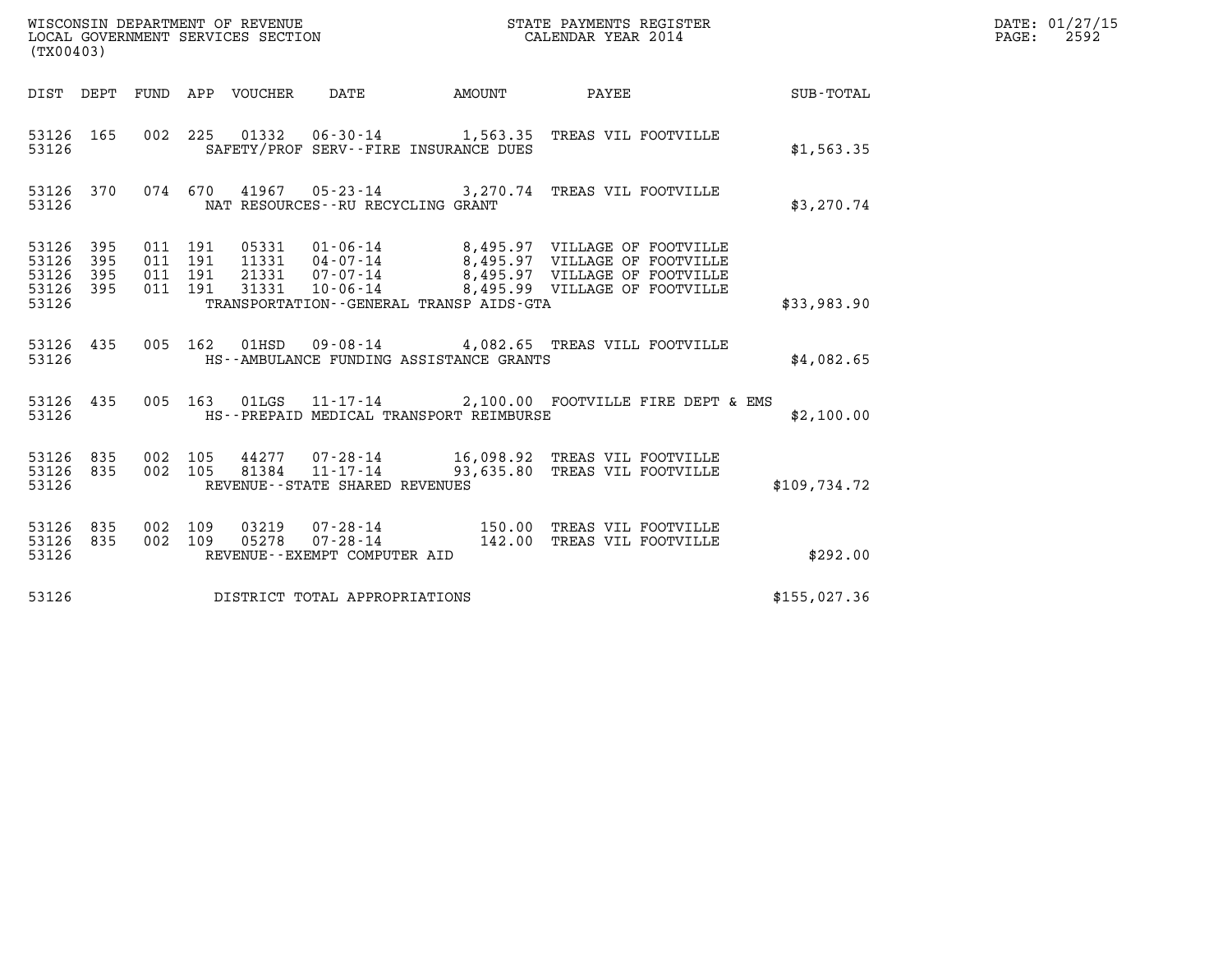| ${\tt WISCOONSIM} \begin{tabular}{lcccc} {\tt WISCO} & {\tt NEPARTMENT} \begin{tabular}{lcccc} {\tt OF REVIEW} & {\tt MECONSIM} & {\tt STATE} \end{tabular} & {\tt RAYMENTS} \begin{tabular}{lcccc} {\tt REGISTER} \end{tabular} \end{tabular}$<br>(TX00403) |                   |                                          |         |                                  |                                                               |                                         |                                                                                                                                                                                         |              | DATE: 01/27/15<br>$\mathtt{PAGE:}$<br>2593 |
|--------------------------------------------------------------------------------------------------------------------------------------------------------------------------------------------------------------------------------------------------------------|-------------------|------------------------------------------|---------|----------------------------------|---------------------------------------------------------------|-----------------------------------------|-----------------------------------------------------------------------------------------------------------------------------------------------------------------------------------------|--------------|--------------------------------------------|
|                                                                                                                                                                                                                                                              |                   |                                          |         | DIST DEPT FUND APP VOUCHER       | DATE                                                          | AMOUNT PAYEE                            |                                                                                                                                                                                         | SUB-TOTAL    |                                            |
| 53165 165<br>53165                                                                                                                                                                                                                                           |                   | 002 225                                  |         |                                  | SAFETY/PROF SERV--FIRE INSURANCE DUES                         |                                         | 01333  06-30-14  2,821.22  TREAS VIL ORFORDVILLE                                                                                                                                        | \$2,821.22   |                                            |
| 53165 370<br>53165                                                                                                                                                                                                                                           |                   |                                          |         |                                  | NAT RESOURCES--RU RECYCLING GRANT                             |                                         | 074 670 41968 05-23-14 4,452.10 TREAS VIL ORFORDVILLE                                                                                                                                   | \$4,452.10   |                                            |
| 53165 395<br>53165 395<br>53165<br>53165 395<br>53165                                                                                                                                                                                                        | - 395             | 011 191<br>011 191<br>011 191<br>011 191 |         | 05332<br>11332<br>21332<br>31332 | 04 - 07 - 14<br>07 - 07 - 14<br>07-07-14<br>$10 - 06 - 14$    | TRANSPORTATION--GENERAL TRANSP AIDS-GTA | $01 - 06 - 14$ 18,952.24 VILLAGE OF ORFORDVILLE<br>18,952.24 VILLAGE OF ORFORDVILLE<br>18,952.24 VILLAGE OF ORFORDVILLE<br>18,952.24 VILLAGE OF ORFORDVILLE                             | \$75,808.96  |                                            |
| 53165 435<br>53165                                                                                                                                                                                                                                           |                   |                                          | 005 162 |                                  |                                                               | HS--AMBULANCE FUNDING ASSISTANCE GRANTS | 01HSD 09-08-14 4,577.22 TREAS VILL ORFORDVILLE                                                                                                                                          | \$4,577.22   |                                            |
| 53165 435<br>53165                                                                                                                                                                                                                                           |                   |                                          |         | 005 163 01LGS                    |                                                               | HS--PREPAID MEDICAL TRANSPORT REIMBURSE | 11-17-14 4,100.00 ORFORDVILLE FIRE PROT DIST                                                                                                                                            | \$4,100.00   |                                            |
| 53165 455<br>53165                                                                                                                                                                                                                                           |                   |                                          |         | 002 231 01637                    | $02 - 24 - 14$<br>JUSTICE - - LAW ENFORCEMENT TRAINING        |                                         | 320.00 TREAS VIL ORFORDVILLE                                                                                                                                                            | \$320.00     |                                            |
| 53165<br>53165<br>53165<br>53165 505<br>53165                                                                                                                                                                                                                | 505<br>505<br>505 | 002 743<br>002 743<br>002 743<br>002 743 |         | 04457<br>07586<br>08536<br>09129 | DOA--HOUSING ASSISTANCE GRANTS                                |                                         | 01-03-14 28,781.00 TREAS VIL ORFORDVILLE<br>04-14-14 6,102.00 TREAS VIL ORFORDVILLE<br>04-14 14<br>05-22-14 25,990.00 TREAS VIL ORFORDVILLE<br>06-09-14 46,570.00 TREAS VIL ORFORDVILLE | \$107,443.00 |                                            |
| 53165 835<br>53165 835<br>53165                                                                                                                                                                                                                              |                   | 002 105<br>002 105                       |         | 44278<br>81385                   | 07-28-14<br>11-17-14<br>REVENUE - - STATE SHARED REVENUES     |                                         | 55,444.14 TREAS VIL ORFORDVILLE<br>241,336.58 TREAS VIL ORFORDVILLE                                                                                                                     | \$296,780.72 |                                            |
| 53165 835<br>53165 835<br>53165                                                                                                                                                                                                                              |                   | 002 109<br>002 109                       |         | 03220<br>05279                   | 07-28-14<br>$07 - 28 - 14$<br>REVENUE - - EXEMPT COMPUTER AID |                                         | 231.00 TREAS VIL ORFORDVILLE<br>225.00 TREAS VIL ORFORDVILLE                                                                                                                            | \$456.00     |                                            |
| 53165                                                                                                                                                                                                                                                        |                   |                                          |         |                                  | DISTRICT TOTAL APPROPRIATIONS                                 |                                         |                                                                                                                                                                                         | \$496,759.22 |                                            |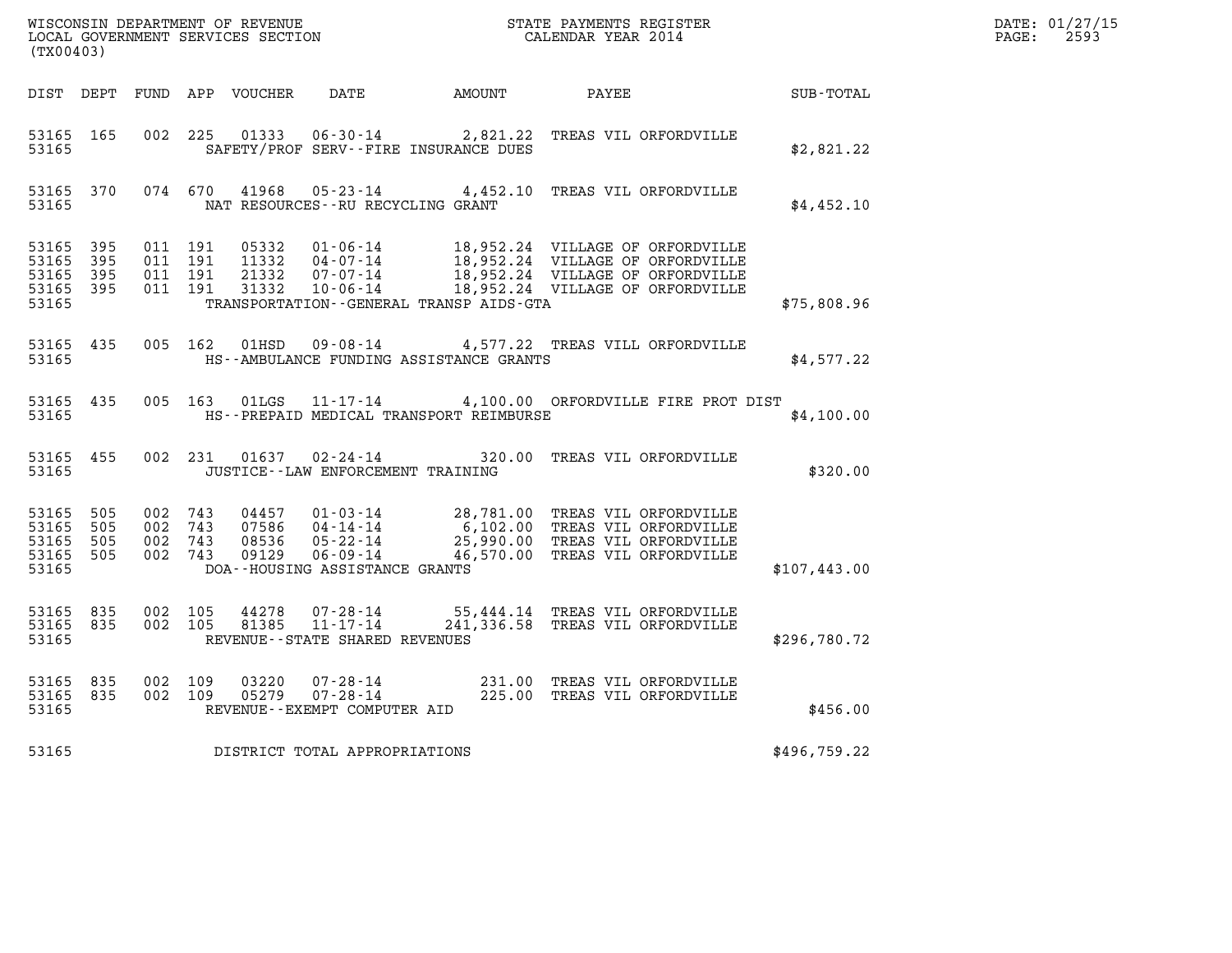| (TX00403)                                                                                                                                                                                                                                                                             |                                                                                                       |                                                                                                                             |                                                                                                                                                       | WISCONSIN DEPARTMENT OF REVENUE<br>LOCAL GOVERNMENT SERVICES SECTION                                                                                                                                                                                                                                                                                          |                                                                                                                                                                                                      | STATE PAYMENTS REGISTER<br>CALENDAR YEAR 2014                                                                                                                                                                                                                                                                                                                     |               | DATE: 01/27/15<br>2594<br>PAGE: |
|---------------------------------------------------------------------------------------------------------------------------------------------------------------------------------------------------------------------------------------------------------------------------------------|-------------------------------------------------------------------------------------------------------|-----------------------------------------------------------------------------------------------------------------------------|-------------------------------------------------------------------------------------------------------------------------------------------------------|---------------------------------------------------------------------------------------------------------------------------------------------------------------------------------------------------------------------------------------------------------------------------------------------------------------------------------------------------------------|------------------------------------------------------------------------------------------------------------------------------------------------------------------------------------------------------|-------------------------------------------------------------------------------------------------------------------------------------------------------------------------------------------------------------------------------------------------------------------------------------------------------------------------------------------------------------------|---------------|---------------------------------|
| DIST DEPT                                                                                                                                                                                                                                                                             | FUND                                                                                                  |                                                                                                                             | APP VOUCHER                                                                                                                                           | DATE                                                                                                                                                                                                                                                                                                                                                          | AMOUNT                                                                                                                                                                                               | PAYEE                                                                                                                                                                                                                                                                                                                                                             | SUB-TOTAL     |                                 |
| 53206 165<br>53206                                                                                                                                                                                                                                                                    | 002                                                                                                   | 225                                                                                                                         | 01334                                                                                                                                                 | 06-30-14<br>SAFETY/PROF SERV--FIRE INSURANCE DUES                                                                                                                                                                                                                                                                                                             |                                                                                                                                                                                                      | 60,431.63 TREAS CITY BELOIT                                                                                                                                                                                                                                                                                                                                       | \$60,431.63   |                                 |
| 53206 370<br>53206                                                                                                                                                                                                                                                                    |                                                                                                       | 002 941                                                                                                                     | 01191                                                                                                                                                 | 12-02-14<br>NAT RESOURCES-GENERAL OPERATIONS-FEDERAL                                                                                                                                                                                                                                                                                                          |                                                                                                                                                                                                      | 9,400.00 TREAS CITY BELOIT                                                                                                                                                                                                                                                                                                                                        | \$9,400.00    |                                 |
| 53206 370<br>53206                                                                                                                                                                                                                                                                    |                                                                                                       | 074 670                                                                                                                     | 41969                                                                                                                                                 | 05-23-14<br>NAT RESOURCES -- RU RECYCLING GRANT                                                                                                                                                                                                                                                                                                               | 128,427.09                                                                                                                                                                                           | TREAS CITY BELOIT                                                                                                                                                                                                                                                                                                                                                 | \$128, 427.09 |                                 |
| 53206 370<br>53206                                                                                                                                                                                                                                                                    |                                                                                                       | 074 673                                                                                                                     | 41969                                                                                                                                                 | 05-23-14<br>NAT RESOURCES - - RU CONSOLIDATED GRANT                                                                                                                                                                                                                                                                                                           |                                                                                                                                                                                                      | 9,588.55 TREAS CITY BELOIT                                                                                                                                                                                                                                                                                                                                        | \$9,588.55    |                                 |
| 53206<br>395<br>53206<br>395<br>53206<br>395<br>53206 395<br>53206                                                                                                                                                                                                                    |                                                                                                       | 011 162<br>011 162<br>011 162<br>011 162                                                                                    | 06086<br>12086<br>22086<br>32086                                                                                                                      | 01-06-14<br>04-07-14<br>$07 - 07 - 14$<br>$10 - 06 - 14$<br>TRANSPORTATION - - CONNECTING HIGHWAY AIDS                                                                                                                                                                                                                                                        |                                                                                                                                                                                                      | 64,966.80 CITY OF BELOIT<br>64,966.80 CITY OF BELOIT<br>64,966.80 CITY OF BELOIT<br>64,966.80 CITY OF BELOIT                                                                                                                                                                                                                                                      | \$259,867.20  |                                 |
| 53206<br>395<br>53206                                                                                                                                                                                                                                                                 |                                                                                                       | 011 175                                                                                                                     | 05556                                                                                                                                                 | 03-05-14<br>TRANSPORTATION - - PARATRANSIT AIDS, STATE                                                                                                                                                                                                                                                                                                        |                                                                                                                                                                                                      | 21,575.00 TREAS CITY BELOIT                                                                                                                                                                                                                                                                                                                                       | \$21,575.00   |                                 |
| 53206<br>395<br>53206<br>395<br>53206<br>395<br>53206<br>395<br>53206<br>395<br>53206                                                                                                                                                                                                 | 011<br>011                                                                                            | 011 176<br>011 176<br>176<br>176<br>011 176                                                                                 | 16049<br>24049<br>25226<br>26049<br>42049                                                                                                             | 06-04-14<br>07-07-14<br>$09 - 25 - 14$<br>$09 - 30 - 14$<br>$12 - 30 - 14$<br>TRANSPORTATION--BICYCLE & PEDESTRIAN AID                                                                                                                                                                                                                                        |                                                                                                                                                                                                      | 115,727.00 CITY OF BELOIT<br>115,726.00 CITY OF BELOIT<br>47,951.00 TREAS CITY BELOIT<br>115,727.00 CITY OF BELOIT<br>69,436.00 CITY OF BELOIT                                                                                                                                                                                                                    | \$464,567.00  |                                 |
| 53206<br>395<br>53206<br>395<br>53206<br>395<br>53206<br>395<br>53206<br>395<br>53206<br>395<br>53206<br>395<br>53206<br>395<br>53206<br>395<br>53206<br>395<br>53206<br>395<br>53206<br>395<br>53206<br>395<br>53206<br>395<br>53206<br>395<br>53206<br>395<br>53206<br>395<br>53206 | 011<br>011<br>011<br>011<br>011<br>011<br>011<br>011<br>011<br>011<br>011<br>011<br>011<br>011<br>011 | 011 185<br>185<br>185<br>011 185<br>185<br>185<br>185<br>185<br>185<br>185<br>185<br>185<br>185<br>185<br>185<br>185<br>185 | 01217<br>04120<br>16069<br>16069<br>16069<br>16719<br>18839<br>18839<br>22210<br>25643<br>27424<br>29409<br>29881<br>29881<br>33746<br>33746<br>98514 | $01 - 21 - 14$<br>$02 - 18 - 14$<br>$06 - 26 - 14$<br>$06 - 26 - 14$<br>$06 - 26 - 14$<br>$07 - 02 - 14$<br>$07 - 23 - 14$<br>$07 - 23 - 14$<br>$08 - 25 - 14$<br>$09 - 29 - 14$<br>$10 - 14 - 14$<br>$10 - 31 - 14$<br>$11 - 05 - 14$<br>$11 - 05 - 14$<br>$12 - 15 - 14$<br>$12 - 15 - 14$<br>$01 - 06 - 14$<br>TRANSPORTATION - - HIGHWAY SAFETY - FEDERAL | 511.38<br>4,815.27<br>3,976.74<br>2,218.46<br>2,274.69<br>1,943.32<br>919.53<br>2,243.05<br>2,022.23<br>1,256.83<br>2,988.33<br>1,695.80<br>3,614.92<br>3,639.55<br>3,896.49<br>7,236.38<br>1,305.37 | TREAS CITY BELOIT<br>TREAS CITY BELOIT<br>TREAS CITY BELOIT<br>TREAS CITY BELOIT<br>TREAS CITY BELOIT<br>TREAS CITY BELOIT<br>TREAS CITY BELOIT<br>TREAS CITY BELOIT<br>TREAS CITY BELOIT<br>TREAS CITY BELOIT<br>TREAS CITY BELOIT<br>TREAS CITY BELOIT<br>TREAS CITY BELOIT<br>TREAS CITY BELOIT<br>TREAS CITY BELOIT<br>TREAS CITY BELOIT<br>TREAS CITY BELOIT | \$46,558.34   |                                 |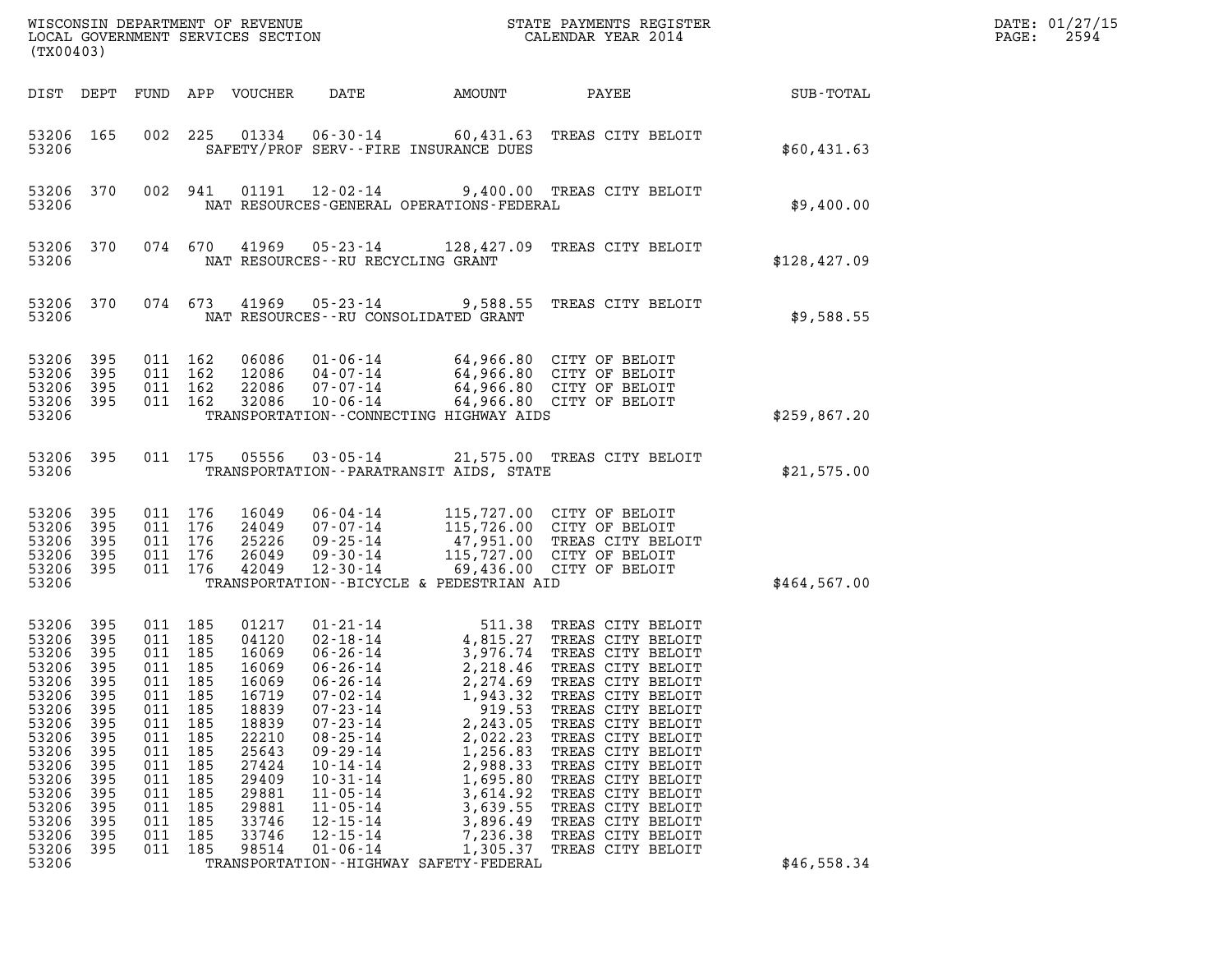| WISCONSIN DEPARTMENT OF REVENUE<br>LOCAL GOVERNMENT SERVICES SECTION<br>(TX00403) | STATE PAYMENTS REGISTER<br>CALENDAR YEAR 2014 | DATE: 01/27/15<br>2595<br>PAGE: |
|-----------------------------------------------------------------------------------|-----------------------------------------------|---------------------------------|

| (TX00403)                                                                                                                                                                             |                                                                                                                                                        |                                                                                                                                                                                                                                                                                                                                         |                                                                                                                           |                                                                                                                                                                                                                                     |                 |
|---------------------------------------------------------------------------------------------------------------------------------------------------------------------------------------|--------------------------------------------------------------------------------------------------------------------------------------------------------|-----------------------------------------------------------------------------------------------------------------------------------------------------------------------------------------------------------------------------------------------------------------------------------------------------------------------------------------|---------------------------------------------------------------------------------------------------------------------------|-------------------------------------------------------------------------------------------------------------------------------------------------------------------------------------------------------------------------------------|-----------------|
| DIST<br>DEPT                                                                                                                                                                          | FUND<br>APP                                                                                                                                            | VOUCHER<br>DATE                                                                                                                                                                                                                                                                                                                         | AMOUNT                                                                                                                    | PAYEE                                                                                                                                                                                                                               | SUB-TOTAL       |
| 53206<br>395<br>53206<br>395<br>53206<br>395<br>53206<br>395<br>53206                                                                                                                 | 191<br>011<br>011<br>191<br>011<br>191<br>011<br>191                                                                                                   | 05333<br>$01 - 06 - 14$<br>11333<br>$04 - 07 - 14$<br>21333<br>$07 - 07 - 14$<br>31333<br>$10 - 06 - 14$<br>TRANSPORTATION - - GENERAL TRANSP AIDS - GTA                                                                                                                                                                                | 456,778.34 CITY OF BELOIT                                                                                                 | 456,778.32 CITY OF BELOIT<br>456,778.32 CITY OF BELOIT<br>456,778.32 CITY OF BELOIT                                                                                                                                                 | \$1,827,113.30  |
| 53206<br>395<br>53206                                                                                                                                                                 | 278<br>011                                                                                                                                             | 31401<br>$11 - 14 - 14$<br>TRANSPORTATION - - LRIP/TRIP/MSIP GRANTS                                                                                                                                                                                                                                                                     |                                                                                                                           | 74,962.65 TREAS CITY BELOIT                                                                                                                                                                                                         | \$74,962.65     |
| 53206<br>435<br>53206                                                                                                                                                                 | 005<br>162                                                                                                                                             | 01HSD<br>$09 - 08 - 14$<br>HS--AMBULANCE FUNDING ASSISTANCE GRANTS                                                                                                                                                                                                                                                                      |                                                                                                                           | 9,064.42 TREAS CITY BELOIT                                                                                                                                                                                                          | \$9,064.42      |
| 53206<br>435<br>53206                                                                                                                                                                 | 005<br>163                                                                                                                                             | 01LGS<br>HS--PREPAID MEDICAL TRANSPORT REIMBURSE                                                                                                                                                                                                                                                                                        | 11-17-14 78,600.00 CITY OF BELOIT                                                                                         |                                                                                                                                                                                                                                     | \$78,600.00     |
| 455<br>53206<br>53206<br>455<br>53206                                                                                                                                                 | 002<br>231<br>002<br>231                                                                                                                               | 01107<br>$02 - 11 - 14$<br>02214<br>$11 - 03 - 14$<br>JUSTICE - - LAW ENFORCEMENT TRAINING                                                                                                                                                                                                                                              | 160.00                                                                                                                    | 10,560.00 TREAS CITY BELOIT<br>TREAS CITY BELOIT                                                                                                                                                                                    | \$10,720.00     |
| 53206<br>455<br>53206<br>455<br>53206                                                                                                                                                 | 002<br>275<br>002<br>275                                                                                                                               | 02021<br>$03 - 18 - 14$<br>$05 - 29 - 14$<br>03196<br>DOJ--UNIFORM BEAT PATROL OFFICER GRANT                                                                                                                                                                                                                                            |                                                                                                                           | 60,717.00 TREAS CITY BELOIT<br>60,717.00 TREAS CITY BELOIT                                                                                                                                                                          | \$121,434.00    |
| 53206<br>505<br>53206                                                                                                                                                                 | 002<br>142                                                                                                                                             | 01183<br>$09 - 02 - 14$<br>DOA--FEDERAL ENERGY GRANTS                                                                                                                                                                                                                                                                                   | 950.00                                                                                                                    | TREAS CITY BELOIT                                                                                                                                                                                                                   | \$950.00        |
| 53206<br>505<br>53206<br>505<br>53206<br>505<br>53206<br>505<br>53206<br>505<br>53206<br>505<br>53206<br>505<br>53206<br>505<br>53206<br>505<br>53206<br>505<br>53206<br>505<br>53206 | 002<br>745<br>002<br>745<br>002<br>745<br>002<br>745<br>002<br>745<br>002<br>745<br>745<br>002<br>002<br>745<br>745<br>002<br>002<br>745<br>745<br>002 | 04371<br>$01 - 03 - 14$<br>04371<br>$01 - 03 - 14$<br>04371<br>$01 - 03 - 14$<br>04371<br>$01 - 03 - 14$<br>06348<br>$03 - 07 - 14$<br>06348<br>$03 - 07 - 14$<br>06348<br>$03 - 07 - 14$<br>06348<br>$03 - 07 - 14$<br>06348<br>$03 - 07 - 14$<br>06348<br>$03 - 07 - 14$<br>06536<br>$03 - 10 - 14$<br>DOA--HOUSING ASSISTANCE GRANTS | 1,531.00<br>67.00<br>290.00<br>165.00<br>31,390.00<br>49,635.00<br>$76, 830$<br>1,511.00<br>67.00<br>709.00<br>337,808.27 | TREAS CITY BELOIT<br>TREAS CITY BELOIT<br>TREAS CITY BELOIT<br>TREAS CITY BELOIT<br>TREAS CITY BELOIT<br>TREAS CITY BELOIT<br>TREAS CITY BELOIT<br>TREAS CITY BELOIT<br>TREAS CITY BELOIT<br>TREAS CITY BELOIT<br>TREAS CITY BELOIT | \$500,023.27    |
| 53206<br>835<br>53206<br>835<br>53206                                                                                                                                                 | 002<br>105<br>002<br>105                                                                                                                               | 44279<br>REVENUE - - STATE SHARED REVENUES                                                                                                                                                                                                                                                                                              |                                                                                                                           | 07-28-14 3,071,584.38 TREAS CITY BELOIT<br>81386 11-17-14 13,704,942.70 TREAS CITY BELOIT                                                                                                                                           | \$16,776,527.08 |
| 53206 835                                                                                                                                                                             | 002<br>109                                                                                                                                             | 03221<br>$07 - 28 - 14$                                                                                                                                                                                                                                                                                                                 |                                                                                                                           | 55,108.00 TREAS CITY BELOIT                                                                                                                                                                                                         |                 |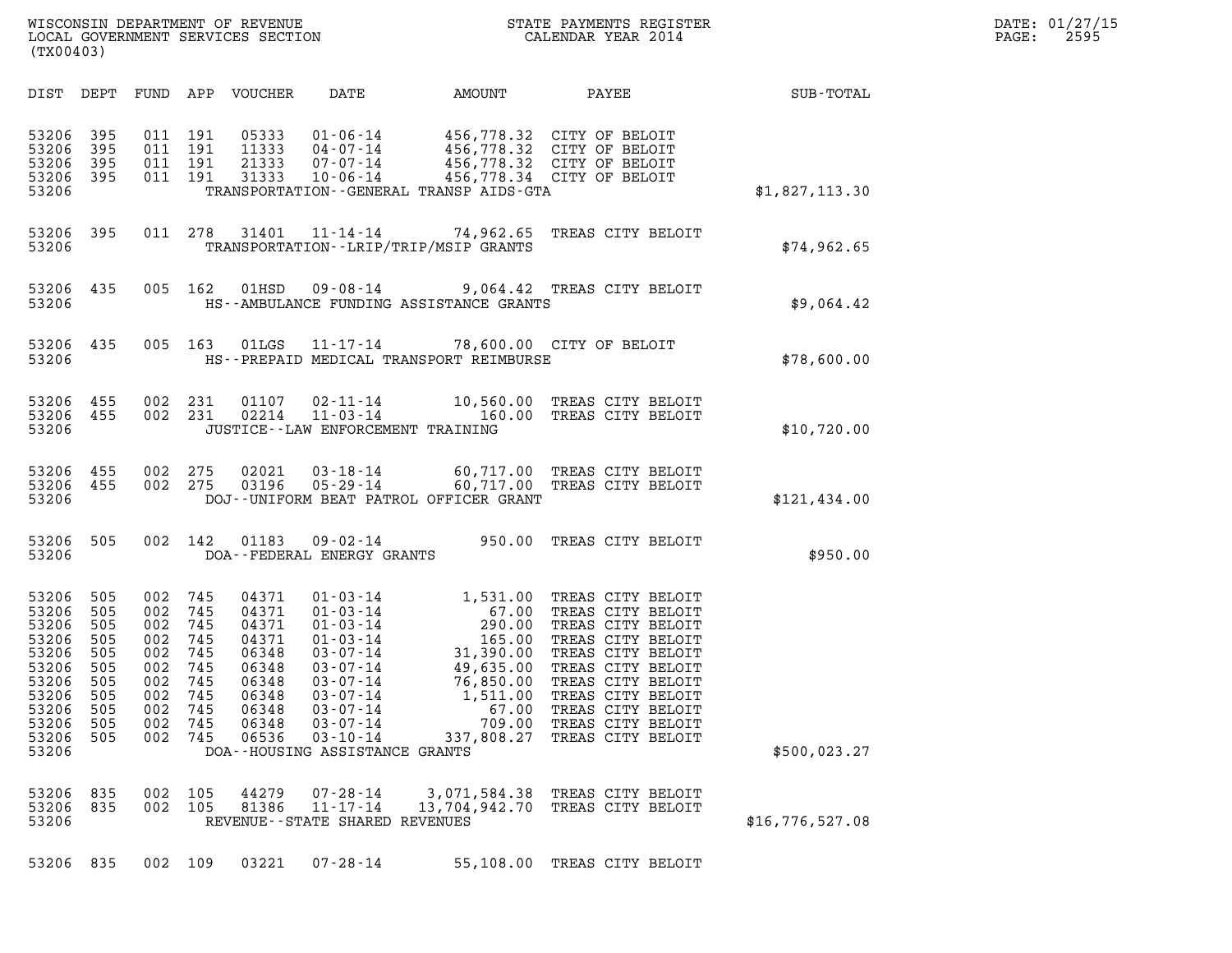| (TX00403)               |            |            |            | WISCONSIN DEPARTMENT OF REVENUE<br>LOCAL GOVERNMENT SERVICES SECTION |                                                                                                 |                              | STATE PAYMENTS REGISTER<br>CALENDAR YEAR 2014 |                 | DATE: 01/27/15<br>PAGE:<br>2596 |
|-------------------------|------------|------------|------------|----------------------------------------------------------------------|-------------------------------------------------------------------------------------------------|------------------------------|-----------------------------------------------|-----------------|---------------------------------|
| DIST                    | DEPT       | FUND       | APP        | VOUCHER                                                              | DATE                                                                                            | AMOUNT                       | PAYEE                                         | SUB-TOTAL       |                                 |
| 53206 835<br>53206      |            | 002        | 109        | 05280                                                                | 07-28-14<br>REVENUE--EXEMPT COMPUTER AID                                                        | 343,716.00 TREAS CITY BELOIT |                                               | \$398,824.00    |                                 |
| 53206<br>53206<br>53206 | 835<br>835 | 002<br>002 | 302<br>302 | 10106<br>11106                                                       | 07-28-14 2,072,658.83 TREAS CITY BELOIT<br>07-28-14<br>REVENUE-FIRST DOLLAR/SCHOOL LEVY CREDITS | 904,716.84 TREAS CITY BELOIT |                                               | \$2,977,375.67  |                                 |
| 53206 835<br>53206      |            | 002        | 501        | 00003                                                                | $02 - 03 - 14$<br>DOA-PAYMENT FOR MUNICIPAL SERVICES AID                                        | 19,118.15 TREAS CITY BELOIT  |                                               | \$19, 118.15    |                                 |
| 53206<br>53206<br>53206 | 835<br>835 | 021<br>021 | 363<br>363 | 36306<br>37387                                                       | $03 - 24 - 14$<br>$03 - 24 - 14$<br>REVENUE--LOTTERY CREDIT -                                   | 2,414.28<br>930, 393. 28     | TREAS CITY BELOIT<br>TREAS CITY BELOIT        | \$932,807.56    |                                 |
| 53206                   |            |            |            |                                                                      | DISTRICT TOTAL APPROPRIATIONS                                                                   |                              |                                               | \$24,727,934.91 |                                 |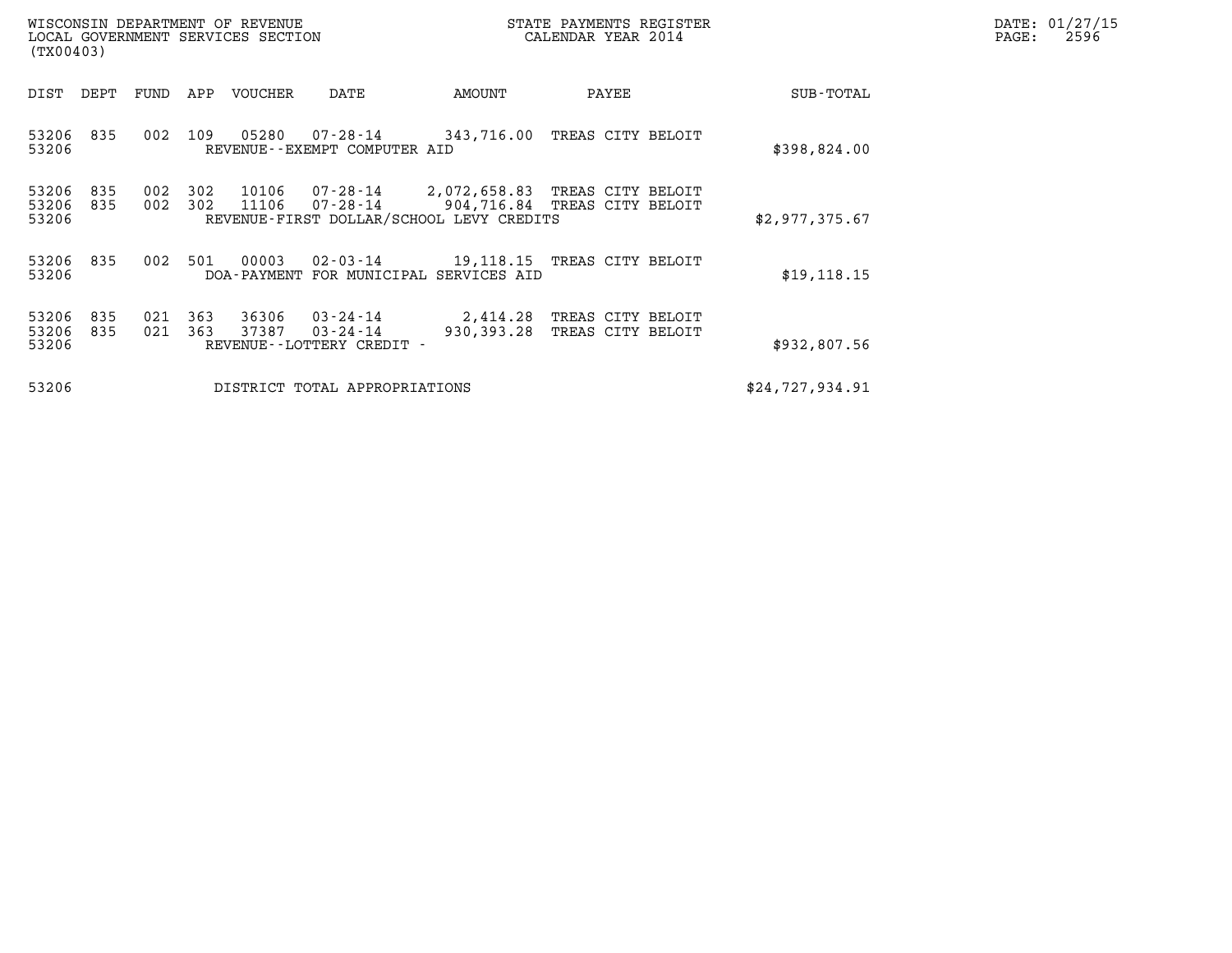| DATE: | 01/27/15 |
|-------|----------|
| PAGE: | 2597     |

|                                               |                     |     |                                          |                                  |                                                                                            |                                             |                                                                                                                               |                  | DATE: 01/27/15 |
|-----------------------------------------------|---------------------|-----|------------------------------------------|----------------------------------|--------------------------------------------------------------------------------------------|---------------------------------------------|-------------------------------------------------------------------------------------------------------------------------------|------------------|----------------|
| (TX00403)                                     |                     |     |                                          |                                  |                                                                                            |                                             |                                                                                                                               |                  | 2597<br>PAGE:  |
| DIST DEPT                                     |                     |     |                                          | FUND APP VOUCHER                 | DATE                                                                                       | AMOUNT                                      | PAYEE                                                                                                                         | <b>SUB-TOTAL</b> |                |
| 53221 165<br>53221                            |                     | 002 | 225                                      | 01335                            | $06 - 30 - 14$                                                                             | SAFETY/PROF SERV--FIRE INSURANCE DUES       | 13,423.26 TREAS CITY EDGERTON                                                                                                 | \$13,423.26      |                |
| 53221 370<br>53221                            |                     |     | 074 670                                  | 41970                            |                                                                                            | NAT RESOURCES - - RU RECYCLING GRANT        | 05-23-14 16,349.72 TREAS CITY EDGERTON                                                                                        | \$16,349.72      |                |
| 53221<br>53221<br>53221<br>53221 395          | 395<br>395<br>395   |     | 011 162<br>011 162<br>011 162<br>011 162 | 06087<br>12087<br>22087<br>32087 | $01 - 06 - 14$<br>04-07-14<br>$07 - 07 - 14$<br>$10 - 06 - 14$                             |                                             | 15,116.21 CITY OF EDGERTON<br>15,116.21 CITY OF EDGERTON<br>15,116.21 CITY OF EDGERTON<br>15,116.22 CITY OF EDGERTON          |                  |                |
| 53221                                         |                     |     |                                          |                                  |                                                                                            | TRANSPORTATION - CONNECTING HIGHWAY AIDS    |                                                                                                                               | \$60,464.85      |                |
| 53221<br>53221<br>53221<br>53221 395<br>53221 | 395<br>395<br>395   |     | 011 177<br>011 177<br>011 177<br>011 177 | 16050<br>24050<br>26050<br>42050 | 06-04-14<br>$07 - 07 - 14$<br>$09 - 30 - 14$<br>12-30-14<br>TRANSPORTATION - - TRANSIT AID |                                             | 3,392.00 CITY OF EDGERTON<br>3,392.00 CITY OF EDGERTON<br>3,392.00 CITY OF EDGERTON<br>2,035.00 CITY OF EDGERTON              | \$12,211.00      |                |
| 53221 395                                     |                     |     | 011 182                                  | 03614                            | 02-12-14                                                                                   |                                             | 5,785.00 TREAS CITY EDGERTON                                                                                                  |                  |                |
| 53221<br>53221<br>53221<br>53221 395<br>53221 | 395<br>395<br>395   |     | 011 182<br>011 182<br>011 182<br>011 182 | 10163<br>26810<br>26811<br>31125 | 04-23-14<br>10-09-14<br>10-09-14<br>$11 - 17 - 14$                                         | TRANSPORTATION - - TRANSIT AIDS - FEDERAL   | 30,000.00 TREAS CITY EDGERTON<br>5,782.00 TREAS CITY EDGERTON<br>5,447.00 TREAS CITY EDGERTON<br>5,994.00 TREAS CITY EDGERTON | \$53,008.00      |                |
|                                               |                     |     |                                          |                                  |                                                                                            |                                             |                                                                                                                               |                  |                |
| 53221 395<br>53221                            |                     |     | 011 185                                  | 16720                            | 07-02-14                                                                                   | TRANSPORTATION - - HIGHWAY SAFETY - FEDERAL | 3,999.00 TREAS CITY EDGERTON                                                                                                  | \$3,999.00       |                |
| 53221 395<br>53221<br>53221<br>53221          | 395<br>395<br>- 395 |     | 011 191<br>011 191<br>011 191<br>011 191 | 05334<br>11334<br>21334<br>31334 | $01 - 06 - 14$<br>$04 - 07 - 14$<br>07-07-14<br>$10 - 06 - 14$                             |                                             | 50,476.00 CITY OF EDGERTON<br>50,476.00 CITY OF EDGERTON<br>50,476.00 CITY OF EDGERTON<br>50,476.02 CITY OF EDGERTON          |                  |                |
| 53221                                         |                     |     |                                          |                                  |                                                                                            | TRANSPORTATION--GENERAL TRANSP AIDS-GTA     |                                                                                                                               | \$201,904.02     |                |
| 53221                                         | 53221 435           |     |                                          |                                  |                                                                                            | HS--AMBULANCE FUNDING ASSISTANCE GRANTS     | 005 162 01HSD 09-08-14 5,158.61 TREAS CITY EDGERTON                                                                           | \$5,158.61       |                |
| 53221 455<br>53221                            |                     |     |                                          |                                  |                                                                                            | JUSTICE - - LAW ENFORCEMENT TRAINING        | 002 231 01356 02-18-14 1,600.00 TREAS CITY EDGERTON                                                                           | \$1,600.00       |                |
| 53221 835<br>53221                            | 53221 835           |     | 002 105<br>002 105                       | 44280                            | 81387 11-17-14                                                                             | REVENUE - - STATE SHARED REVENUES           | 07-28-14 182,616.08 TREAS CITY EDGERTON<br>638,093.73 TREAS CITY EDGERTON                                                     | \$820,709.81     |                |
|                                               |                     |     |                                          |                                  |                                                                                            |                                             | 53221 835 002 109 03223 07-28-14 6,070.00 TREAS CITY EDGERTON                                                                 |                  |                |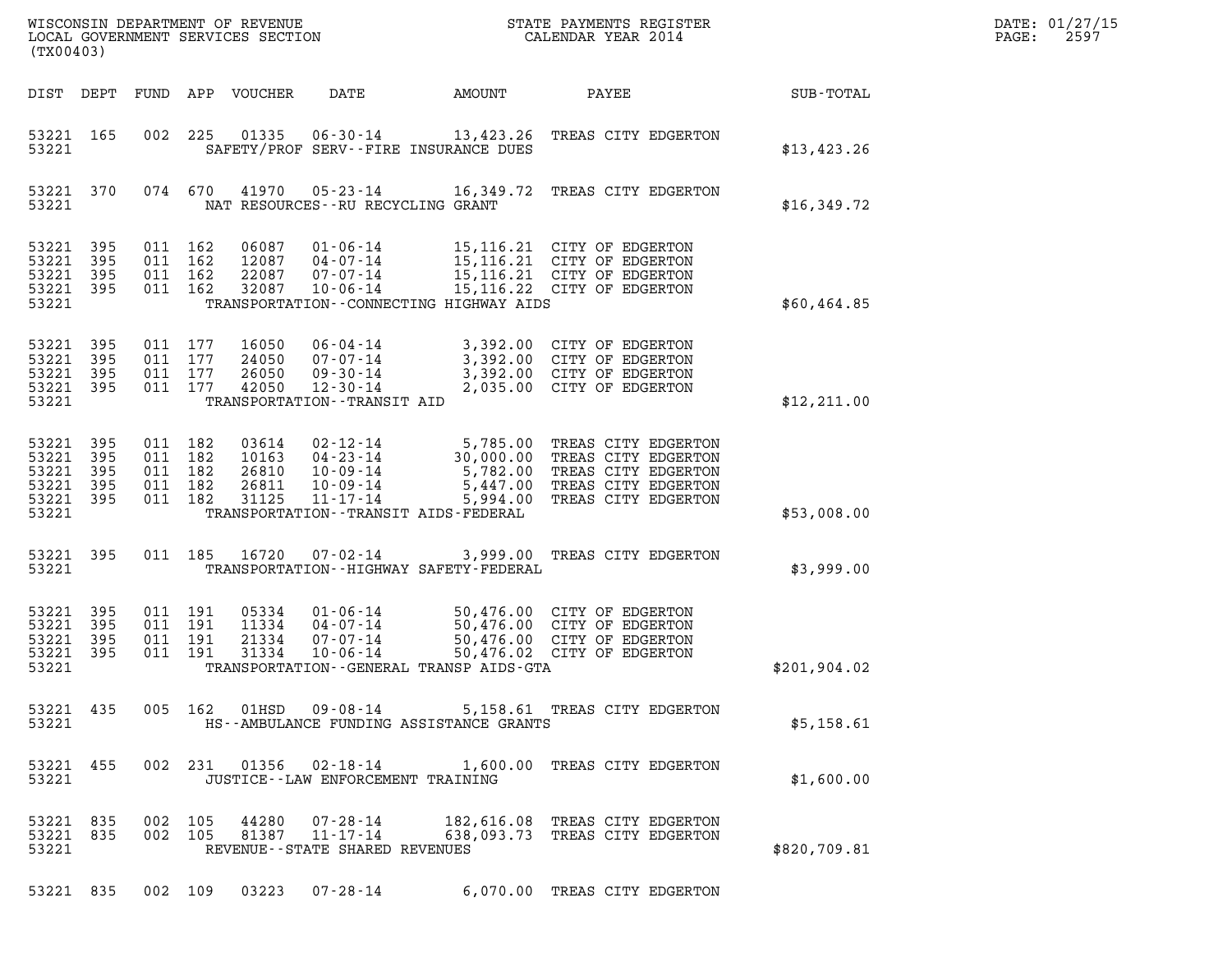| WISCONSIN DEPARTMENT OF REVENUE<br>LOCAL GOVERNMENT SERVICES SECTION<br>(TX00403) |      |            |            |                |                                          |                | STATE PAYMENTS REGISTER<br>CALENDAR YEAR 2014 |             | DATE: 01/27/15<br>2598<br>PAGE: |
|-----------------------------------------------------------------------------------|------|------------|------------|----------------|------------------------------------------|----------------|-----------------------------------------------|-------------|---------------------------------|
| DIST                                                                              | DEPT | FUND       | APP        | VOUCHER        | DATE                                     | AMOUNT         | PAYEE                                         | SUB-TOTAL   |                                 |
|                                                                                   | 835  |            |            |                | $07 - 28 - 14$                           | 604.00         |                                               |             |                                 |
| 53221<br>53221<br>53221                                                           | 835  | 002<br>002 | 109<br>109 | 05080<br>05281 | 07-28-14<br>REVENUE--EXEMPT COMPUTER AID | 4,070.00       | TREAS CITY EDGERTON<br>TREAS CITY EDGERTON    | \$10,744.00 |                                 |
| 53221                                                                             |      |            |            |                | DISTRICT TOTAL APPROPRIATIONS            | \$1,199,572.27 |                                               |             |                                 |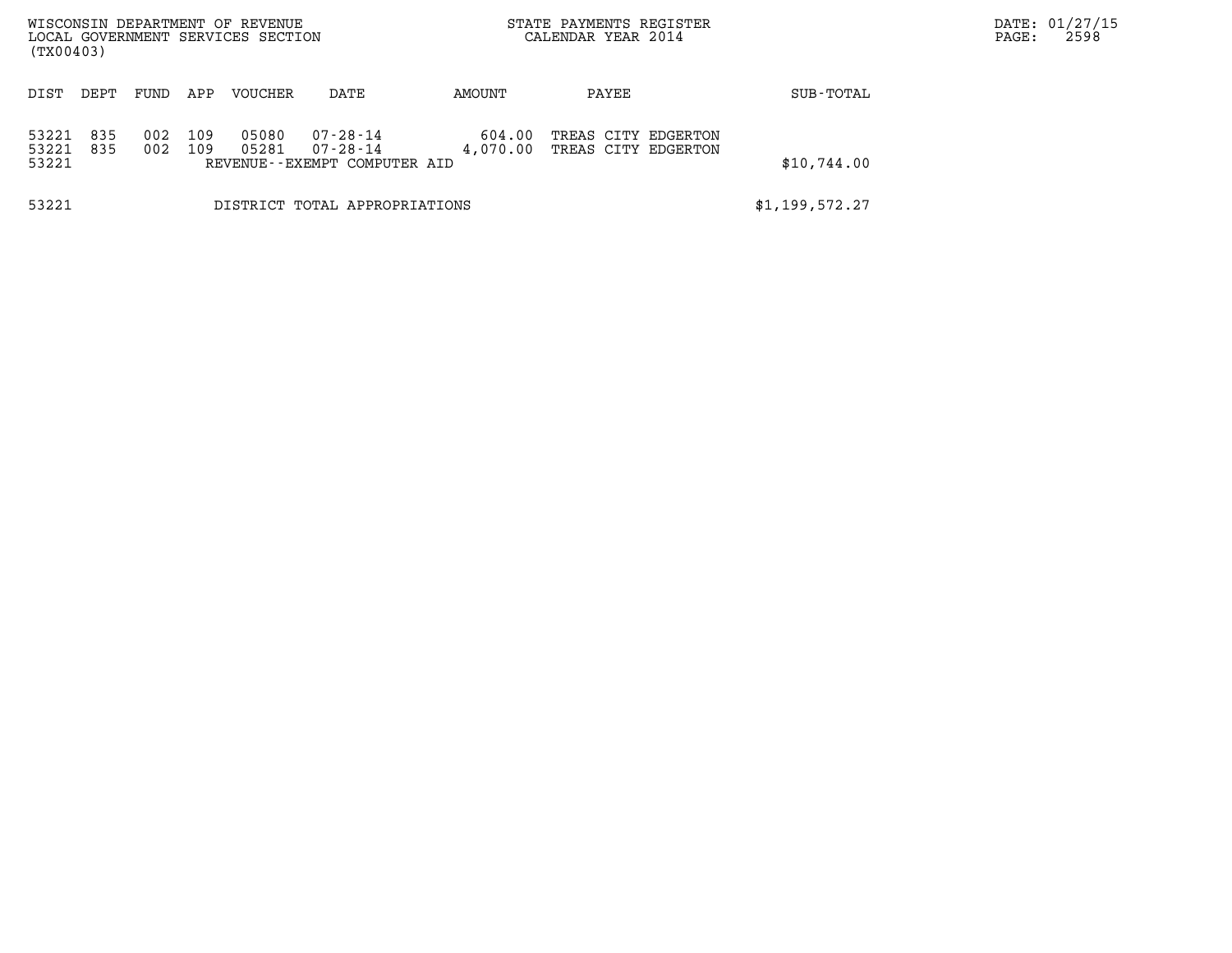| WISCONSIN DEPARTMENT OF REVENUE   | STATE PAYMENTS REGISTER | DATE: 01/27/15 |
|-----------------------------------|-------------------------|----------------|
| LOCAL GOVERNMENT SERVICES SECTION | CALENDAR YEAR 2014      | 2599<br>PAGE:  |

| DIST<br>DEPT<br>FUND                                                                              | APP<br>VOUCHER<br>DATE                                                                                                                                                          | AMOUNT                                                                                                                       | PAYEE<br><b>SUB-TOTAL</b>                                      |  |
|---------------------------------------------------------------------------------------------------|---------------------------------------------------------------------------------------------------------------------------------------------------------------------------------|------------------------------------------------------------------------------------------------------------------------------|----------------------------------------------------------------|--|
| 002<br>53222<br>165<br>53222                                                                      | 225<br>01336<br>$06 - 30 - 14$<br>SAFETY/PROF SERV--FIRE INSURANCE DUES                                                                                                         | 13,441.23                                                                                                                    | TREAS CITY EVANSVILLE<br>\$13,441.23                           |  |
| 370<br>074<br>53222<br>53222                                                                      | 670<br>41971<br>$05 - 23 - 14$<br>NAT RESOURCES - - RU RECYCLING GRANT                                                                                                          | 17,113.77                                                                                                                    | TREAS CITY EVANSVILLE<br>\$17, 113.77                          |  |
| 53222<br>395<br>011<br>53222<br>395<br>011<br>53222<br>395<br>011<br>53222<br>395<br>011<br>53222 | 162<br>06088<br>$01 - 06 - 14$<br>162<br>12088<br>$04 - 07 - 14$<br>162<br>22088<br>$07 - 07 - 14$<br>162<br>$10 - 06 - 14$<br>32088<br>TRANSPORTATION--CONNECTING HIGHWAY AIDS | 7,724.30 CITY OF EVANSVILLE<br>7,724.30 CITY OF EVANSVILLE<br>7,724.30 CITY OF EVANSVILLE<br>7,724.32 CITY OF EVANSVILLE     | \$30,897.22                                                    |  |
| 53222<br>395<br>011<br>011<br>53222<br>395<br>53222<br>395<br>011<br>53222<br>395<br>011<br>53222 | 191<br>05335<br>$01 - 06 - 14$<br>11335<br>$04 - 07 - 14$<br>191<br>191<br>21335<br>$07 - 07 - 14$<br>191<br>31335<br>$10 - 06 - 14$<br>TRANSPORTATION--GENERAL TRANSP AIDS-GTA | 61,392.70 CITY OF EVANSVILLE<br>61,392.70 CITY OF EVANSVILLE<br>61,392.70 CITY OF EVANSVILLE<br>61,392.70 CITY OF EVANSVILLE | \$245,570.80                                                   |  |
| 53222<br>435<br>005<br>53222                                                                      | 162<br>$09 - 08 - 14$<br>01HSD<br>HS--AMBULANCE FUNDING ASSISTANCE GRANTS                                                                                                       | 4,561.83                                                                                                                     | TREAS CITY EVANSVILLE<br>\$4,561.83                            |  |
| 005<br>53222<br>435<br>53222                                                                      | 163<br>01LGS<br>$11 - 17 - 14$<br>HS--PREPAID MEDICAL TRANSPORT REIMBURSE                                                                                                       | 3,800.00 EVANSVILLE EMS                                                                                                      | \$3,800.00                                                     |  |
| 455<br>002<br>53222<br>53222                                                                      | 231<br>01365<br>$02 - 18 - 14$<br>JUSTICE - - LAW ENFORCEMENT TRAINING                                                                                                          | 1,440.00                                                                                                                     | TREAS CITY EVANSVILLE<br>\$1,440.00                            |  |
| 53222<br>835<br>002<br>53222<br>835<br>002<br>53222                                               | 105<br>44281<br>07-28-14<br>$11 - 17 - 14$<br>105<br>81388<br>REVENUE - - STATE SHARED REVENUES                                                                                 | 107,534.89<br>345, 162.96                                                                                                    | TREAS CITY EVANSVILLE<br>TREAS CITY EVANSVILLE<br>\$452,697.85 |  |
| 53222<br>835<br>002<br>53222<br>835<br>002<br>53222                                               | 109<br>03224<br>$07 - 28 - 14$<br>$07 - 28 - 14$<br>109<br>05282<br>REVENUE - - EXEMPT COMPUTER AID                                                                             | 7,054.00<br>4,367.00                                                                                                         | TREAS CITY EVANSVILLE<br>TREAS CITY EVANSVILLE<br>\$11,421.00  |  |
| 53222                                                                                             | DISTRICT TOTAL APPROPRIATIONS                                                                                                                                                   |                                                                                                                              | \$780,943.70                                                   |  |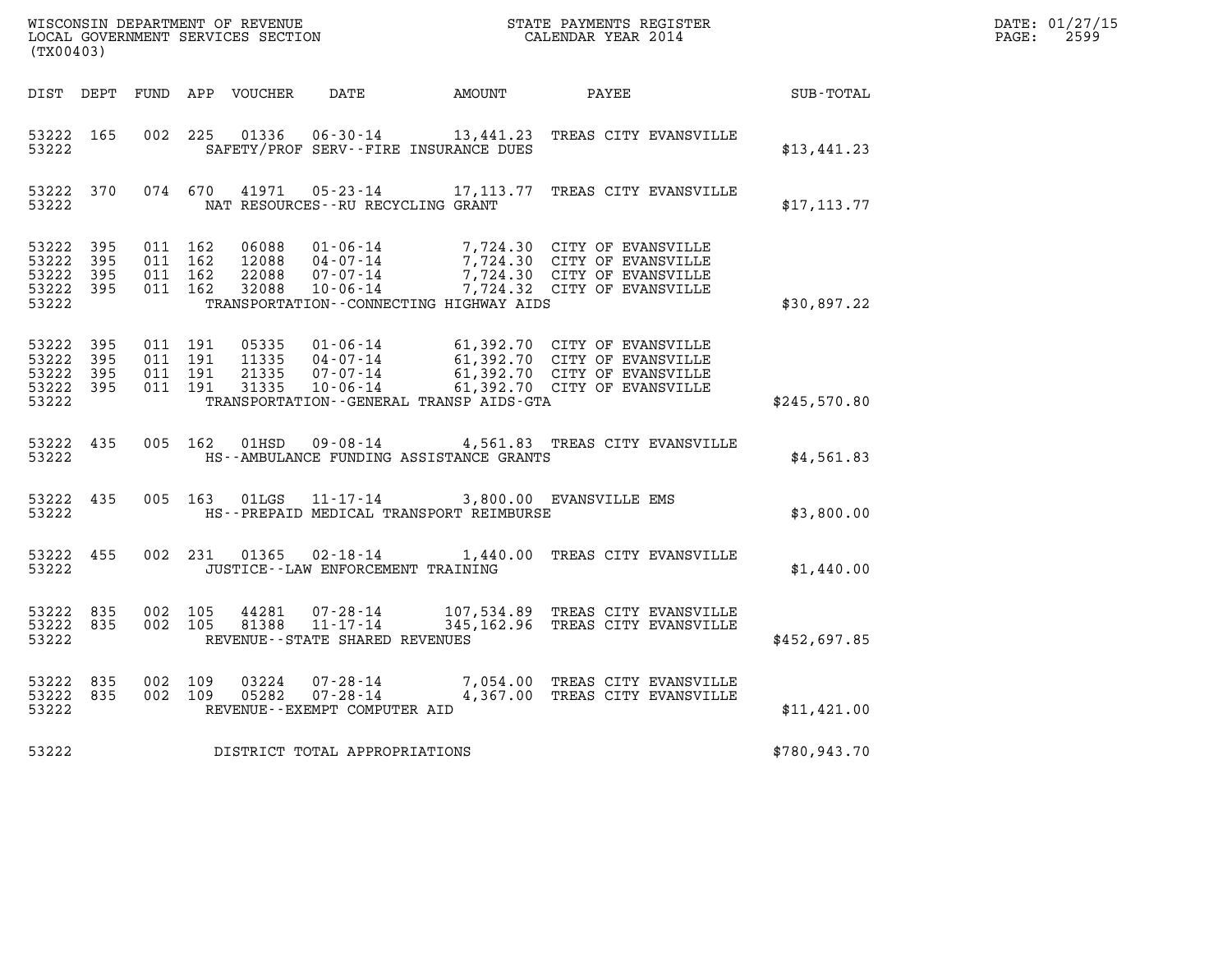| (TX00403)                                                                              |                                                                    |                                                                                                |                   |                                                                                        |                                                                                                                                                                                  |                                                                                                                |                                                                                                                                                                                                                                                        |              | DATE: 01/27/15<br>2600<br>$\mathtt{PAGE}$ : |
|----------------------------------------------------------------------------------------|--------------------------------------------------------------------|------------------------------------------------------------------------------------------------|-------------------|----------------------------------------------------------------------------------------|----------------------------------------------------------------------------------------------------------------------------------------------------------------------------------|----------------------------------------------------------------------------------------------------------------|--------------------------------------------------------------------------------------------------------------------------------------------------------------------------------------------------------------------------------------------------------|--------------|---------------------------------------------|
|                                                                                        | DIST DEPT                                                          |                                                                                                |                   | FUND APP VOUCHER                                                                       | DATE                                                                                                                                                                             | AMOUNT                                                                                                         | PAYEE                                                                                                                                                                                                                                                  | SUB-TOTAL    |                                             |
| 53241 165<br>53241                                                                     |                                                                    | 002 225                                                                                        |                   |                                                                                        |                                                                                                                                                                                  | SAFETY/PROF SERV--FIRE INSURANCE DUES                                                                          | 154,735.89 TREAS CITY JANESVILLE                                                                                                                                                                                                                       | \$154,735.89 |                                             |
| 53241                                                                                  | 53241 370                                                          |                                                                                                |                   |                                                                                        |                                                                                                                                                                                  | NAT RESOURCES - - URBAN FORESTRY GRANTS                                                                        | 012 587 01398 12-26-14 25,000.00 TREAS CITY JANESVILLE                                                                                                                                                                                                 | \$25,000.00  |                                             |
| 53241                                                                                  | 53241 370                                                          |                                                                                                |                   |                                                                                        | 074 670 41972 05-23-14<br>NAT RESOURCES--RU RECYCLING GRANT                                                                                                                      |                                                                                                                | 210,082.19 TREAS CITY JANESVILLE                                                                                                                                                                                                                       | \$210,082.19 |                                             |
| 53241                                                                                  | 53241 370                                                          |                                                                                                |                   | 074 673 41972                                                                          |                                                                                                                                                                                  | NAT RESOURCES - - RU CONSOLIDATED GRANT                                                                        | 05-23-14 16,562.52 TREAS CITY JANESVILLE                                                                                                                                                                                                               | \$16,562.52  |                                             |
| 53241                                                                                  | 53241 370                                                          |                                                                                                | 095 512           | 01023                                                                                  | $10 - 30 - 14$<br>NAT RESOURCES - - STEWARDSHIP 2000                                                                                                                             |                                                                                                                | 23,750.00 TREAS CITY JANESVILLE                                                                                                                                                                                                                        | \$23,750.00  |                                             |
| 53241 395<br>53241<br>53241 395<br>53241 395<br>53241                                  | 395                                                                | 011 162<br>011 162<br>011 162                                                                  | 011 162           |                                                                                        |                                                                                                                                                                                  | TRANSPORTATION--CONNECTING HIGHWAY AIDS                                                                        | 06089  01-06-14  82,037.53  CITY OF JANESVILLE<br>12089  04-07-14  82,037.53  CITY OF JANESVILLE<br>82,037.53 CITY OF JANESVILLE<br>82,037.54 CITY OF JANESVILLE                                                                                       | \$328,150.13 |                                             |
| 53241 395<br>53241                                                                     |                                                                    | 011 175                                                                                        |                   | 05557                                                                                  | $03 - 05 - 14$                                                                                                                                                                   | TRANSPORTATION - - PARATRANSIT AIDS, STATE                                                                     | 33,818.00 TREAS CITY JANESVILLE                                                                                                                                                                                                                        | \$33,818.00  |                                             |
| 53241 395<br>53241 395<br>53241<br>53241 395<br>53241 395<br>53241                     | 395                                                                | 011 176<br>011 176<br>011 176<br>011 176<br>011 176                                            |                   |                                                                                        |                                                                                                                                                                                  | TRANSPORTATION--BICYCLE & PEDESTRIAN AID                                                                       | 08275  04-02-14  77,956.00 TREAS CITY JANESVILLE<br>16051  06-04-14  221,150.00  CITY OF JANESVILLE<br>24051  07-07-14  221,150.00  CITY OF JANESVILLE<br>26051  09-30-14  221,150.00  CITY OF JANESVILLE<br>42051  12-30-14  132,690.00               | \$874,096.00 |                                             |
| 53241 395<br>53241                                                                     |                                                                    | 011 182                                                                                        |                   | 04732                                                                                  | $02 - 24 - 14$                                                                                                                                                                   | 139,350.00<br>TRANSPORTATION - - TRANSIT AIDS - FEDERAL                                                        | TREAS CITY JANESVILLE                                                                                                                                                                                                                                  | \$139,350.00 |                                             |
| 53241<br>53241<br>53241<br>53241<br>53241<br>53241<br>53241<br>53241<br>53241<br>53241 | 395<br>395<br>395<br>395<br>395<br>395<br>395<br>395<br>395<br>395 | 011 185<br>011 185<br>011<br>011 185<br>011<br>011<br>011 185<br>011 185<br>011 185<br>011 185 | 185<br>185<br>185 | 01859<br>05322<br>07473<br>13631<br>13631<br>15711<br>15711<br>16834<br>16834<br>16834 | $01 - 27 - 14$<br>$03 - 03 - 14$<br>$03 - 24 - 14$<br>$06 - 02 - 14$<br>$06 - 02 - 14$<br>$06 - 23 - 14$<br>$06 - 23 - 14$<br>$07 - 03 - 14$<br>$07 - 03 - 14$<br>$07 - 03 - 14$ | 6,979.37<br>2,556.87<br>1,979.18<br>2,807.28<br>3,397.08<br>570.60<br>629.65<br>119.98<br>2,902.16<br>2,014.23 | TREAS CITY JANESVILLE<br>TREAS CITY JANESVILLE<br>TREAS CITY JANESVILLE<br>TREAS CITY JANESVILLE<br>TREAS CITY JANESVILLE<br>TREAS CITY JANESVILLE<br>TREAS CITY JANESVILLE<br>TREAS CITY JANESVILLE<br>TREAS CITY JANESVILLE<br>TREAS CITY JANESVILLE |              |                                             |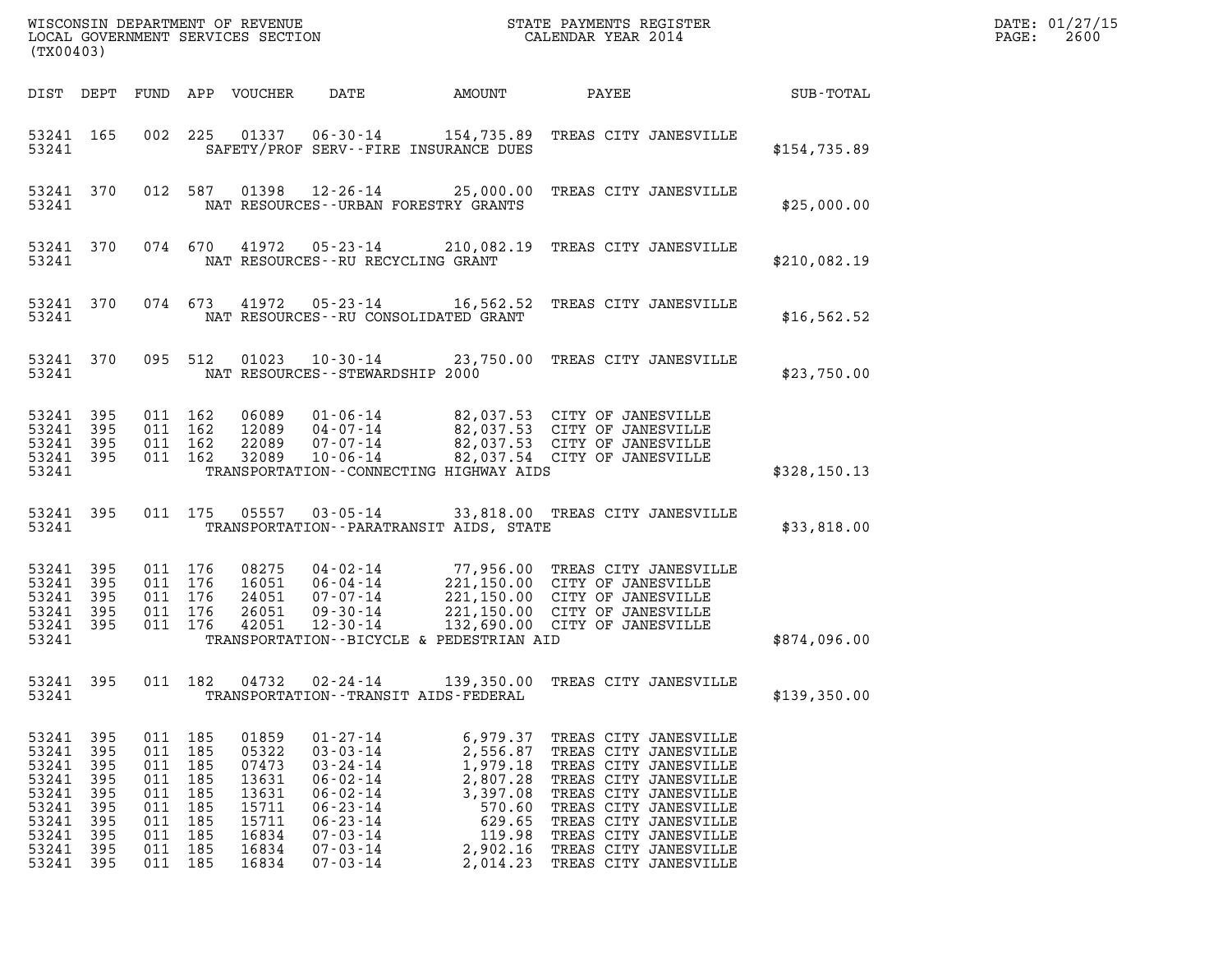| (TX00403)                                                                                                                                             |                                                                                                              |                                                                                                              |                                                                                                              |                                                                                                                                              |                                                                                                          |                                                                                                        |                                                                                                                                                                                                       |                |
|-------------------------------------------------------------------------------------------------------------------------------------------------------|--------------------------------------------------------------------------------------------------------------|--------------------------------------------------------------------------------------------------------------|--------------------------------------------------------------------------------------------------------------|----------------------------------------------------------------------------------------------------------------------------------------------|----------------------------------------------------------------------------------------------------------|--------------------------------------------------------------------------------------------------------|-------------------------------------------------------------------------------------------------------------------------------------------------------------------------------------------------------|----------------|
| DIST                                                                                                                                                  | DEPT                                                                                                         | FUND                                                                                                         | APP                                                                                                          | VOUCHER                                                                                                                                      | DATE                                                                                                     | <b>AMOUNT</b>                                                                                          | PAYEE SUB-TOTAL                                                                                                                                                                                       |                |
| 53241<br>53241<br>53241<br>53241<br>53241<br>53241<br>53241<br>53241<br>53241<br>53241<br>53241<br>53241<br>53241<br>53241<br>53241<br>53241<br>53241 | 395<br>395<br>395<br>395<br>395<br>395<br>395<br>395<br>395<br>395<br>395<br>395<br>395<br>395<br>395<br>395 | 011<br>011<br>011<br>011<br>011<br>011<br>011<br>011<br>011<br>011<br>011<br>011<br>011<br>011<br>011<br>011 | 185<br>185<br>185<br>185<br>185<br>185<br>185<br>185<br>185<br>185<br>185<br>185<br>185<br>185<br>185<br>185 | 20384<br>21528<br>22931<br>24357<br>27425<br>27425<br>29207<br>31213<br>31213<br>31213<br>33747<br>34036<br>34036<br>98515<br>98515<br>98515 | 12-16-14<br>01-06-14<br>$01 - 06 - 14$<br>$01 - 06 - 14$                                                 | TRANSPORTATION - - HIGHWAY SAFETY - FEDERAL                                                            |                                                                                                                                                                                                       | \$53,915.22    |
| 53241<br>53241<br>53241<br>53241<br>53241                                                                                                             | 395<br>395<br>395<br>395                                                                                     | 011<br>011<br>011<br>011                                                                                     | 191<br>191<br>191<br>191                                                                                     | 05336<br>11336<br>21336                                                                                                                      | 01-06-14<br>04 - 07 - 14<br>07 - 07 - 14                                                                 | TRANSPORTATION--GENERAL TRANSP AIDS-GTA                                                                | 454,483.46 CITY OF JANESVILLE<br>454,483.46 CITY OF JANESVILLE<br>454,483.46 CITY OF JANESVILLE<br>21336  07-07-14  454,483.46  CITY OF JANESVILLE<br>31336  10-06-14  454,483.46  CITY OF JANESVILLE | \$1,817,933.84 |
| 53241<br>53241                                                                                                                                        | 395                                                                                                          | 011                                                                                                          | 278                                                                                                          | 04829                                                                                                                                        | $02 - 20 - 14$                                                                                           | 150,345.96<br>TRANSPORTATION - - LRIP/TRIP/MSIP GRANTS                                                 | TREAS CITY JANESVILLE                                                                                                                                                                                 | \$150,345.96   |
| 53241<br>53241                                                                                                                                        | 435                                                                                                          | 005                                                                                                          | 162                                                                                                          | 01HSD                                                                                                                                        |                                                                                                          | HS--AMBULANCE FUNDING ASSISTANCE GRANTS                                                                | 09-08-14 12,985.06 TREAS CITY JANESVILLE                                                                                                                                                              | \$12,985.06    |
| 53241<br>53241                                                                                                                                        | 435                                                                                                          | 005                                                                                                          | 163                                                                                                          |                                                                                                                                              |                                                                                                          | HS--PREPAID MEDICAL TRANSPORT REIMBURSE                                                                | 01LGS  11-17-14  137,900.00  CITY OF JANESVILLE                                                                                                                                                       | \$137,900.00   |
| 53241<br>53241                                                                                                                                        | 455                                                                                                          | 002                                                                                                          | 231                                                                                                          | 01463                                                                                                                                        | 02-19-14<br>JUSTICE - - LAW ENFORCEMENT TRAINING                                                         | 16,000.00                                                                                              | TREAS CITY JANESVILLE                                                                                                                                                                                 | \$16,000.00    |
| 53241<br>53241<br>53241<br>53241<br>53241<br>53241<br>53241                                                                                           | 455<br>455<br>455<br>455<br>455<br>455                                                                       | 002<br>002<br>002<br>002<br>002<br>002                                                                       | 251<br>251<br>251<br>251<br>251<br>251                                                                       | 00454<br>00911<br>01981<br>01982<br>02667<br>02667                                                                                           | $08 - 11 - 14$<br>$01 - 24 - 14$<br>$03 - 18 - 14$<br>$03 - 18 - 14$<br>$11 - 24 - 14$<br>$11 - 24 - 14$ | 9,198.39<br>9,874.03<br>2,732.80<br>8,920.60<br>10,028.75<br>JUSTICE - - TRUANCY PROGRAM - GRANT FUNDS | 14,944.93 TREAS CITY JANESVILLE<br>TREAS CITY JANESVILLE<br>TREAS CITY JANESVILLE<br>TREAS CITY JANESVILLE<br>TREAS CITY JANESVILLE<br>TREAS CITY JANESVILLE                                          | \$55,699.50    |
| 53241<br>53241                                                                                                                                        | 505<br>505                                                                                                   | 002<br>002                                                                                                   | 745<br>745                                                                                                   | 01026<br>01026                                                                                                                               | $08 - 25 - 14$<br>$08 - 25 - 14$                                                                         | 34,152.00<br>1,308.00                                                                                  | TREAS CITY JANESVILLE<br>TREAS CITY JANESVILLE                                                                                                                                                        |                |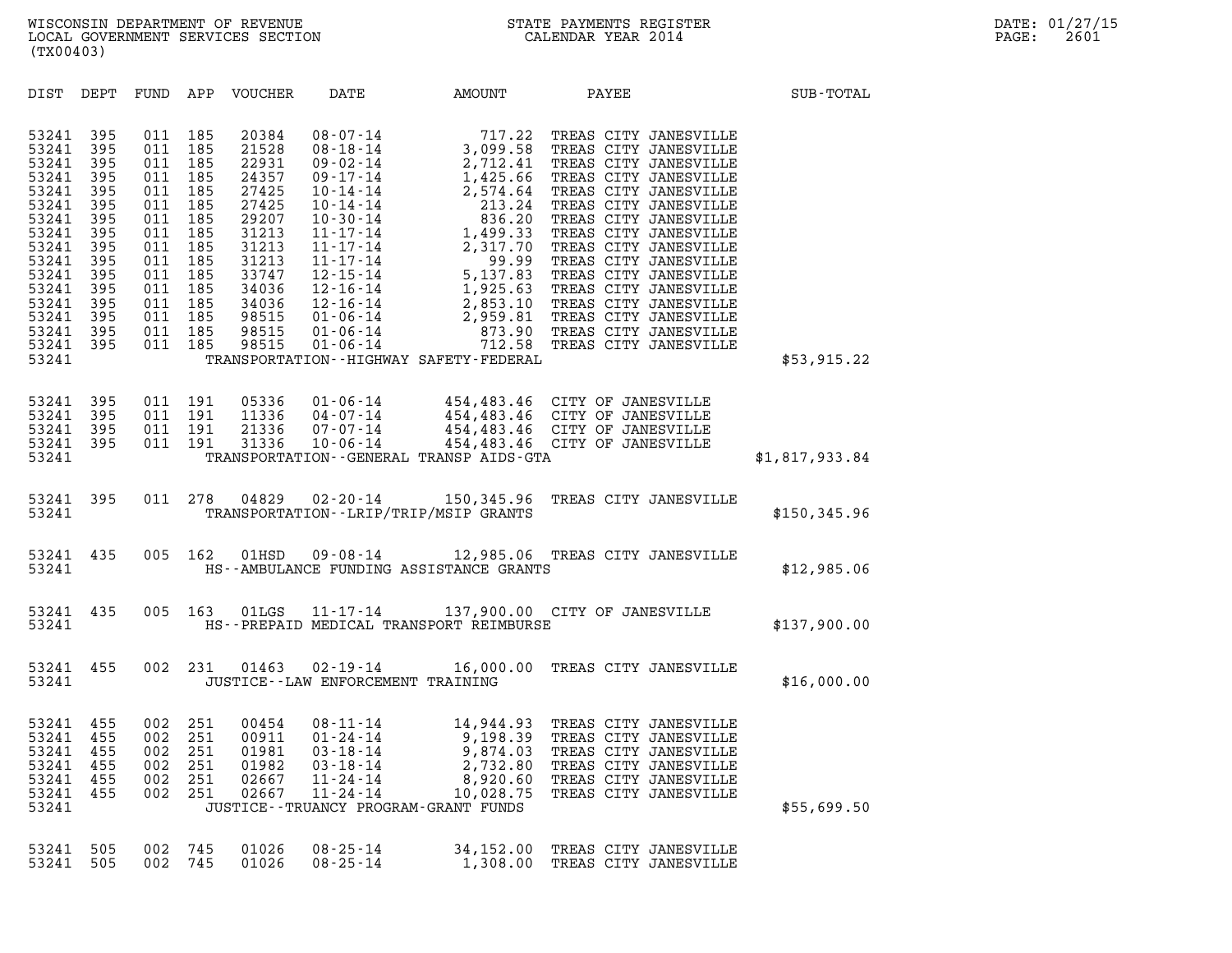| (TX00403)                        |                   |                               |         |                            | WISCONSIN DEPARTMENT OF REVENUE<br>LOCAL GOVERNMENT SERVICES SECTION |                                                                                                                      | STATE PAYMENTS REGISTER<br>CALENDAR YEAR 2014                        |  | DATE: 01/27/15<br>$\mathtt{PAGE:}$<br>2602 |  |
|----------------------------------|-------------------|-------------------------------|---------|----------------------------|----------------------------------------------------------------------|----------------------------------------------------------------------------------------------------------------------|----------------------------------------------------------------------|--|--------------------------------------------|--|
|                                  |                   |                               |         | DIST DEPT FUND APP VOUCHER | DATE                                                                 | AMOUNT                                                                                                               | PAYEE                                                                |  | $SUB - TOTAL$                              |  |
| 53241<br>53241<br>53241<br>53241 | 505<br>505<br>505 | 002 745<br>002 745<br>002 745 |         | 05401<br>05401<br>10112    | 01-31-14<br>01-31-14<br>07-17-14<br>DOA--HOUSING ASSISTANCE GRANTS   | 3,431.00 TREAS CITY JANESVILLE                                                                                       | 368,936.00 TREAS CITY JANESVILLE<br>174,493.00 TREAS CITY JANESVILLE |  | \$582,320.00                               |  |
| 53241 835<br>53241 835<br>53241  |                   | 002 105<br>002 105            |         | 44282<br>81389             | $11 - 17 - 14$<br>REVENUE - - STATE SHARED REVENUES                  | 07-28-14 1,451,956.90 TREAS CITY JANESVILLE<br>3,482,081.90 TREAS CITY JANESVILLE                                    |                                                                      |  | \$4,934,038.80                             |  |
| 53241 835<br>53241 835<br>53241  |                   | 002 109<br>002 109            |         | 03225<br>05283             | $07 - 28 - 14$<br>07-28-14<br>REVENUE--EXEMPT COMPUTER AID           | 138,175.00 TREAS CITY JANESVILLE<br>153,898.00 TREAS CITY JANESVILLE                                                 |                                                                      |  | \$292,073.00                               |  |
| 53241 835<br>53241 835<br>53241  |                   | 002 302                       | 002 302 | 10107<br>11107             | 07-28-14<br>$07 - 28 - 14$                                           | 5,871,941.67 TREAS CITY JANESVILLE<br>1,432,084.86 TREAS CITY JANESVILLE<br>REVENUE-FIRST DOLLAR/SCHOOL LEVY CREDITS |                                                                      |  | \$7,304,026.53                             |  |
| 53241 835<br>53241               |                   |                               | 002 501 |                            |                                                                      | 00003 02-03-14 134,953.52 TREAS CITY JANESVILLE<br>DOA-PAYMENT FOR MUNICIPAL SERVICES AID                            |                                                                      |  | \$134,953.52                               |  |
| 53241 835<br>53241 835<br>53241  |                   | 021 363                       | 021 363 | 37388                      | $03 - 24 - 14$<br>REVENUE - - LOTTERY CREDIT -                       | 36307 03-24-14 16,620.27 TREAS CITY JANESVILLE<br>1,786,600.80 TREAS CITY JANESVILLE                                 |                                                                      |  | \$1,803,221.07                             |  |
| 53241 855<br>53241               |                   |                               |         |                            |                                                                      | 011 461 01DOT 12-17-14 4,854.81 TREAS CITY JANESVILLE<br>REVENUE--RAIL TERMINAL TAX DISTRIBUTION                     |                                                                      |  | \$4.854.81                                 |  |
| 53241                            |                   |                               |         |                            | DISTRICT TOTAL APPROPRIATIONS                                        |                                                                                                                      |                                                                      |  | \$19, 105, 812.04                          |  |